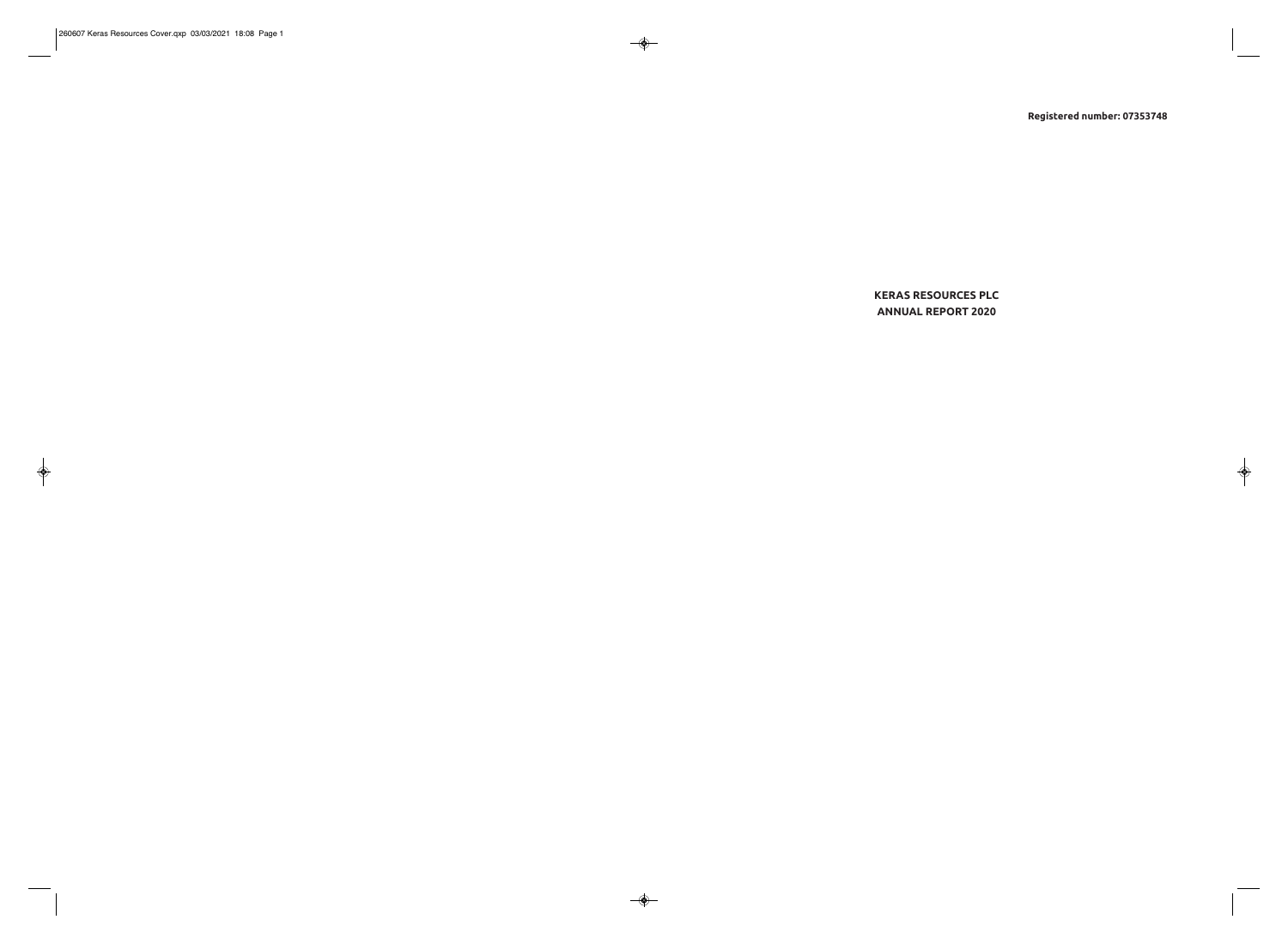# Contents

Throughout this document 'Keras', 'Keras Resources' or 'the Company' means Keras Resources PLC and 'the Group' means the Company and its subsidiaries.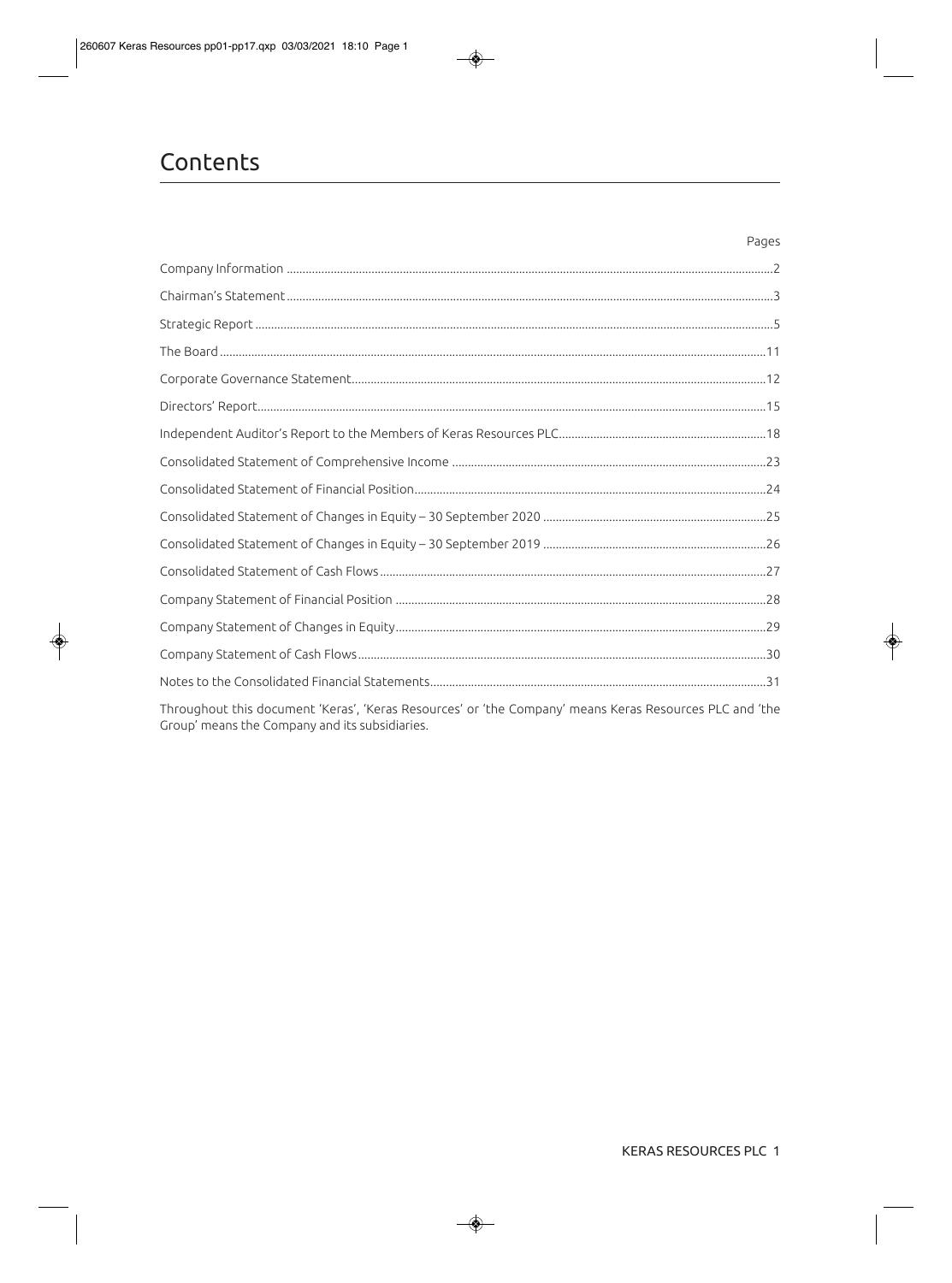# Company information

| Directors:                                    | B Moritz (Non-executive chairman)<br>R Lamming (Chief executive officer)<br>D Reeves (Non-executive director) |
|-----------------------------------------------|---------------------------------------------------------------------------------------------------------------|
| <b>Company secretary:</b>                     | Cargil Management Services Limited                                                                            |
| <b>Company number:</b>                        | 07353748                                                                                                      |
| <b>Registered office:</b>                     | 27/28 Eastcastle Street<br>London W1W 8DH                                                                     |
| <b>Nominated advisor</b><br>and joint broker: | SP Angel Corporate Finance LLP<br>35-39 Maddox Street<br>London W1S 2PP                                       |
| <b>Joint broker:</b>                          | Shard Capital Partners LLP<br>23rd Floor<br>20 Fenchurch Street<br>London EC3M 3BY                            |
| Solicitor:                                    | Memery Crystal LLP<br>165 Fleet Street<br>London EC2A 2DY                                                     |
| <b>Auditor:</b>                               | PKF Littlejohn LLP<br>Statutory Auditor<br>15 Westferry Circus<br>Canary Wharf<br>London E14 4HD              |
| <b>Registrars:</b>                            | Share Registrars Limited<br>The Courtyard, 17 West Street<br>Farnham, Surrey, GU9 7DR                         |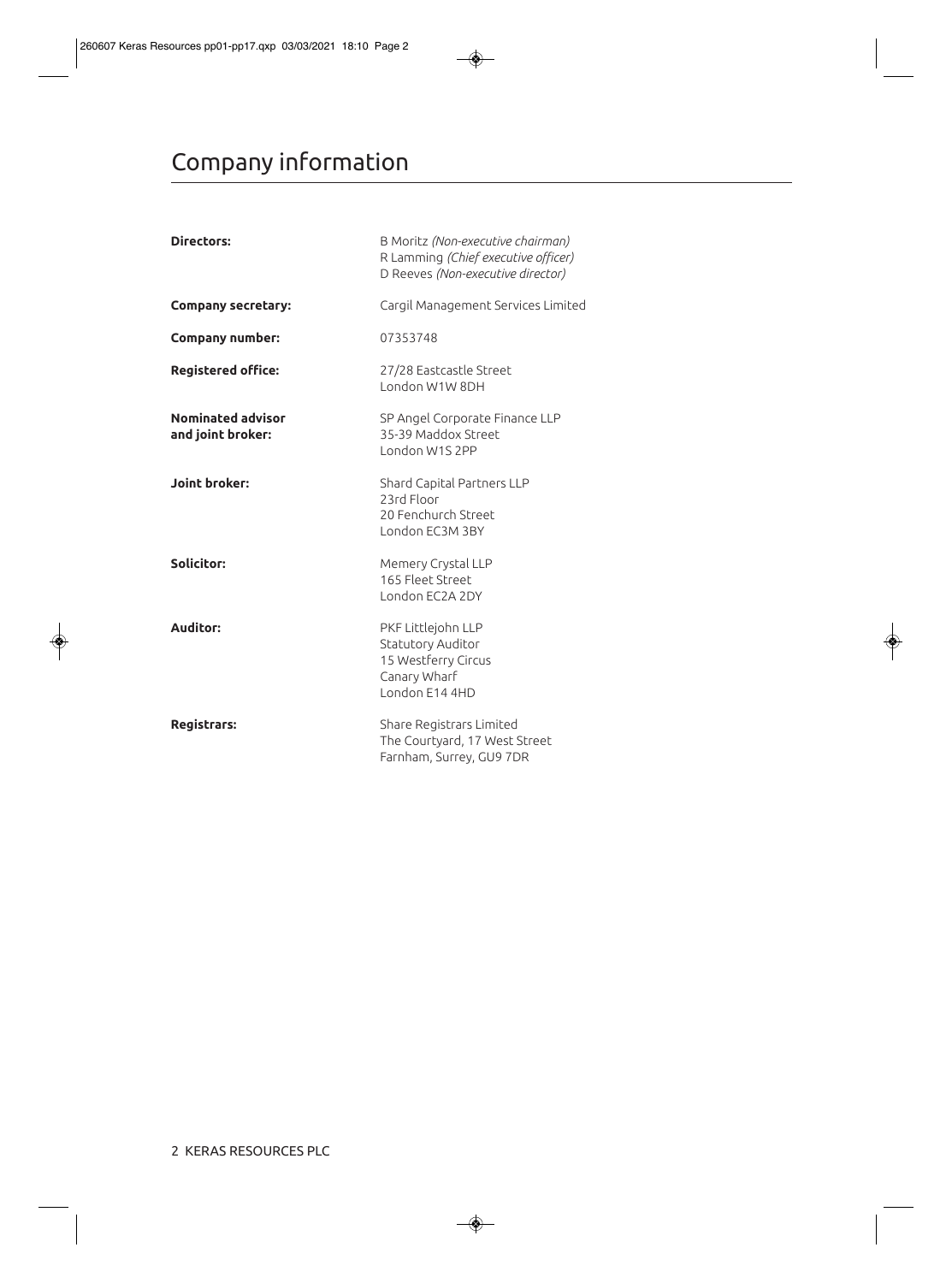The highlights of the period since my last report are the acquisition of a controlling interest in a new project, the Diamond Creek phosphate mine in Utah, USA, which is expected to begin generating cash for Keras during the current year, and the successful completion of the demerger of the Company's interests in ASX listed Calidus Resources Limited, through a capital reduction scheme. In addition to the value distributed to shareholders, it also left Keras with distributable reserves creating a balance sheet that is geared towards the cashflow strategy adopted by the Company.

In addition, the Company has continued to take steps to ensure the grant of the exploitation licence for its Nayéga manganese mine in Togo. Management has made steady progress with the new Togolese government, has ensured that there are no outstanding requirements related to the grant of the exploitation permit, and look forward to tangible progress in 2021.

## Diamond Creek phosphate mine

Diamond Creek is the highest grade organic phosphate deposit in the US and is owned by a Delaware registered company Falcon Isle Holdings LLC ("Falcon Isle"). Keras has agreed to loan a total of \$2.5m to Falcon Isle, of which \$1.9m had been advanced by 30 September 2020. At the same date Keras had subscribed, for nominal consideration, for 40% of the issued capital of Falcon Isle. Subsequent to 30 September 2020 Keras has advanced the final \$600,000 of its loan commitment and now owns 51% of Falcon Isle, so that Falcon Isle will be treated as a subsidiary company for future accounting periods.

Diamond Creek is fully permitted and has mined, processed and sold organic phosphate during the last quarter of the financial year. The mined material only requires crushing, milling and bagging before being sold as high grade organic fertilizer. The Diamond Creek mine produces the highest grade organic phosphate available in the US - a 28% Phosphorus pentoxide ('P205') premium product with minimum 14% available phosphorous ('P'). The available P is significantly higher than the 3% marketed by the majority of its competitors. It also has a long life of mine: at a peak production rate of 48ktpa, the historic "surface mineable resources" alone represent in excess of 60 years of production. The project does not currently have a JORC compliant resource but has a prestripped area with production drilling information representing 2 ½ years of planned production.

Production of organic fertilizer for sale to the North American market is planned to increase in stages up to 48,000 tons in Year 5, with forecasted operating costs reducing from an initial \$229/ton to US\$92/ton at peak production. In the first year of production 7,600 tons were produced, an increase of more than 50% over budget, of which 1,012 tons were sold.

Up to now beneficiation has been undertaken through toll-treating agreements. A new processing plant, which was fabricated and shipped from Shanghai, is now on site in Utah and construction is under way. This new plant, to be owned and operated by Falcon Isle, has design capacity to process the five-year 48,000-ton production target and will increase both the installed capacity and flexibility to beneficiate a variety of organic phosphate products. It will also result in a significant reduction in operating costs compared with the current toll agreements. Commissioning remains on schedule and the plant is expected to be operational by the end of March 2021.

# Capital reduction and demerger of Calidus Resources Limited

During the year the Company completed the demerger of its holding of 723,750,000 shares in Calidus Resources Limited ("Calidus") by means of a capital reduction.

The capital reduction and demerger were approved by shareholders on 14 October 2019. Following the second High Court hearing, the Calidus shares were transferred to Keras shareholders on the register at 6.00pm on 19 November 2019 on the basis of 1 Calidus share for every 3.451963 Keras shares held by them on that date. Calidus shares were subsequently consolidated on a 10 for 1 basis, and are currently trading on the ASX at approximately double the price of A\$0.23 per share (as adjusted for the consolidation) immediately following the demerger.

The capital reduction resulted in very substantial changes to the capital and reserves of Keras. Under the Court Orders, the balance on the Company's share premium account was cancelled, followed by the deferred shares, and the nominal value of each ordinary share was reduced from 0.1p ("Old Ordinary Shares") to 0.01p ("New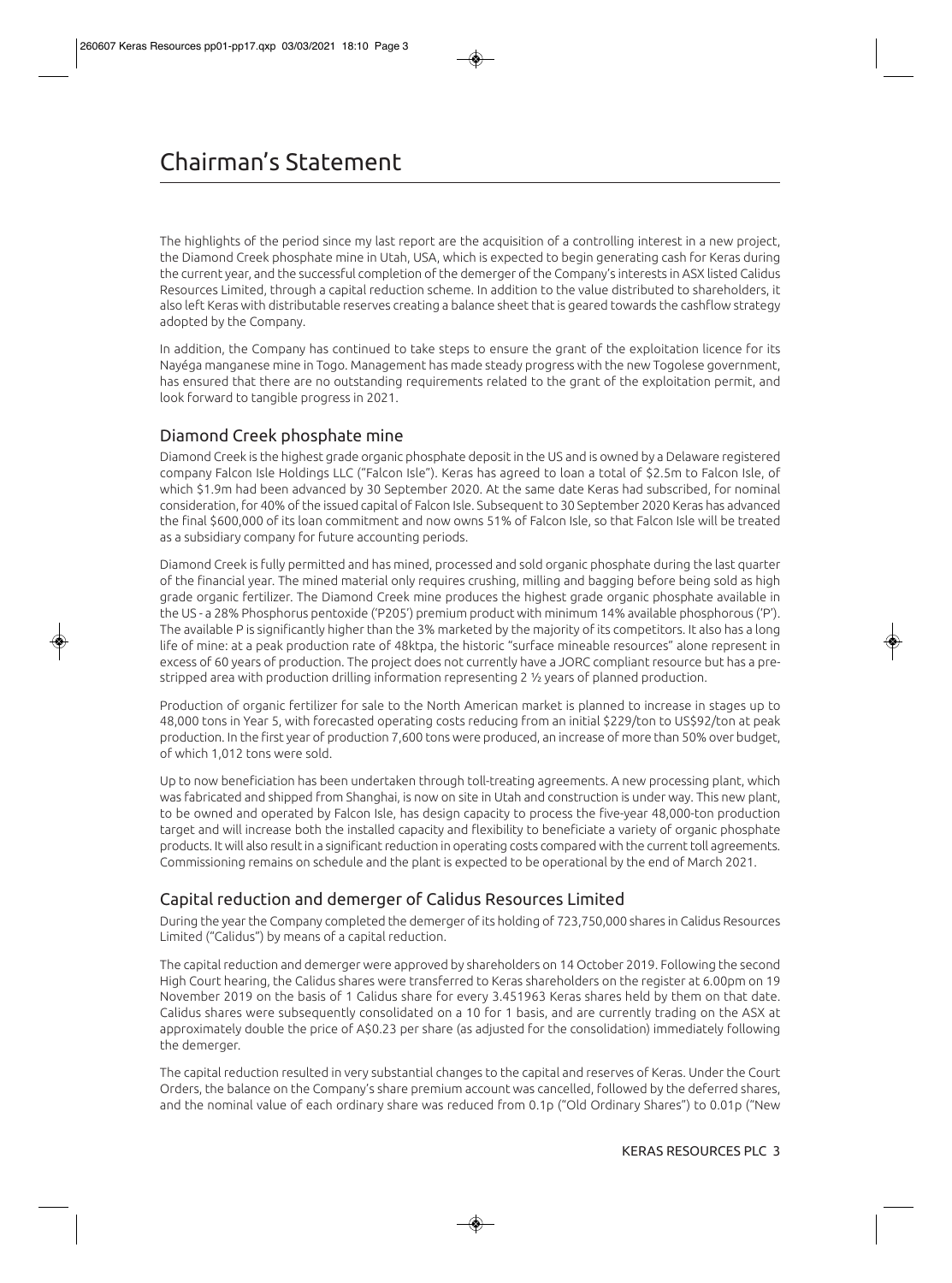# Chairman's Statement

continued

Ordinary Shares"). The amount repayable to shareholders was satisfied by the transfer to them of the Calidus shares. As a result, the deficit on distributable reserves has been eliminated, so that profits made in future will be available for the payment of dividends.

The costs of the capital reduction and demerger, amounting to some £130,000, have been borne by Keras.

## Nayéga manganese mine/Togo

On the 18 October 2019 the Council of Ministers of the Republic of Togo published a decree granting the right for large-scale exploitation of the manganese deposit at Nayéga to the Company's subsidiary, Societe Generale des Mines ("SGM"). Since that date the Company has concentrated its efforts on finalising the required exploitation permit. A number of factors have contributed to the delay in obtaining this licence. Early in 2020 there was a presidential election in Togo, which resulted in the re-election of the standing president. As is customary, the prime minister and his government resigned after the election, requiring Keras to forge new relationships with incoming ministers. To that must be added the effect of the Covid 19 pandemic. Togo has been among the most successful countries worldwide in dealing with the pandemic, but for a substantial part of the year its borders were closed. Notwithstanding these problems, substantial progress has been made, in particular following the reopening of air borders in September 2020 allowing management to continue with their efforts. The terms of the permit and associated protocols have been agreed, and SGM has been converted from a private to a public company, as required by law and in compliance with the draft Mining Convention. Finance for plant expansion through an offtake agreement is expected to be signed following the grant of the exploitation licence.

The Government of Togo is entitled to a 10% carried interest in SGM on grant of the exploitation licence. As part of its commitment to benefit the area where Nayéga is situated, Keras is establishing a charitable foundation for the benefit of local communities, to which Keras intends to contribute 5% of its attributable net profits from SGM.

The exploitation permit requires Presidential approval to allow operations to commence.

## Financial review

The Consolidated Statement of Comprehensive Income for the year shows a loss of £1,242,000 (2019 – loss £471,000). The results of the two periods are not comparable as the previous year includes the positive surplus of £681,000 from the bulk sample produced at Nayéga. The loss for the year under review has also been increased by the costs of discontinuing the previous Share Appreciation Rights scheme (£119,828), and thereby benefitting shareholders by increasing the number of Calidus shares transferred to them under the demerger, and the Company's proportion of Falcon Isle's net loss (£4,000).

Keras undertook fund raisings, in January and July 2020, raising £310,000 and £1,728,000 respectively, for working capital and, in the case of the second placing, to finance the Diamond Creek mine. Since the end of the year a further £1,550,000 has been raised. This level of cash is sufficient to allow Keras to seek and evaluate new projects.

## **Outlook**

The current year will see the expansion of the Diamond Creek mine into a valuable and profitable asset for the Group, aided by the commissioning of the new processing plant.

The Board also remains hopeful that profitable production will commence at the Nayéga manganese mine in Togo.

Finally, I would like to take this opportunity to thank the rest of the board and our management team for their hard work, and shareholders for their continuing support.

#### **Brian Moritz**

*Chairman* 

23 February 2021

4 KERAS RESOURCES PLC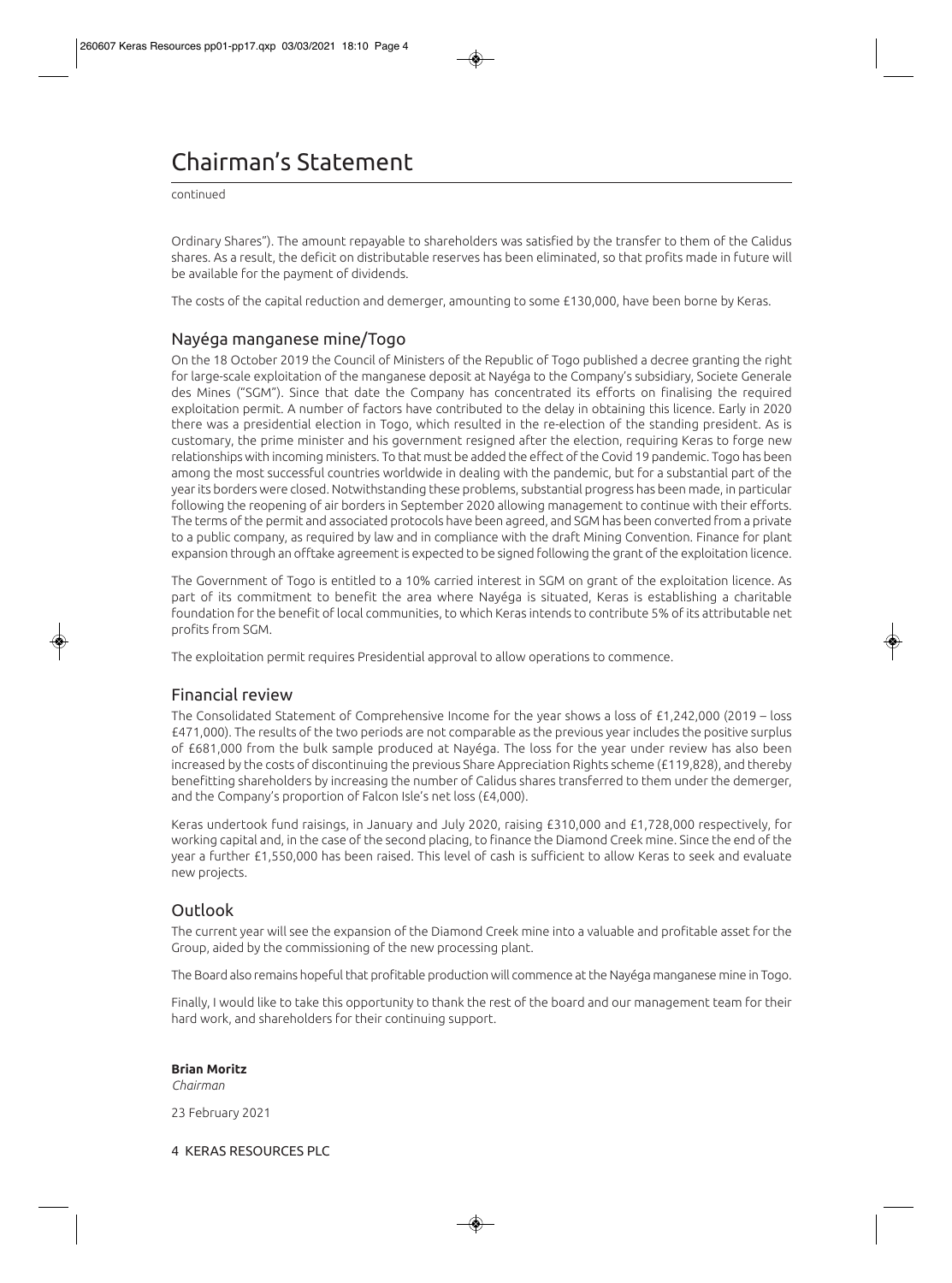## Strategy and Business Plan

The Group's strategy is to maximise shareholder value through diversified revenue streams from its two core assets, Diamond Creek and Nayéga, thus enhancing the value of those assets through brownfields expansion projects while still identifying potential new projects that increase shareholder value by taking projects through the life cycle from feasibility to development.

The Group's business model has established the Company as an efficient and low cost explorer/developer.

During the reporting period the Group was focussed on three main areas:

- 1. Demerging its shares in Calidus Resources Limited to shareholders by way of a capital reduction scheme. This was finalised in November 2019.
- 2. Acquiring a producing mine with near term cash flow the Diamond Creek phosphate mine in Utah, USA. The mine is owned by Falcon Isle, in which the Company acquired a 40% equity interest during the reporting period, subsequently increased to 51%. The Company has loaned Falcon Isle \$2.5m which is repayable from cash flow.
- 3. Progressing the Nayéga manganese project in Togo and preparing for commercial production. The Council of Ministers of the Republic of Togo has issued a decree granting the right to mine manganese at Nayéga and, as and when an exploitation permit is obtained, the Group intends to mine commercially at Nayéga with the minimum of delay, initially using the facilities built for the bulk sample. An internal definitive feasibility study previously completed for Nayéga indicates that the project represents significant value potential for the Group.

In exploring and developing mineral deposits, the Group accepts that not all its exploration will be successful but also that the rewards for success can be high. It therefore expects that its shareholders will be invested for potential capital growth, taking a long-term view of management's good track record in mineral discovery and development. The Directors have continued to invest in the Company and currently hold approximately 22% of the issued shares in Keras, after allowing for the substantial fund raisings since the year end. We believe this stake provides further evidence of the Board's belief in and commitment to its strategy.

To date, the Group has financed its activities through equity raisings. As the Group's projects become more advanced, the Board will seek mining and/or offtake finance, and may also investigate strategic opportunities to obtain funding for projects from future customers via production sharing, royalty and other marketing arrangements.

## Financial and Performance Review

There was no turnover in the year under review, but commercial sales have commenced in the year ended 30 September 2021.

The results of the Group are set out in detail in the financial statements. The Group reports a loss for the year of £1,242,000 (2019: loss £471,000).

As a result of the demerger of the Calidus shares, the consolidated total assets of the Group decreased during the year from £11.5m to £3.5m. For the same reason, net assets reduced from £11.3m to £3.1m. However, the capital reduction which was part of the demerger had the effect of reducing the deficit on distributable reserves from £10.3m to a surplus of £8,000, so that the Company will be in a position to distribute future profits as dividends, subject to working capital requirements.

Fixed assets total £1,332,000 (2019: £1,383,000) which includes plant at the Nayéga mine totalling £262,000 (2019: £331,000) as well as exploration, evaluation and development expenditure on the Group's projects in Togo. The carrying value of the Group's equity accounted interest in Falcon Isle, primarily costs relating to the acquisition less its share of losses, totals £1,622,000.

Expenditure such as pre-licence and reconnaissance costs is expensed in profit or loss as incurred.

The Directors have assessed the carrying value of the Nayéga manganese project and no impairment has been deemed necessary.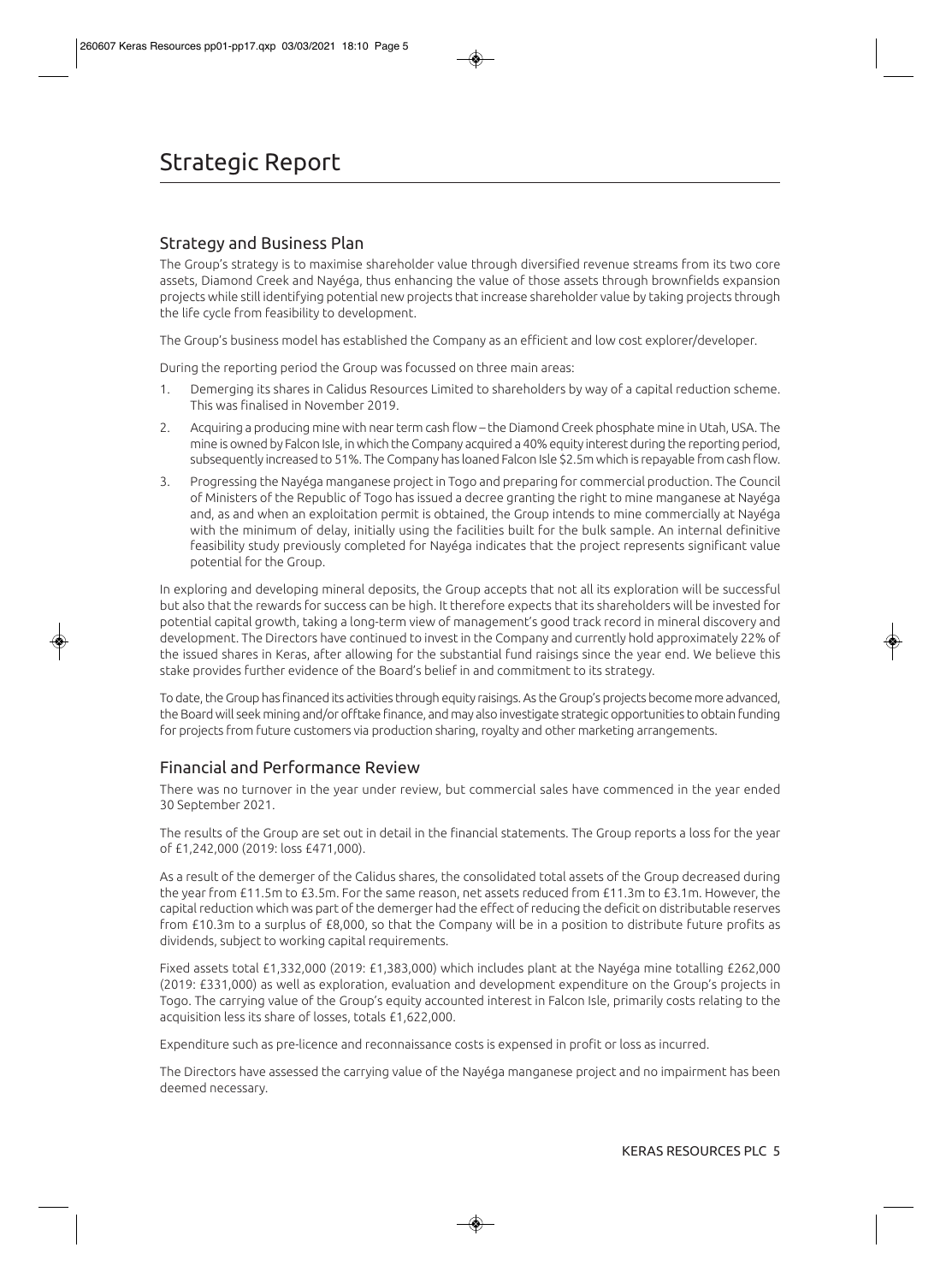# Strategic Report

continued

## Key Performance Indicators (KPIs)

During the year the Board monitored the following KPIs:

- Cash flow and working capital:
	- o Short (<3 months) and long term cashflow models are prepared to monitor and forecast the Group's funding needs;
	- o Management accounts prepared on a monthly basis for the Group's key subsidiaries and quarterly on a consolidated basis; and
	- o Weekly reporting of the Group's working capital position.

When the Group receives an exploitation permit for the Nayéga Manganese project, activities at this project will increase substantially from the current reporting period, to include production forecasts and mine plans.

## Mining projects

#### Africa

Keras currently holds an 85% interest in the Nayéga manganese project in Togo, which covers 92,390 hectares in northern Togo, held through Societe Generale des Mines SA ("SGM"). As part of the process to convert the exploration permit to an exploitation permit, the Government of Togo will be granted a carried equity interest of 10%, so diluting the interest of Keras, reducing the Group's interest to 76.5%. The project is 30km from a main road, which has direct access to the regionally important deep-water port of Lome 600km away that has >800,000t per annum back loading capabilities.

Having defined a JORC (2012) Code compliant Indicated and Measured Resource of 11.0Mt @ 13.1% manganese, the Group has completed the Phase 1 Definitive Feasibility Study ("DFS") to develop an initial openpit, 300,000tpa manganese operation. To support commercial mining at Nayéga, we have applied for an exploitation permit. The Council of Ministers of the Republic of Togo has decreed that SGM has the right to mine manganese at Nayéga, but the Group continues to await the award of the permit itself, and consequently we have been unable to undertake commercial mining activities during the year. Progress on this is described above and in the Chairman's Statement. Test sampling of the material produced as part of the bulk sample process has indicated a manganese content of 38.9% rather than the 35% envisaged in the DFS referred to above. As soon as the exploitation permit is granted, therefore, the directors intend to commence commercial production using the bulk sample plant at the rate of approximately 75,000tpa without the requirement for further capital expenditure, and to increase production capacity to 300,000tpa using offtake finance.

The Group had previously discontinued and disposed of all its other African projects.

#### North America

Keras acquired an interest in the Diamond Creek phosphate mine in July 2020, and increased its interest to 51% in December 2020. The mine is situated approximately 70km SSE of Salt Lake City, Utah. Diamond Creek is a fully permitted, high grade direct shipping ore ("DSO"), low capex organic phosphate mine, which has a significant historical mineral resource (mineral resources have not been classified according to any International Reporting Standard) with the first 2.5 years of production already pre-stripped. The phosphate mineralisation comprises shale beds in the Meade Peak Member of the Phosphoria Formation. The mineralised zone is c.3m thick and averages 28% P2O5 with average available phosphorous of 16%. Historic reports vary with "surface mineable resources" ranging from 3.10Mt to 4.60Mt. At a peak production rate of 48ktpa, the opencast resources alone represent in excess of 60 years of production.

The product has received Organic Certification by all three key certification agencies in the USA. As a direct shipping ore it requires no chemical upgrade process, with in-situ grade of 28% P2O5, low heavy metal impurities and significantly higher available phosphate than any other organic rock phosphate in North America.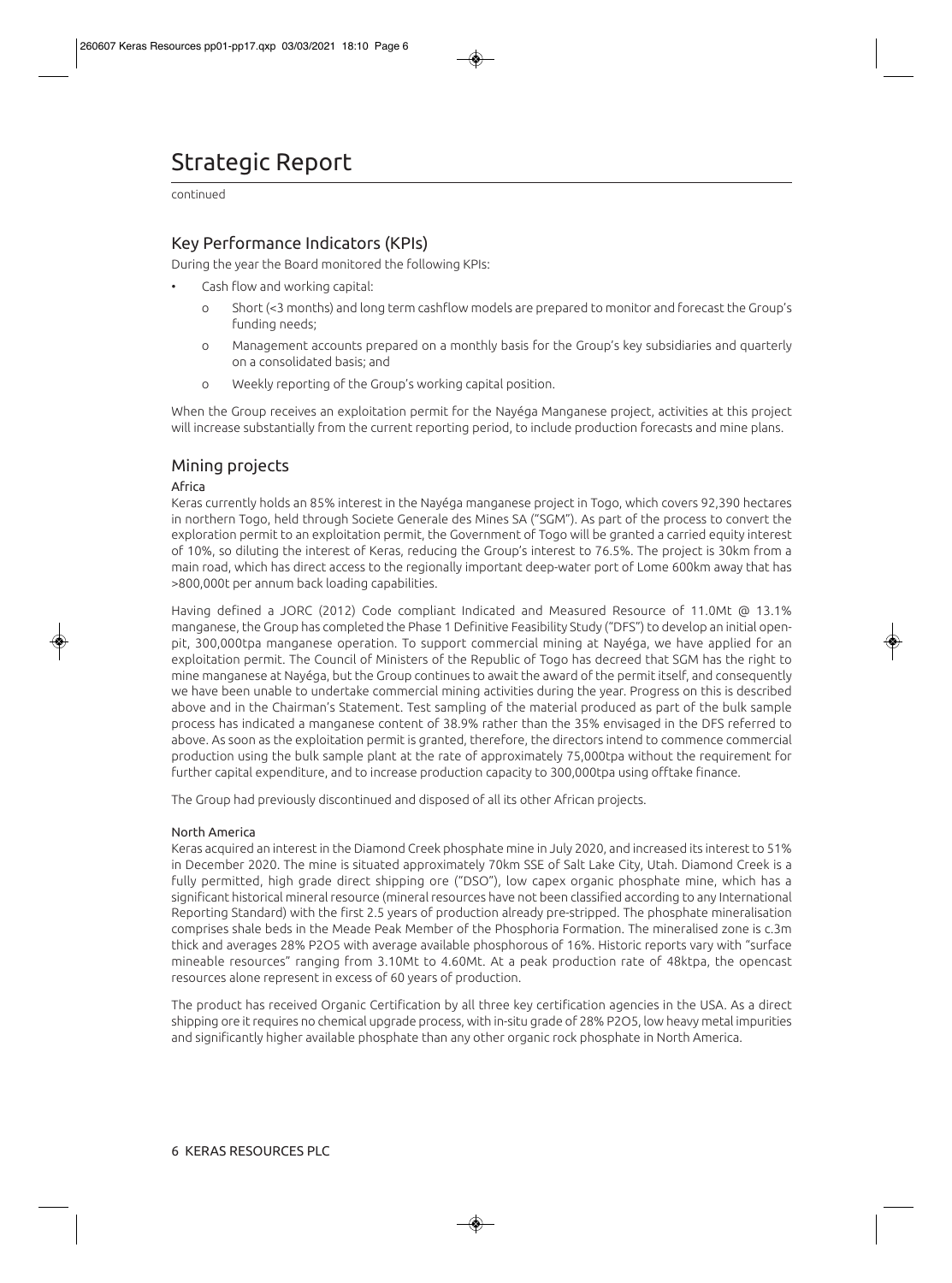The 2020 mining campaign was completed in October 2020 with a total of 7,620 ore tons extracted from the mine. To date beneficiation has been undertaken through toll-treating agreements. A new plant, to be owned and operated by the Group, which has the capacity to process the 5-year 48,000-ton production target, has been manufactured in China and shipped to the USA. Commissioning is expected to be complete by 31 March 2021. The plant will include a crushing and milling circuit to produce a range of products comprising -10 mesh, -100 mesh and -350 mesh powders and a granulation plant to produce high margin granulated organic phosphate. The processing facility will also include a bagging plant to ensure that all products are available in both one ton tote bags and 50lb bags. Once commissioned, the plant will increase both the available capacity and flexibility to produce different sized beneficiated material whilst lowering operating costs.

## Risk Management

The Board regularly reviews the risks to which the Group is exposed and ensures through its meetings and regular reporting that these risks are minimised as far as possible.

The principal risks and uncertainties facing the Group at this stage in its development are:

## Exploration Risk

The Group's business has been primarily mineral exploration and evaluation which are speculative activities and whilst the Directors are satisfied that good progress is being made, there is no certainty that the Group will be successful in the definition of economic mineral deposits, or that it will proceed to the development of any of its projects or otherwise realise their value.

The Group aims to mitigate this risk when evaluating new business opportunities by targeting areas of potential where there is at least some historical drilling or geological data available.

## Resource Risk

All mineral projects have risk associated with defined grade and continuity. Mineral reserves and resources are calculated by the Group in accordance with accepted industry standards and codes but are always subject to uncertainties in the underlying assumptions which include geological projection and commodity price assumptions.

The Group reports mineral resources and reserves in accordance with the Australasian Code for Reporting of Exploration Results, Mineral Resources and Ore Reserves ('the JORC Code'). The JORC Code is a professional code of practice that sets minimum standards for public reporting of mineral exploration results, mineral resources and ore reserves. Further information on the JORC Code can be found at www.jorc.org.

## Development Risk

Delays in permitting, financing and commissioning a project may result in delays to the Group meeting production targets. Changes in commodity prices can affect the economic viability of mining projects and affect decisions on continuing exploration activity.

## Mining and Processing Technical Risk

Notwithstanding the completion of metallurgical testwork, test mining and pilot studies indicating the technical viability of a mining operation, variations in mineralogy, mineral continuity, ground stability, ground water conditions and other geological conditions may still render a mining and processing operation economically or technically non-viable.

The Group has a small team of mining professionals experienced in geological evaluation, exploration, financing and development of mining projects. To mitigate development risk, the Group supplements this from time to time with engagement of external expert consultants and contractors.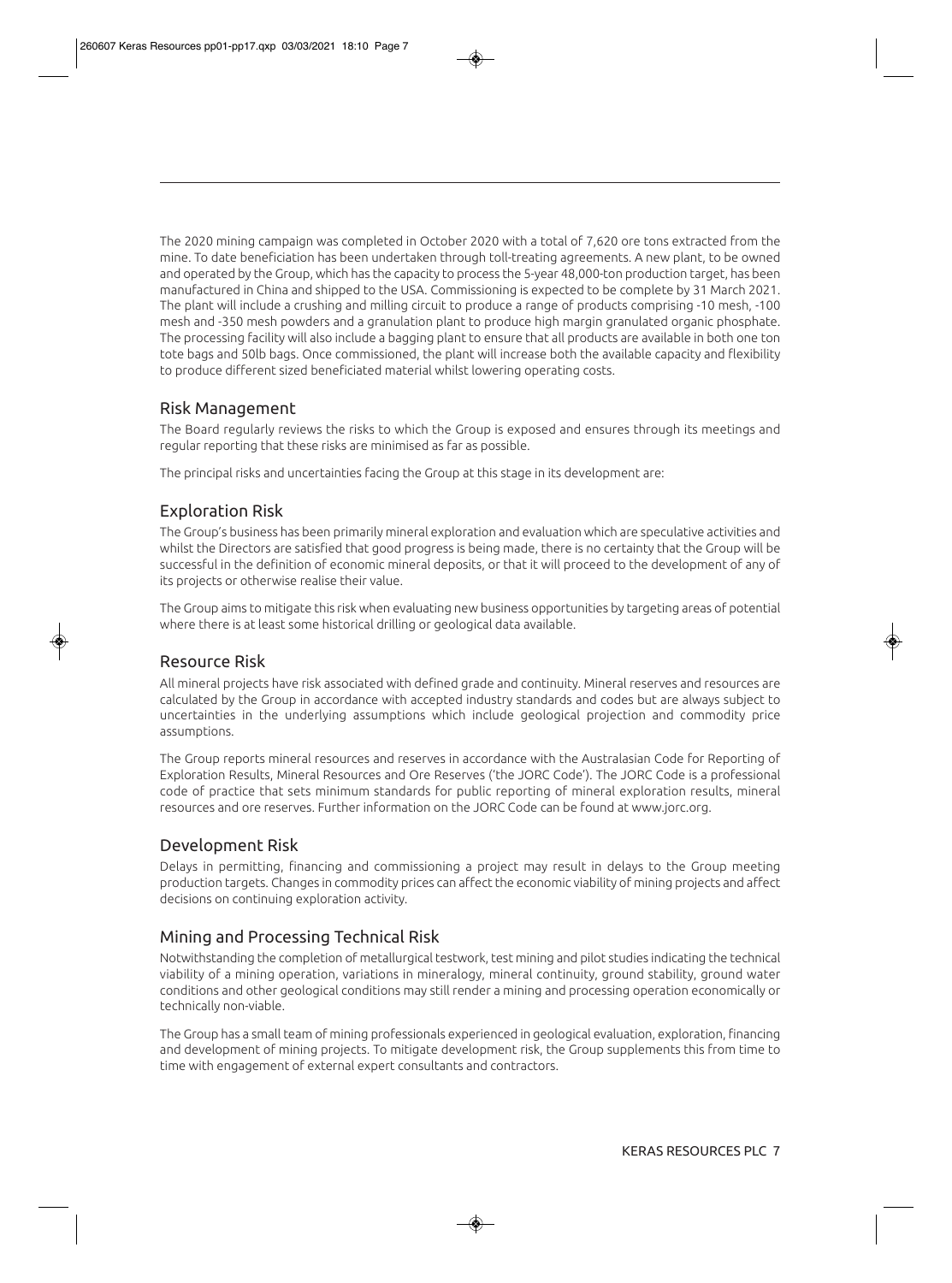# Strategic Report

continued

## Environmental Risk

Exploration and development of a project can be adversely affected by environmental legislation and the unforeseen results of environmental studies carried out during evaluation of a project. Once a project is in production unforeseen events can give rise to environmental liabilities.

The Group is now entering the mining stage. Any disturbance to the environment during this phase is required to be rehabilitated in accordance with the prevailing regulations of the countries in which we operate.

## Financing & Liquidity Risk

The Group has had an ongoing requirement to fund its activities through the equity markets and may in future need obtain finance for project development. There is no certainty such funds will be available when needed. To date, Keras has managed to raise funds primarily through equity and debt placements despite the very difficult markets that currently exist for raising funding in the junior mining industry.

## Political Risk

All countries carry political risk that can lead to interruption of activity. Politically stable countries can have enhanced environmental and social permitting risks, risks of strikes and changes to taxation whereas less developed countries can have, in addition, risks associated with changes to the legal framework, civil unrest and government expropriation of assets.

## Partner Risk

Whilst there has been no past evidence of this, the Group can be adversely affected if joint venture partners are unable or unwilling to perform their obligations or fund their share of future developments.

The Group aims to mitigate this risk by 1) holding significant majority shareholdings in our projects that we can commit to funding our minority partners until production and positive cash flow and 2) endeavouring to enter into joint venture funding arrangements with credible counterparties.

## Bribery Risk

The Group has adopted an anti corruption policy and whistle blowing policy under the Bribery Act 2010. Notwithstanding this, the Group may be held liable for offences under that Act committed by its employees or subcontractors, whether or not the Group or the Directors had knowledge of the commission of such offences.

## Financial Instruments

Details of risks associated with the Group's financial instruments are given in Note 26 to the financial statements. Keras does not utilise any complex or derivative financial instruments.

## COVID-19

The Directors do not believe that Covid 19 has had a material effect on the Company or its operations other than travel restrictions which restrict the ability of management to visit operations in Togo and the USA. This has been mitigated by increased home working and use of electronic communications. The Directors expect international travel to become easier in the foreseeable future.

## Insurance Coverage

The Group maintains a suite of insurance coverage that is appropriate for the Group and Company. This is arranged via a specialist mining insurance broker and coverage includes public and products liability, travel, property and medical coverage and assistance while Group employees and consultants are travelling on Group business. This is reviewed at least annually and adapted as the Group's scale and nature of activities changes. Keras also has Directors and Officers insurance in place.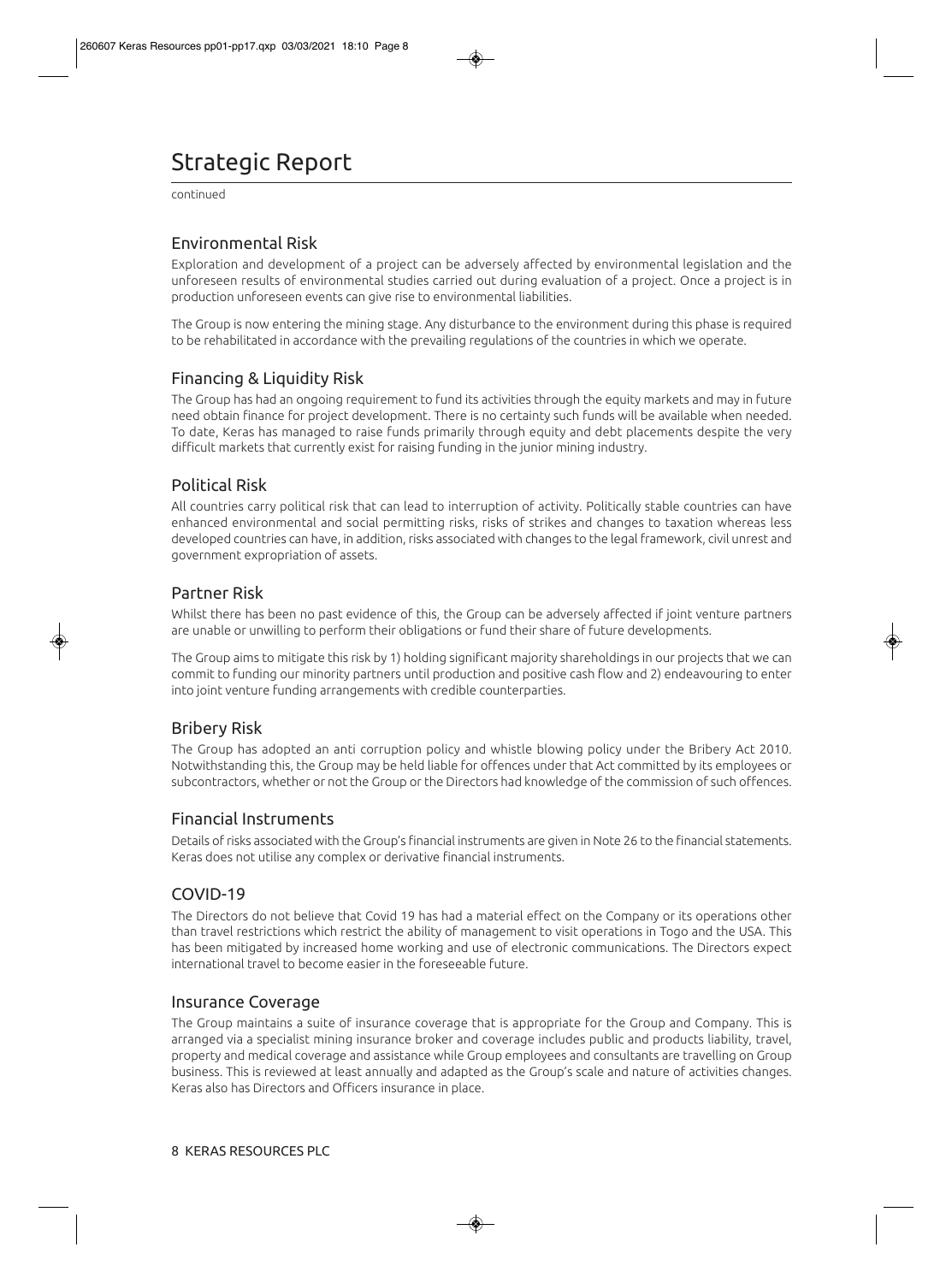## Internal Controls and Risk Management

The Directors are responsible for the Group's system of internal financial control. Although no system of internal financial control can provide absolute assurance against material misstatement or loss, the Group's system is designed to provide reasonable assurance that problems are identified on a timely basis and dealt with appropriately.

In carrying out their responsibilities, the Directors have put in place a framework of controls to ensure as far as possible that ongoing financial performance is monitored in a timely manner, that corrective action is taken and that risk is identified as early as practically possible. The Directors review the effectiveness of internal financial control at least annually.

The Board, subject to delegated authority, reviews capital investment, property sales and purchases, additional borrowing facilities, guarantees and insurance arrangements.

The Board takes account of the significance of social, environmental and ethical matters affecting the business of the Group. At this stage in the Group's development the Board has not adopted a specific policy on Corporate Social Responsibility as it has a limited pool of stakeholders other than its shareholders. Rather, the Board seeks to protect the interests of Keras' stakeholders through individual policies and through ethical and transparent actions.

The Group has adopted an anti-corruption and bribery policy and a whistle blowing policy as stated above.

## Shareholders

The Directors are always prepared, where practicable and subject to confidentiality under the AIM Rules, to enter into dialogue with shareholders to promote a mutual understanding of objectives. The Annual General Meeting provides the Board with an opportunity to informally meet and communicate directly with investors.

### Environment

The Board recognises that its principal activities, mineral exploration and mining, have potential to impact on the local environment. To date, activities at the various projects have been limited to mining and drilling activities and the Group does comply with local regulatory requirements with regard to environmental compliance and rehabilitation. The impact on the environment of the Group's activities has the potential to increase as our projects move into a production phase. This is currently assessed through baseline environmental studies that are being undertaken and identifying resources needed to manage environmental compliance in the future.

Given the Group's size and scale it is not considered practical or cost effective to collect and report data on carbon emissions.

## Employees

The Group operates primarily through contractors. Notwithstanding this, the Group engages its employees to understand all aspects of the Group's business and seeks to remunerate its employees fairly, being flexible where practicable. The Group gives full and fair consideration to applications for employment received regardless of age, gender, colour, ethnicity, disability, nationality, religious beliefs, transgender status or sexual orientation. The Group takes account of employees' interests when making decisions and welcomes suggestions from employees aimed at improving the Group's performance.

The Group now operates in Togo and in the USA. It recruits locally as many of its employees and contractors as practicable.

The Company has three directors and one senior manager (Graham Stacey) – all are male.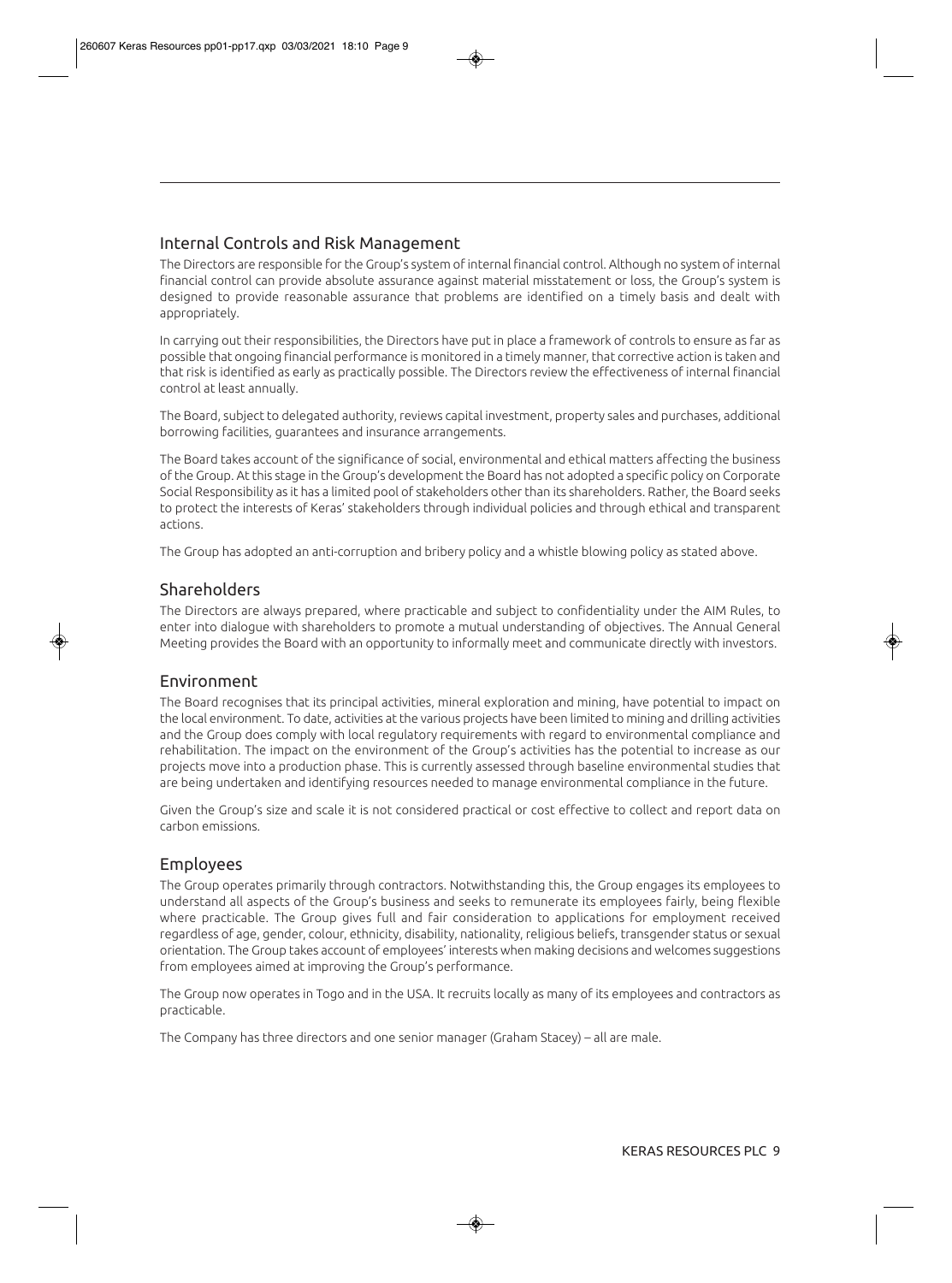# Strategic Report

continued

## Suppliers and Contractors

The Group recognises that the goodwill of its contractors, consultants and suppliers is important to its business success and seeks to build and maintain this goodwill through fair dealings. The Group has a prompt payment policy and seeks to settle all agreed liabilities within the terms agreed with suppliers.

## Health and Safety

The Board recognises that it has a responsibility to provide strategic leadership and direction in the development of the Group's health and safety strategy in order to protect all of its stakeholders. The Group does not have a formal health and safety policy at this time. This is re-evaluated as and when the Group's nature and scale of activities expand.

## Section 172 statement

The Directors believe they have acted in the way most likely to promote the success of the Company for the benefit of its members as a whole, as required by s172 of the Companies Act 2006.

The requirements of s172 are for the Directors to:

- Consider the likely consequences of any decision in the long term;
- Act fairly between the members of the Company;
- Maintain a reputation for high standards of business conduct;
- Consider the interests of the Company's employees;
- Foster the Company's relationships with suppliers, customers and others; and
- Consider the impact of the Company's operations on the community and the environment.

The Company's operations and strategic aims are set out throughout the Strategic Report and in the Chairman's Statement, and relationships with stakeholders are also dealt with in the Corporate Governance Statement

#### **Russell Lamming**

*Director* 

This Strategic Report was approved by the Board of Directors on 23 February 2021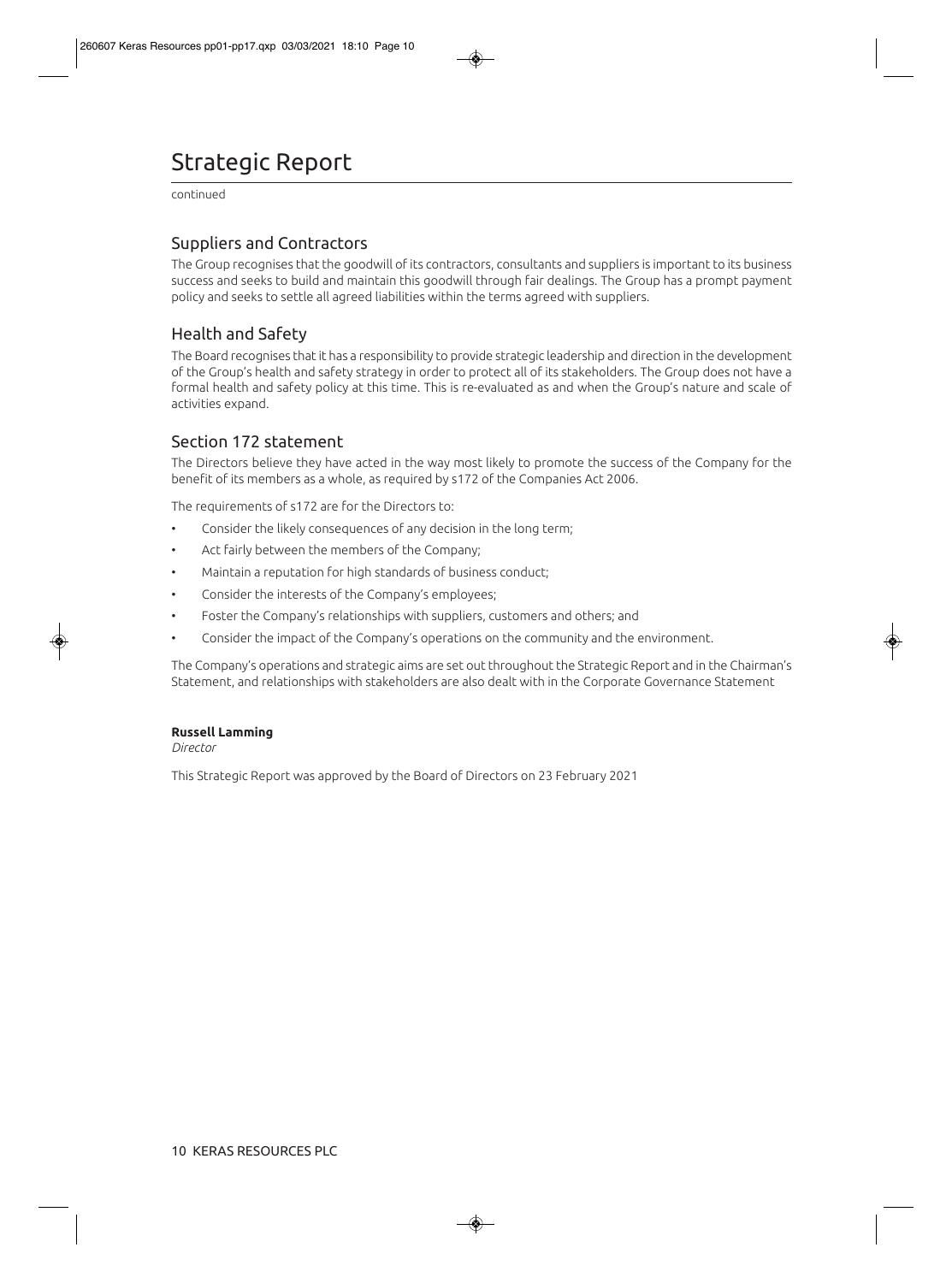## BRIAN MORITZ

*Non-executive Chairman* 

Brian is a Chartered Accountant and former Senior Partner of Grant Thornton, London. He formed Grant Thornton's Capital Markets Team which floated over 100 companies on AIM under his chairmanship. In 2004 he retired from Grant Thornton to concentrate on bringing new companies to the market as a director. He concentrates on mining companies, primarily in Africa, and was formerly chairman of African Platinum PLC (Afplats) and Metal Bulletin PLC as well as currently being chairman of several junior mining companies.

## RUSSELL LAMMING

#### *Chief Executive Officer*

Russell Lamming is a qualified geologist with an honours degree in geology from the University of the Witwatersrand and a Bachelor of Commerce in Economics from the University of Natal. Russell has a broad range of experience including directorship of a South African mining consultancy and precious metals analyst for a leading international broker and was the CEO of AIM listed Chromex Mining and Goldplat Plc. He has strong relationships in London and internationally and has raised considerable funds for resource companies over the years.

## DAVE REEVES

#### *Non-Executive Director*

Dave holds a first class honours degree in mining engineering from the University of New South Wales, a graduate diploma in applied finance and investment from the Securities Institute of Australia, and a Western Australian first class mine managers certificate of competency. He has over 25 years' experience and has operated in Australia, Africa and Europe in gold, precious metals, mineral sands, bulks and copper. He is CEO of Calidus Resources Limited and non-executive Chairman of ASX and AIM listed European Metals Holdings.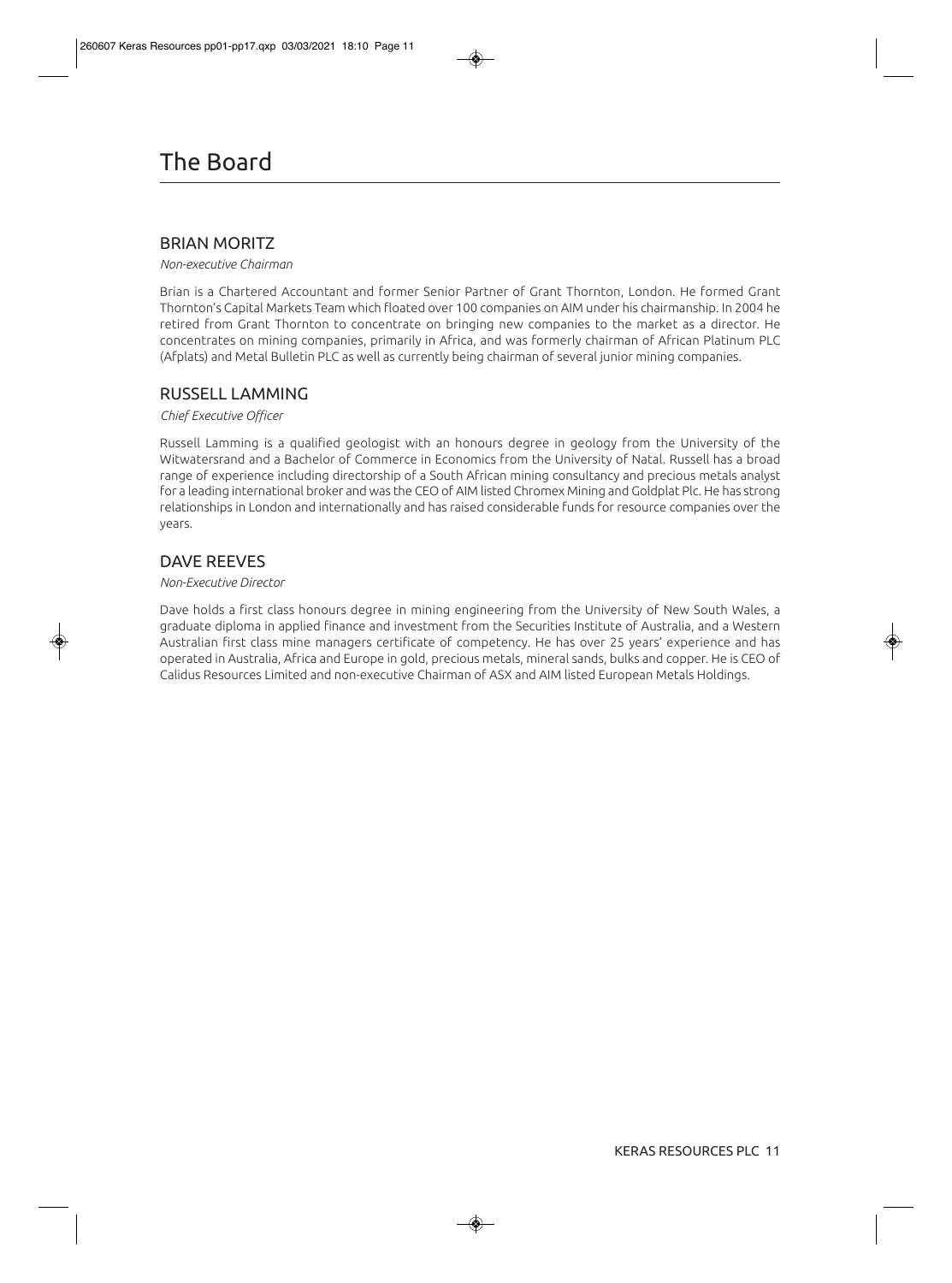To the extent applicable, and to the extent able (given the current size and structure of the Company and the Board), the Company has adopted the Quoted Companies Alliance Corporate Governance Code. Details of how the Company complies with the Code, and the reasons for any non-compliance, are set out in the table below, together with the principles contained in the Code.

No key governance matters have arisen since the publication of the last Annual Report.

In light of the Company's size and nature, the Board considers that the current Board is a cost effective and practical method of directing and managing the Company. As the Company's activities develop in size, nature and scope, the size of the Board and the implementation of additional corporate governance policies and structures will be reviewed. Further disclosures under the Code are included on the Company's website.

#### *Principle 1: Establish a strategy and business model which promote long term value for shareholders.*

The Company's strategy is to identify mining projects which can be developed to create value and income for shareholders. In June 2017 this strategy was successfully demonstrated when the Company's Australian gold exploration assets were floated on the Australian Securities Exchange (ASX) with the name Calidus Resources Limited. Since 30 September 2019 the Company's shares in Calidus have been demerged and transferred to the Company's shareholders by way of a capital reduction.

The demerger has permitted the Board to examine other projects, and in particular the Diamond Creek phosphate mine in Utah, USA, where the Company has completed the staged acquisition of a controlling 51% equity interest since 30 September 2020.

The Company has also concentrated preparations for mining at its other primary project, the Nayéga manganese project in Togo. The Company has agreed in principle offtake related finance to expand production at Nayéga, and is also investigating the use of manganese from Nayéga for battery metal purposes.

*Principle 4: Embed effective risk management, considering both opportunities and threats, throughout the organisation.* 

The risks facing the Company are detailed in the Strategic Report. The Board seeks to mitigate such risks so far as it is able to do, but certain important risks cannot be controlled by the Board.

In particular, products the Company is seeking to identify and ultimately mine are traded globally at prices reflecting supply and demand rather than the cost of production. So far as the Company is concerned, the substantial decline in the price of iron ore rendered two previous projects non-viable, both of which had appeared to have substantial value on a discounted cash flow basis, and they were abandoned.

While the Company will only invest in exploration projects where there is a legal right to convert an initial exploration licence to a mining licence, in practice it may be difficult to obtain such conversion for political reasons. There is no legal way that the Company can protect itself against this possibility.

#### *Principle 5: Maintain the Board as well-functioning, balanced team led by the chair.*

The Company will only begin to earn material income during the current year. For cost reasons the Board has been reduced to three directors. All of the directors have demonstrated their commitment to the Company by supporting fund raisings, with the result that they own, in aggregate, some 22.3% of the ordinary issued share capital. It follows that none of the directors is considered to be independent.

Russell Lamming, the CEO, works full time for the Company. The other directors, Brian Moritz (the Chairman) and Dave Reeves, are non-executive directors. As Dave Reeves is resident in Australia, physical Board meetings are held when he is in the United Kingdom and on an ad hoc basis. Where required at other times, Board meetings are normally conducted with Dave Reeves present by telephone.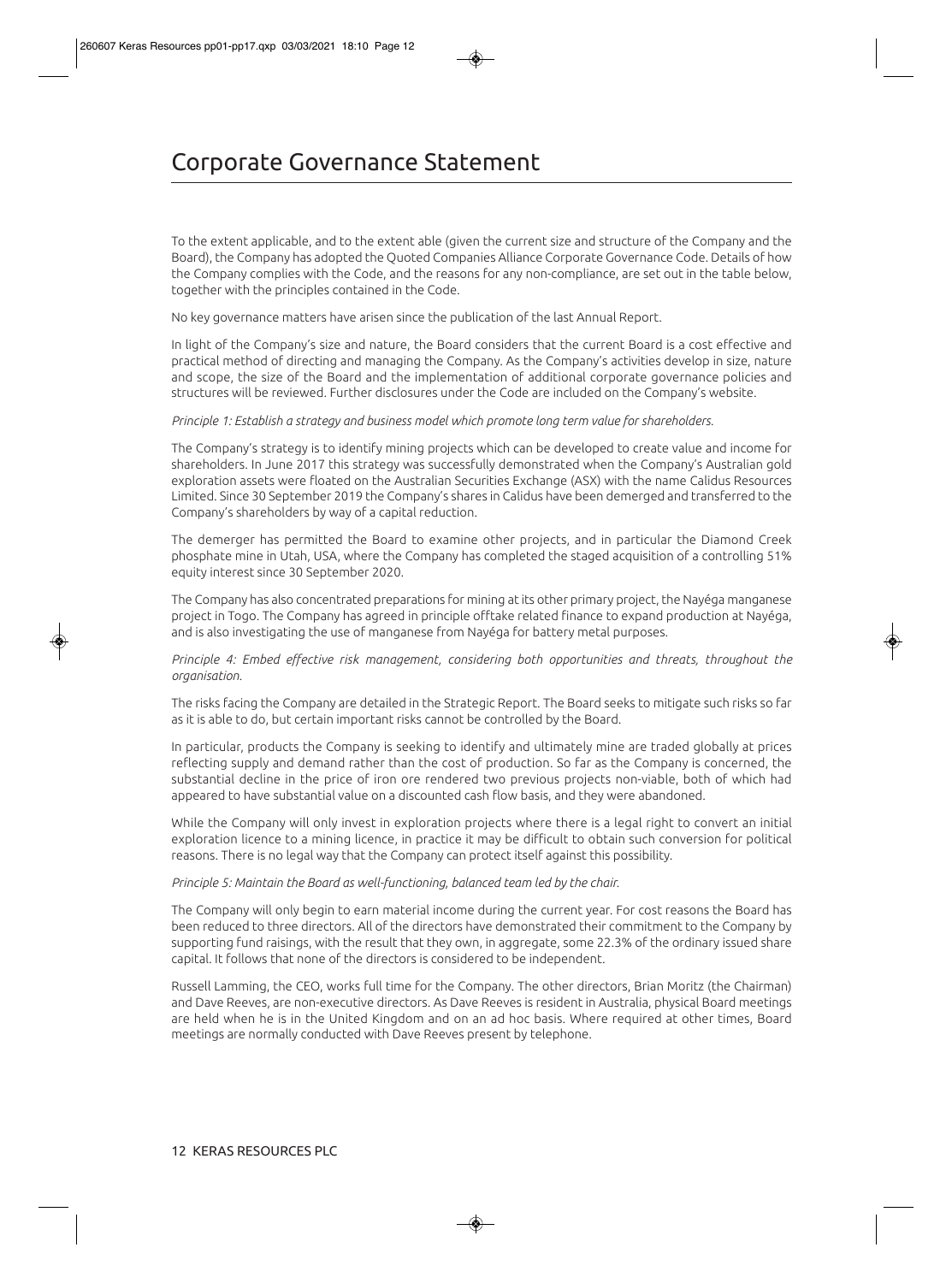The CEO holds frequent informal discussions with the non-executive directors. Throughout the year such discussions average approximately two per week. Discussions with Brian Moritz are normally held in the Company's offices in Cobham, Surrey, while those with Dave Reeves are normally held by telephone.

Non-executive directors are committed to devote 30 days per annum to the Company, but in fact exceed that required time commitment. Prior to 1 April 2019 each of the non-executive directors has reduced his fees drawn to half of the contracted amount, to £15,000 per annum for Brian Moritz and £12,000 per annum for Dave Reeves. Subsequently fees were increased to £42,000 per annum for Brian Moritz and £24,000 per annum for Dave Reeves, still below the median for AIM companies, but more in line with the time commitments and efforts of the non-executive directors.

*Principle 6: Ensure that between them the directors have the necessary up-to-date experience, skills and capabilities.* 

CVs of the directors are disclosed elsewhere in this Annual Report.

Each of the directors maintains up to date skills by a combination of technical journals and courses.

As an exploration and mining Company the main skills required by the Board are in the area of geology and mining. Russell Lamming is a qualified geologist and Dave Reeves is a qualified mining engineer, each with a long history of achievement in this area. Importantly, each of them has also been in charge of the construction and operation of mines.

As the Company moves into mining rather than exploration the management team has been strengthened by the appointment of Graham Stacey as Chief Operating Officer with main responsibility for Togo operations. Graham has wide experience of mining in Africa, and has previously been an executive director of an AIM listed mining company. In Utah the Company has nominated Jean du Plessis as a director of Falcon Isle with responsibility for mining and processing. Jean has wide experience of managing such operations in South Africa and the USA.

Brian Moritz is a Chartered Accountant. In addition to his financial skills he has been registered as a Nominated Adviser and has wide experience of corporate transactions.

The advice of Azets, a top 10 accounting firm, is sought on technical accounting matters, in particular in relation to compliance with IFRS.

#### *Principle 7: Evaluate Board performance based on clear and relevant objectives, seeking continuous improvement.*

The Board has successfully achieved major objectives by:

- Capitalising the value of its Australian exploration assets, floating them on the ASX and demerging the resulting shares by distributing them to Keras shareholders
- Progressing the Nayéga project in Togo from exploration to be fully prepared for commercial mining on grant of the exploitation permit.
- Acquiring a producing phosphate mine in Utah, USA and commencing production.

The Board will concentrate on achieving profitable production and positive cash flow from its existing projects while continuing to seek other mining projects.

Given the current state of the Company's development the directors believe that the Board operates efficiently and cost effectively and that the cost of an external review process is not justified. Nevertheless, it is intended that the Board will be strengthened in due course to reflect its progress from exploration to mining.

#### *Principle 8: Promote a corporate culture that is based on ethical values and behaviours.*

So far as possible the Company recruits locally for staff. The contractor for its mining operations in Togo is a local company, which is also responsible for transportation of the product from the mine to the port of Lome.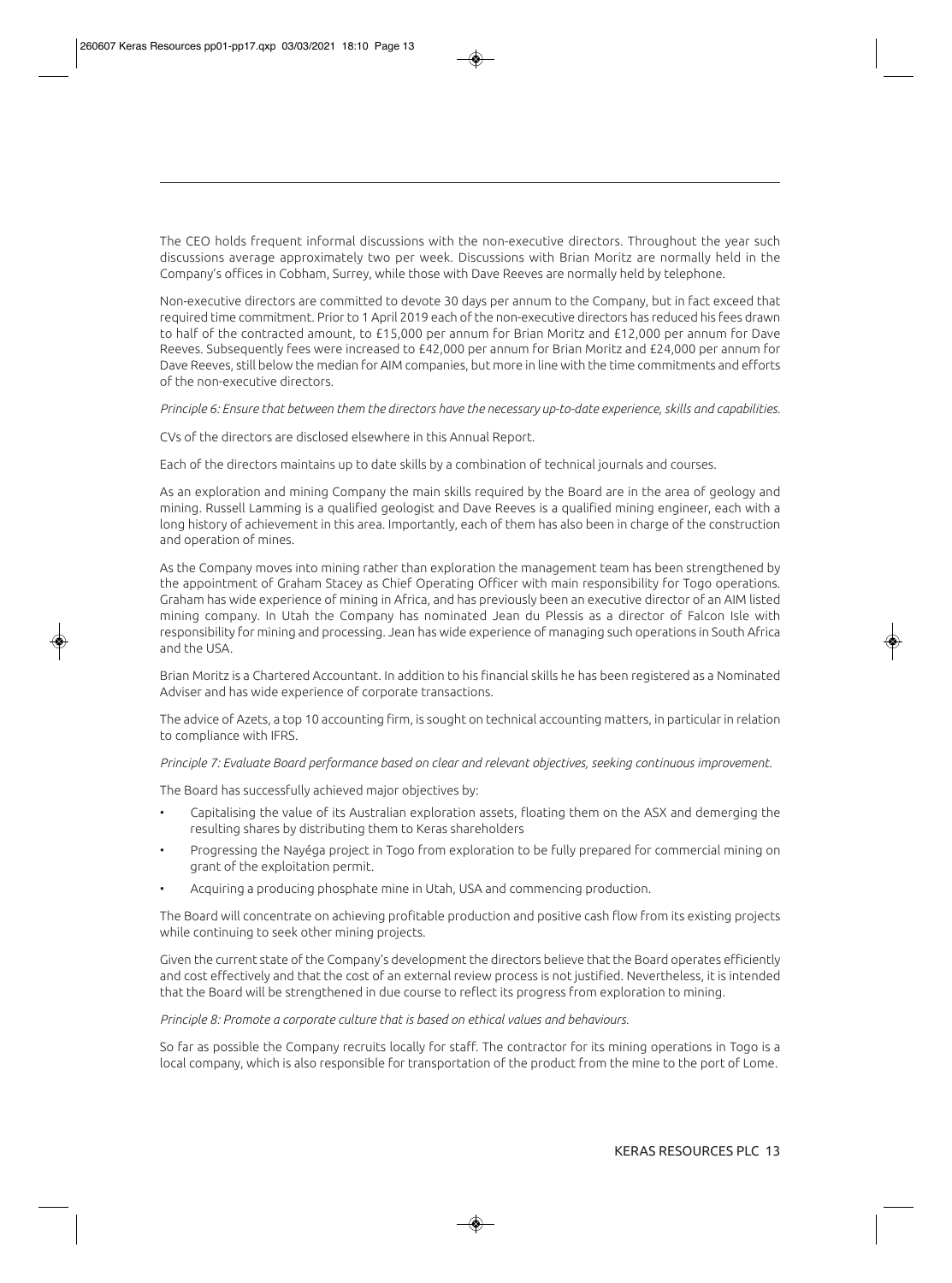# Corporate Governance Statement

continued

In Utah, the Group's product is a natural organic fertilizer which plays its part in reducing reliance on artificial manufactured fertilizers.

The Board is conscious of the fact that parts of Africa may be viewed as corrupt areas in which to operate. Nevertheless, the Company has adopted a comprehensive anti-corruption and whistle blowing policy which is strictly applied.

The Board utilises an ethical policy which respects local cultural and tribal sensitivities at the Nayéga mine in Togo. This policy takes account of religious beliefs of the local people.

*Principle 10: Communicate how the Company is governed and is performing by maintaining a dialogue with shareholders and other relevant stakeholders.* 

The Board communicates with its stakeholders through social media and webcasts, as well as by announcements on RNS. It welcomes the ability to meet and engage with shareholders at general meetings, but this has not been possible in 2020 due to Covid 19 restrictions.

The audit committee normally meets twice per annum, on its own to consider and approve the interim results, and with the auditors to consider the annual report and matters raised by the auditors based on their audit. So far as possible recommendations by the auditors are immediately implemented. As the CEO is also present as an observer at such meetings, no further report is submitted to the Board.

The remuneration committee meets on an ad hoc basis when required. Fees paid to the non-executive directors are settled by the Chief Executive Officer, as both non-executive directors comprise the remuneration committee.

#### **Brian Moritz**

*Chairman* 

23 February 2021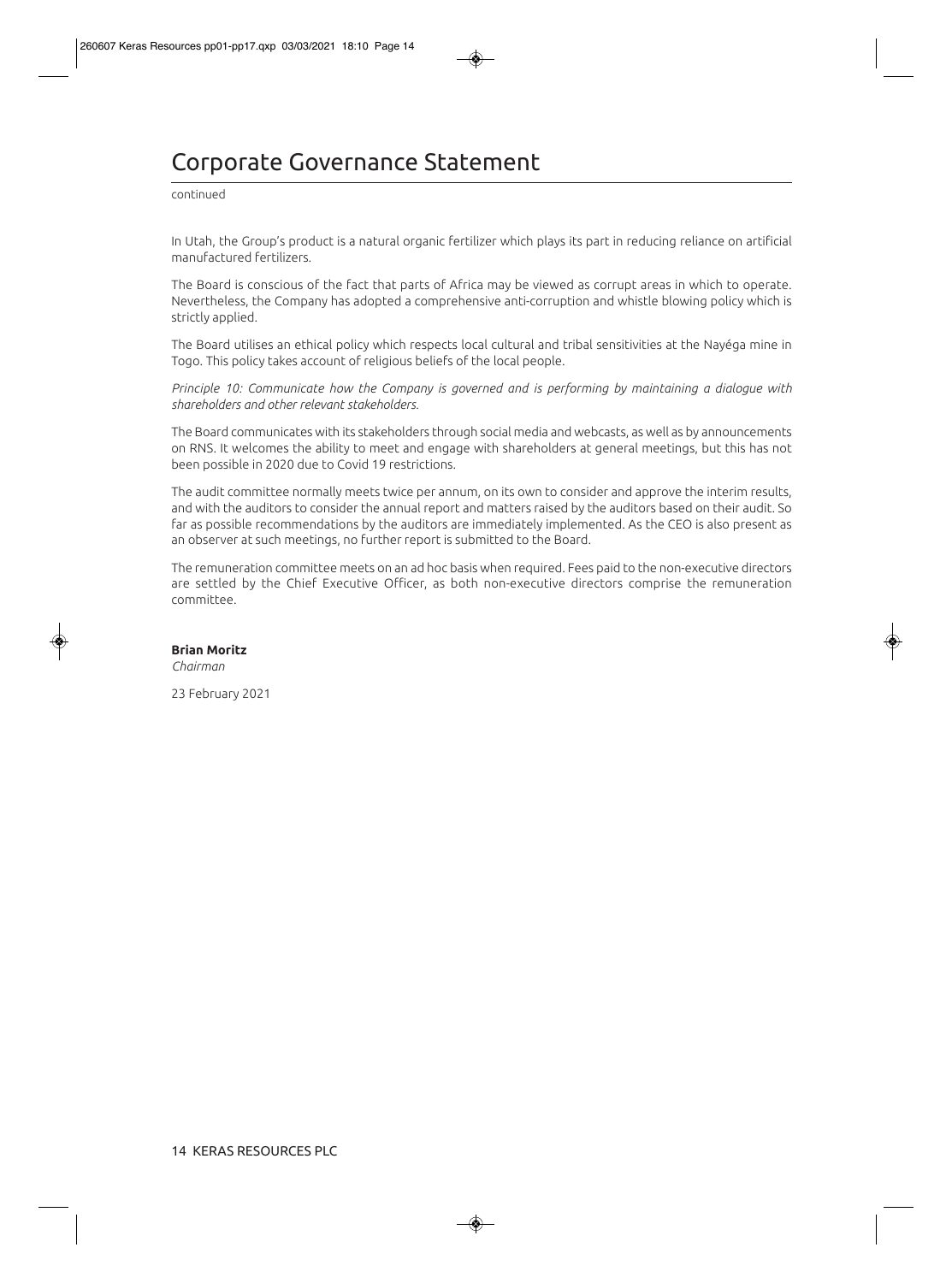The Directors present their report together with the audited financial statements of the Group for the year ended 30 September 2020.

The Group's projects are set out in the Strategic Report.

## Review of business and financial performance

Further details on the financial position and development of the Group are set out in the Chairman's Statement, the Strategic Report and the annexed financial statements.

## Results

The Group reports a loss for the year of £1,242,000 (2019: loss £471,000).

## Major events after the balance sheet date

Since the end of the year further loans have been made to Falcon Isle and the Company's equity interest has been increased from 40% to 51%, so that Falcon Isle will be accounted for as a subsidiary in future periods.

The Company has also raised a further £1,550,000, before expenses, by a placing of New Ordinary Shares.

## Dividends

The Directors do not recommend payment of a dividend for the year ended 30 September 2020 (2019: £nil).

## Political donations

There were no political donations during the year (2019: £nil).

## Going concern

The Directors continue to adopt the going concern basis in preparing the financial statements as further explained in Note 2 to the financial statements.

## Directors' indemnities

The Group maintains Directors and Officers liability insurance providing appropriate cover for any legal action brought against its Directors and/or officers.

## Audit Committee

The Audit Committee, which comprises R Lamming and B Moritz, and is chaired by B Moritz, is responsible for ensuring the financial performance, position and prospects of the Group are properly monitored and reported on and for meeting the auditors and reviewing their reports relating to accounts and internal controls. Meetings of the Audit Committee are held at least twice a year, at appropriate times in the reporting and audit cycle. The Audit Committee is required to report formally to the Board on its proceedings after each meeting on all matters for which it has responsibility. The members of the Audit Committee are re-elected annually by the Board.

## Remuneration Committee

The Remuneration Committee, which comprises D Reeves and B Moritz and which is chaired by D Reeves, reviews the performance of the executive directors and sets their remuneration, determines the payment of bonuses to executive directors and considers the future allocation of share options and other equity incentives pursuant to any share option scheme or equity incentive scheme in operation from time to time to Directors and employees. Meetings of the Remuneration Committee are intended to be held at least twice a year, but while the only executive director is the CEO, R Lamming, meetings are only held when required. The Remuneration Committee is required to report formally to the Board on its proceedings after each meeting on all matters for which it has responsibility. The members of the Remuneration Committee are re-elected annually by the Board.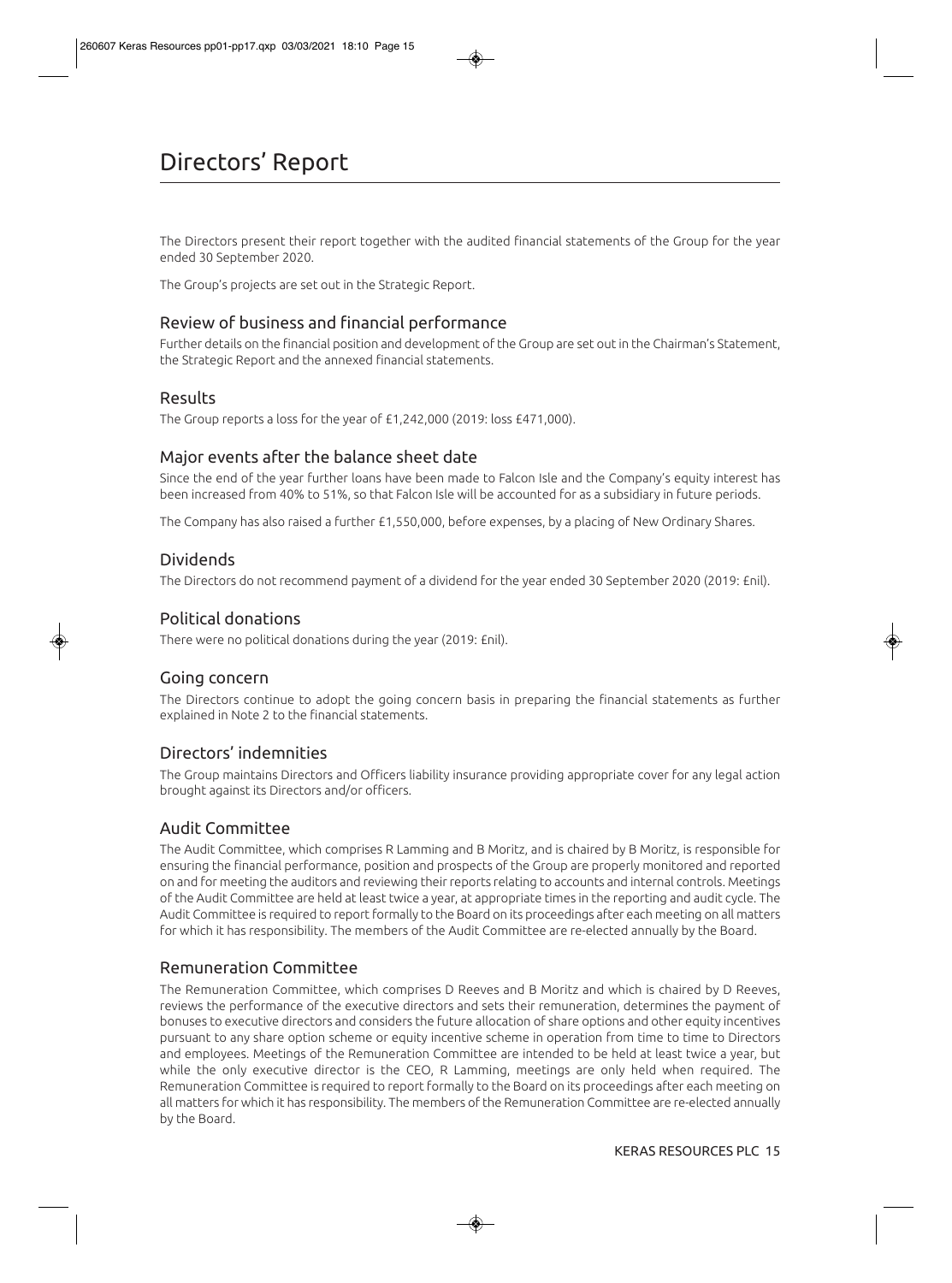# Directors' Report

continued

## **Directors**

The following Directors held office throughout the year:

B Moritz D Reeves R Lamming

## Directors' interests

The beneficial interests of the Directors holding office on 30 September 2020 in the issued share capital of the Company were as follows:

|                          |                                                             | 30 September 2020                                    |                                                      | 30 September 2019                                    |
|--------------------------|-------------------------------------------------------------|------------------------------------------------------|------------------------------------------------------|------------------------------------------------------|
|                          | Number of<br><b>New</b><br><b>Ordinary</b><br><b>Shares</b> | Percentage<br>of issued<br>ordinary<br>share capital | Number of<br>Old<br><b>Ordinary</b><br><b>Shares</b> | Percentage<br>of issued<br>ordinary<br>share capital |
| <b>B</b> Moritz          | 106,627,178                                                 | 2.19%                                                | 102,960,512                                          | 4.13%                                                |
| D Reeves <sup>1,2</sup>  | 780,706,252                                                 | 16.04%                                               | 470.400.491                                          | 18.88%                                               |
| $R$ Lamming <sup>3</sup> | 370,916,552                                                 | 7.62%                                                | 69,157,461                                           | 2.78%                                                |

1 477,960,361 New Ordinary Shares are held by the Elwani Trust whose beneficiaries are the spouse and children of David Reeves. David Reeves is a trustee of the Elwani Trust.

<sup>2</sup> 11,597,223 New Ordinary Shares are held in the Bodmin Super Fund whose trustees and beneficiaries are David and Eleanor Reeves.

3 87,385,940ordinary shares were held by Parallel Resources Ltd., a company wholly owned by Mr and Mrs Lamming.

In addition, D Reeves and R Lamming hold 143,741,001 and 112,491,001 warrants entitling them to subscribe for the same number of ordinary shares at a price of 0.24p per share at any time up to 31 August 2021.

On 18 January 2021 D Reeves and B Moritz subscribed for 63,636,364 and 36,363,636 New Ordinary Shares respectively, and on 15 February 2021 B Moritz and R Lamming subscribed for 17,391,304 and 26,086,957 New Ordinary Shares respectively.

## Directors' remuneration and service contracts

Details of remuneration payable to Directors as disclosed in note 11 to these financial statements:

|                 | Remuneration | <b>Share-based</b><br>payments | 2020<br><b>Total</b> | 2019<br><b>Total</b> |
|-----------------|--------------|--------------------------------|----------------------|----------------------|
|                 | £'000        | £'000                          | £'000                | £'000                |
| <b>B</b> Moritz | 42           | $\overline{\phantom{a}}$       | 42                   | 29                   |
| D Reeves        | 24           | -                              | 24                   | 18                   |
| R Lamming       | 272          | 46                             | 318                  | 149                  |
|                 | 338          | 46                             | 384                  | 196                  |

The Company had established a share appreciation rights scheme to incentivise Directors and senior management. Compensation paid to R Lamming of £119,828 on the cancellation of this scheme, as fully set out in note 23, is included in his remuneration figure above.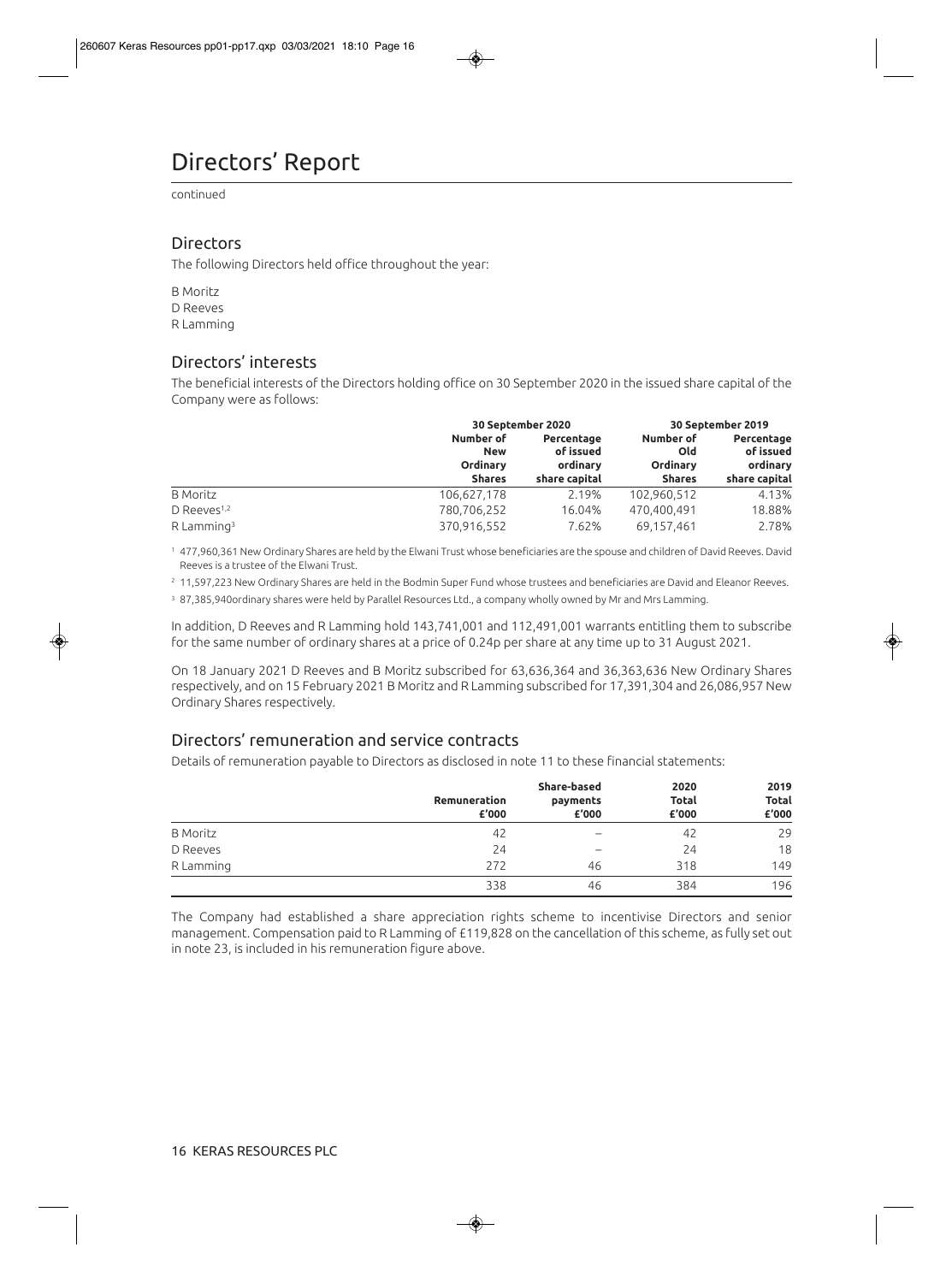## Statement of Directors' responsibilities

The Directors are responsible for preparing the strategic report, the directors' report and the financial statements in accordance with applicable law and regulations.

Company law requires the Directors to prepare financial statements for each financial year. Under that law the Directors have elected to prepare the Group and Parent Company financial statements in accordance with International Financial Reporting Standards ('IFRS') as adopted by the European Union. Under company law the Directors must not approve the financial statements unless they are satisfied that they give a true and fair view of the state of affairs of the Group and Parent Company and of the profit or loss of the Group and Parent Company for that period.

In preparing these financial statements, the Directors are required to:

- select suitable accounting policies and then apply them consistently;
- make judgements and estimates that are reasonable and prudent;
- state whether the financial statements comply with IFRS as adopted by the European Union, subject to any material departures disclosed and explained in the financial statements; and
- prepare the financial statements on the going concern basis unless it is inappropriate to presume that the Group and Company will continue in business.

The Directors are responsible for keeping adequate accounting records that are sufficient to show and explain the Group's and Company's transactions and disclose with reasonable accuracy at any time the financial position of the Company and the Group and enable them to ensure that the financial statements comply with the Companies Act 2006. They are also responsible for safeguarding the assets of the Company and the Group and hence for taking reasonable steps for the prevention and detection of fraud and other irregularities.

The Company is compliant with AIM Rule 26 regarding the Company's website.

## Statement of disclosure to auditor

Each Director at the date of approval of this report confirms that;

So far as they are aware,

- there is no relevant audit information of which the Company's auditor is unaware; and
- they have taken all steps that they ought to have taken to make themselves aware of any relevant audit information and to establish that the auditor is aware of that information.

### Auditor

A resolution to re-appoint PKF Littlejohn LLP as auditor will be proposed at the Annual General Meeting. PKF Littlejohn LLP has indicated its willingness to continue in office.

By order of the Board

#### **Brian Moritz**

*Director*

23 February 2021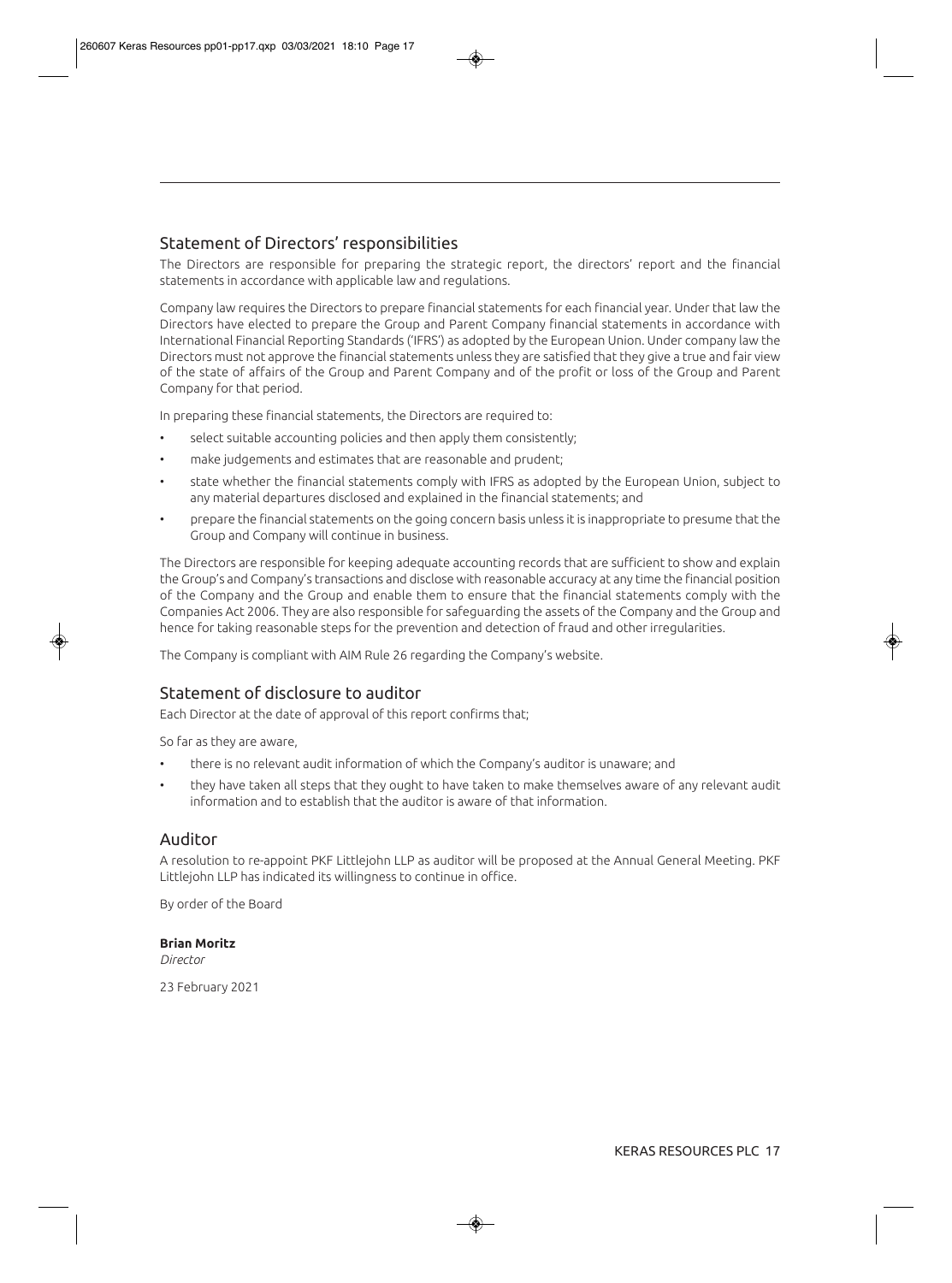# Independent Auditor's Report to the Members of Keras Resources Plc

# Opinion

We have audited the financial statements of Keras Resources Plc (the 'parent company') and its subsidiaries (the 'group') for the year ended 30 September 2020 which comprise the Consolidated Statement of Comprehensive Income, the Consolidated Statements of Financial Position, the Consolidated Statements of Changes in Equity, the Consolidated Statements of Cash Flows, the Parent Company Statements of Financial Position, the Parent Company Statements of Changes in Equity, the Parent Company Statements of Cash Flows and notes to the financial statements, including a summary of significant accounting policies. The financial reporting framework that has been applied in their preparation is applicable law and International Financial Reporting Standards (IFRSs) as adopted by the European Union and as regards the parent company financial statements, as applied in accordance with the provisions of the Companies Act 2006.

In our opinion:

- the financial statements give a true and fair view of the state of the group's and of the parent company's affairs as at 30 September 2020 and of the group's and parent company's loss for the year then ended;
- the group financial statements have been properly prepared in accordance with international accounting standards in conformity with the requirements of the Companies Act 2006;
- the parent company financial statements have been properly prepared in accordance with international accounting standards in conformity with the requirements of the Companies Act 2006 and as applied in accordance with the provisions of the Companies Act 2006; and
- the financial statements have been prepared in accordance with the requirements of the Companies Act 2006.

# Basis for opinion

We conducted our audit in accordance with International Standards on Auditing (UK) (ISAs (UK)) and applicable law. Our responsibilities under those standards are further described in the Auditor's responsibilities for the audit of the financial statements section of our report. We are independent of the group and parent company in accordance with the ethical requirements that are relevant to our audit of the financial statements in the UK, including the FRC's Ethical Standard as applied to listed entities, and we have fulfilled our other ethical responsibilities in accordance with these requirements. We believe that the audit evidence we have obtained is sufficient and appropriate to provide a basis for our opinion.

# Conclusions relating to going concern

We have nothing to report in respect of the following matters in relation to which the ISAs (UK) require us to report to you where:

- the directors' use of the going concern basis of accounting in the preparation of the financial statements is not appropriate; or
- the directors have not disclosed in the financial statements any identified material uncertainties that may cast significant doubt about the group's or the parent company's ability to continue to adopt the going concern basis of accounting for a period of at least twelve months from the date when the financial statements are authorised for issue.

# Our application of materiality

The scope of our audit was influenced by our application of materiality. The quantitative and qualitative thresholds for materiality determine the scope of our audit and the nature, timing and extent of our audit procedures. Group materiality was £70,000 (2018: £35,000) based upon gross assets, with the increase in materiality compared to the prior year being as a result of the increase in the Group's assets (excluding the investment in Calidus) in the year. The parent company has no trading activity and materiality was £40,000 (2018: £28,000) based loss before tax. For each component in the scope of our group audit, we allocated a materiality that was less than our overall group materiality.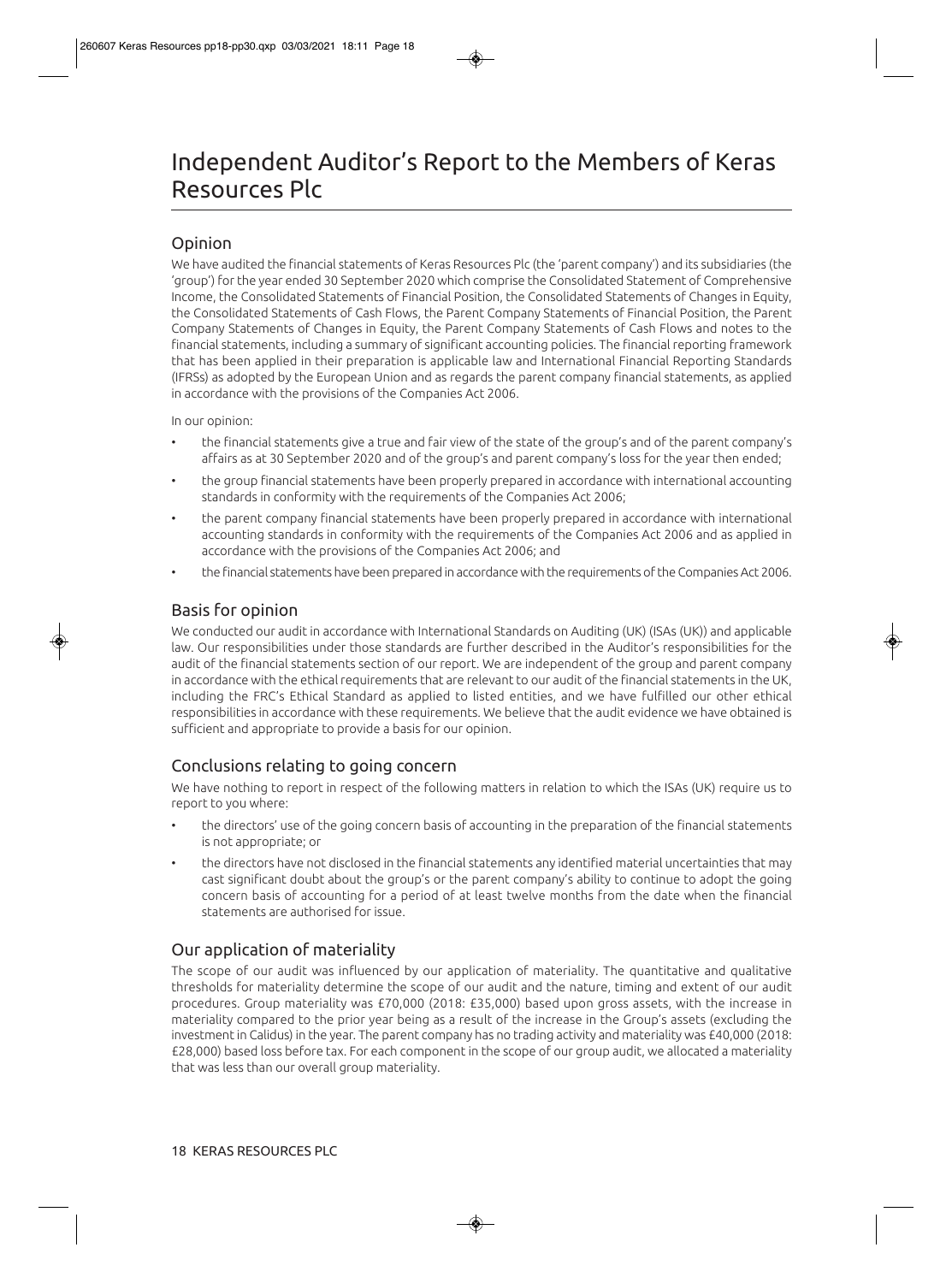## An overview of the scope of our audit

In designing our audit, we determined materiality and assessed the risks of material misstatement in the financial statements. In particular, we looked at areas involving significant accounting estimates and judgement by the Directors and considered future events that are inherently uncertain. Such areas include the assessment of the recoverability of capitalised exploration costs and the investment in associate, as well as the assessment of the Group's going concern status. As noted below, all of these matters have been raised as key audit matters. We also addressed the risk of management override of internal controls, including among other matters consideration of whether there was evidence of bias that represented a risk of material misstatement due to fraud. Of the reporting components of the Group, we concentrated our testing on two components comprising entities which represent the principal business activities within the Group. Of the two components selected, we performed audit procedures on significant areas based on size or risk profile, or in response to potential risks of material misstatement to the Group.

## Key audit matters

Key audit matters are those matters that, in our professional judgment, were of most significance in our audit of the financial statements of the current period and include the most significant assessed risks of material misstatement (whether or not due to fraud) we identified, including those which had the greatest effect on: the overall audit strategy, the allocation of resources in the audit; and directing the efforts of the engagement team. These matters were addressed in the context of our audit of the financial statements as a whole, and in forming our opinion thereon, and we do not provide a separate opinion on these matters.

| <b>Key Audit Matter</b>                                                                                                                                         | How the scope of our audit responded to the key audit<br>matter                                                                                                                                                                                                             |
|-----------------------------------------------------------------------------------------------------------------------------------------------------------------|-----------------------------------------------------------------------------------------------------------------------------------------------------------------------------------------------------------------------------------------------------------------------------|
| Going concern                                                                                                                                                   |                                                                                                                                                                                                                                                                             |
| The Group made a loss for the year ended<br>30 September 2020 totalling £1.257m.<br>Given the level of cash held by the Group at the                            | We obtained and reviewed Management's latest<br>cashflow forecasts covering the going concern<br>period; challenging the key assumptions, reviewing<br>the mathematical accuracy of the forecast and                                                                        |
| year end, there is a risk that the Group may need                                                                                                               | conducting sensitivity analysis.                                                                                                                                                                                                                                            |
| to raise further finance during the next 12 months<br>in order to maintain its going concern status and<br>may not be successful in raising additional finance. | We ascertained the Group's current cash position and<br>performance post year end.                                                                                                                                                                                          |
| See note 2 for disclosure of the Directors'<br>justification for assessing the Group and Company<br>as a going concern.                                         | We also discussed with Management the Group's<br>funding commitments in respect of Falcon Isle<br>Resources, LLC.                                                                                                                                                           |
|                                                                                                                                                                 | It was ascertained that the Group's forecasted net<br>cash outflows over the going concern period, on a<br>contractual and committed basis, were less than the<br>latest cash position. The forecast and the<br>assumptions underpinning it were found to be<br>reasonable. |
|                                                                                                                                                                 | As a result, assurance has been gained that it is<br>appropriate to prepare the Group and Company<br>financial statements on the going concern basis and<br>that no material uncertainty exists.                                                                            |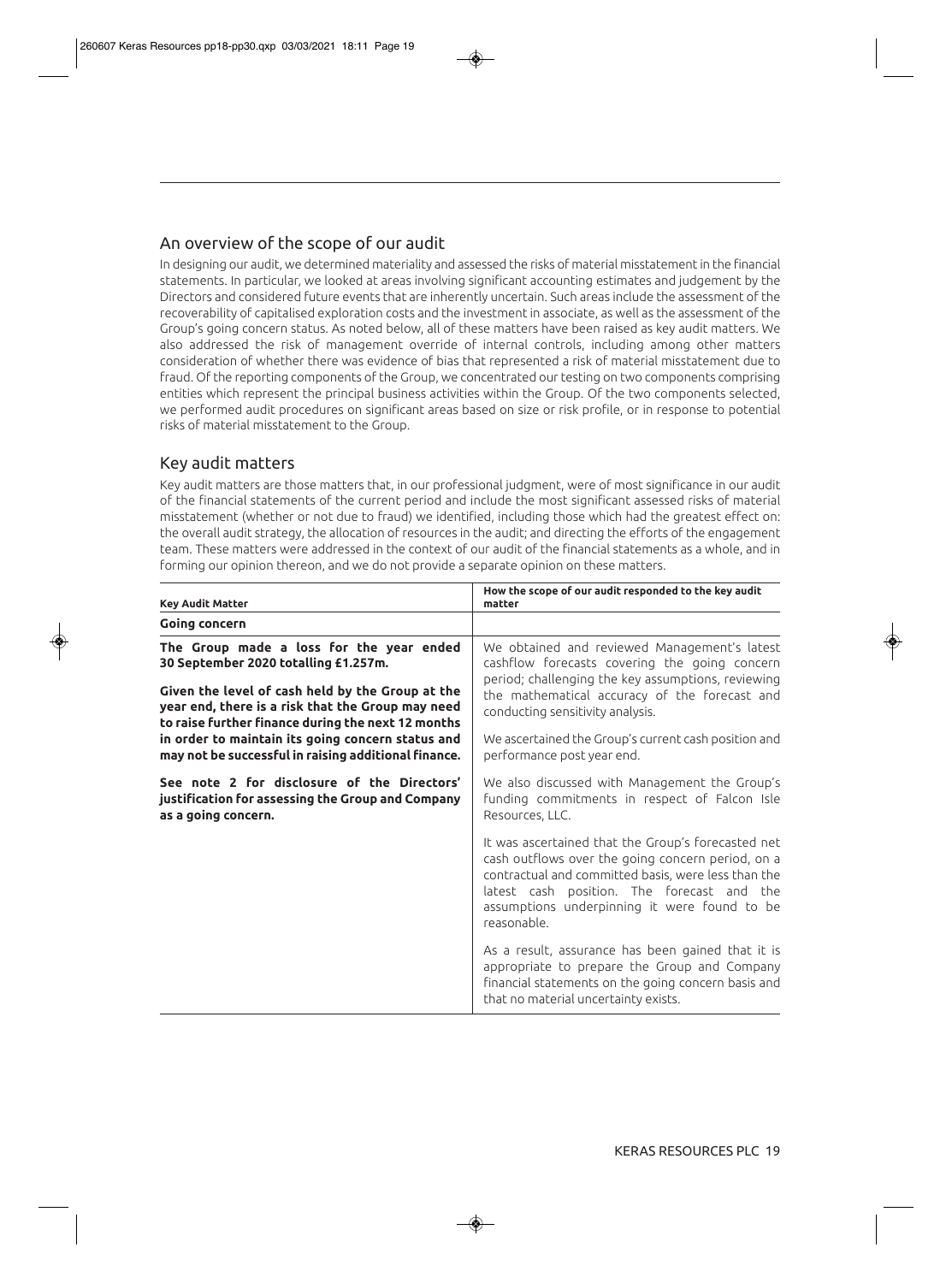# Independent Auditor's Report to the Members of Keras Resources Plc

continued

| <b>Key Audit Matter</b>                                                                                                                                                                                                                                                                  | How the scope of our audit responded to the key audit<br>matter                                                                                                                                                                                                                                                                                             |
|------------------------------------------------------------------------------------------------------------------------------------------------------------------------------------------------------------------------------------------------------------------------------------------|-------------------------------------------------------------------------------------------------------------------------------------------------------------------------------------------------------------------------------------------------------------------------------------------------------------------------------------------------------------|
| Classification and recoverability of investment in<br><b>Falcon Isle Resources, LLC.</b>                                                                                                                                                                                                 |                                                                                                                                                                                                                                                                                                                                                             |
| During the year, the Company entered into an<br>agreement to earn into a controlling 51% interest<br>in US entity Falcon Isle Resources, LLC, the 100%<br>owner of the operating Diamond Creek phosphate<br>mine in Utah.                                                                | We confirmed the Company's ownership of the<br>investment in Falcon Isle Resources, LLC and reviewed<br>the underlying agreement(s); evaluating<br>the<br>existence of control versus significant influence and<br>ensuring the investment was treated accordingly.                                                                                         |
| There is a risk the investment has not been<br>correctly classified and thus accounted for in<br>accordance with IFRS 3, IFRS 10, IFRS 11 and IAS 28<br>on the date of acquisition and at the year-end, in<br>accordance with the assessment of control versus<br>significant influence. | We gained assurance over the accuracy, existence,<br>completeness and valuation of Falcon Isle Resources<br>LLC's net assets at the date of initial recognition and<br>at year-end, together with its profit or loss for the<br>period and ensured any US GAAP to IFRS adjustments<br>required on consolidation of the investee were<br>correctly adjusted. |
| Additionally, there is a risk that the investment<br>may not be fully recoverable.<br>See note 16 for further commentary.                                                                                                                                                                | We ensured that amounts advanced to Falcon Isle<br>Resources, LLC, which enabled the Company to<br>acquire a 40% shareholding at year-end, were<br>correctly treated in accordance with IAS 28.                                                                                                                                                             |
|                                                                                                                                                                                                                                                                                          | We agree with Management's classification of the<br>investment and no indicators of impairment have<br>been identified.                                                                                                                                                                                                                                     |
| Recoverability of Intangible Assets - prospecting<br>and exploration rights                                                                                                                                                                                                              |                                                                                                                                                                                                                                                                                                                                                             |
| The group has intangible assets of £1.069 million<br>(note 15) as at 30 September 2020, comprising<br>prospecting and exploration rights, which is tested<br>annually for impairment.                                                                                                    | We confirmed the Group held good title to the<br>underlying exploration licenses and assessed whether<br>any indicators of impairment exist.                                                                                                                                                                                                                |
| Where value in use is applicable, the estimated<br>recoverable amount is subjective due to inherent<br>involved<br>uncertainty<br>forecasting<br>in<br>and                                                                                                                               | Where applicable, we reviewed management's value<br>in use calculations to include the key assumptions<br>therein. We performed sensitivity analysis on the<br>headroom to probable changes in key assumptions.                                                                                                                                             |
| discounting future cashflows.                                                                                                                                                                                                                                                            | The exploration and evaluation assets in were<br>assessed with reference to the criteria listed within<br>IFRS 6, to include whether:                                                                                                                                                                                                                       |
|                                                                                                                                                                                                                                                                                          | The licence is not expected to be renewed upon<br>expiry;                                                                                                                                                                                                                                                                                                   |
|                                                                                                                                                                                                                                                                                          | Substantive expenditure on further exploration<br>and evaluation is not budgeted or planned; and                                                                                                                                                                                                                                                            |
|                                                                                                                                                                                                                                                                                          | Exploration and evaluation work to date<br>indicates that the carrying amount is unlikely to<br>be recovered from further development or sale.                                                                                                                                                                                                              |
|                                                                                                                                                                                                                                                                                          | consider<br>Management's<br>оf<br>We<br>assessment<br>impairment is reasonable in concluding<br>no<br>impairment is required to be recognised at year-end.                                                                                                                                                                                                  |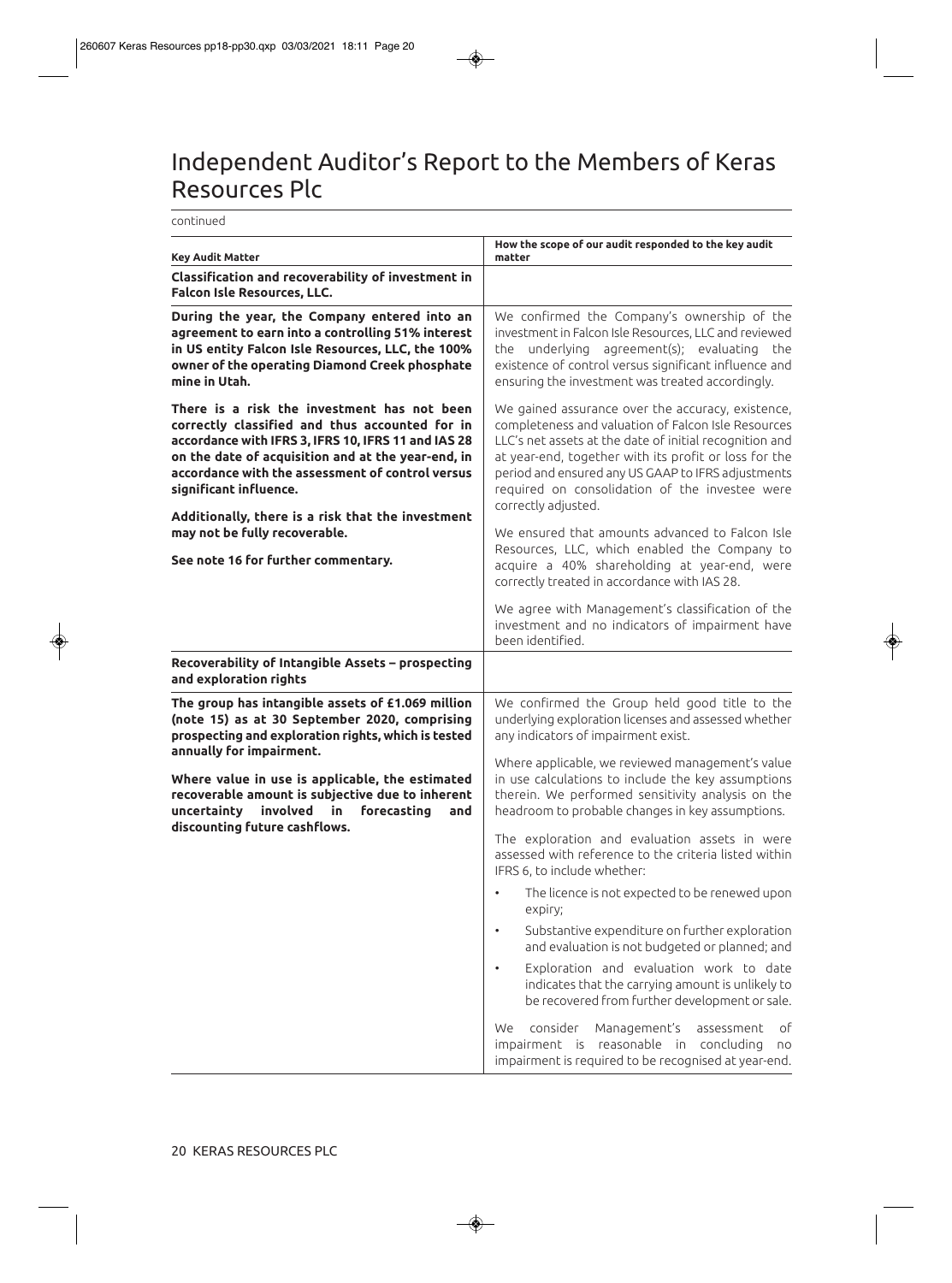# Other information

The other information comprises the information included in the annual report, other than the financial statements and our auditor's report thereon. The directors are responsible for the other information. Our opinion on the group and parent company financial statements does not cover the other information and, except to the extent otherwise explicitly stated in our report, we do not express any form of assurance conclusion thereon. In connection with our audit of the financial statements, our responsibility is to read the other information and, in doing so, consider whether the other information is materially inconsistent with the financial statements or our knowledge obtained in the audit or otherwise appears to be materially misstated. If we identify such material inconsistencies or apparent material misstatements, we are required to determine whether there is a material misstatement in the financial statements or a material misstatement of the other information. If, based on the work we have performed, we conclude that there is a material misstatement of this other information, we are required to report that fact.

We have nothing to report in this regard.

## Opinions on other matters prescribed by the Companies Act 2006

In our opinion, based on the work undertaken in the course of the audit:

- the information given in the strategic report and the directors' report for the financial year for which the financial statements are prepared is consistent with the financial statements; and
- the strategic report and the directors' report have been prepared in accordance with applicable legal requirements.

## Matters on which we are required to report by exception

In the light of the knowledge and understanding of the group and the parent company and their environment obtained in the course of the audit, we have not identified material misstatements in the strategic report or the directors' report.

We have nothing to report in respect of the following matters in relation to which the Companies Act 2006 requires us to report to you if, in our opinion:

- adequate accounting records have not been kept by the parent company, or returns adequate for our audit have not been received from branches not visited by us; or
- the parent company financial statements are not in agreement with the accounting records and returns; or
- certain disclosures of directors' remuneration specified by law are not made; or
- we have not received all the information and explanations we require for our audit.

## Responsibilities of directors

As explained more fully in the directors' responsibilities statement, the directors are responsible for the preparation of the group and parent company financial statements and for being satisfied that they give a true and fair view, and for such internal control as the directors determine is necessary to enable the preparation of financial statements that are free from material misstatement, whether due to fraud or error.

In preparing the group and parent company financial statements, the directors are responsible for assessing the group's and the parent company's ability to continue as a going concern, disclosing, as applicable, matters related to going concern and using the going concern basis of accounting unless the directors either intend to liquidate the group or the parent company or to cease operations, or have no realistic alternative but to do so.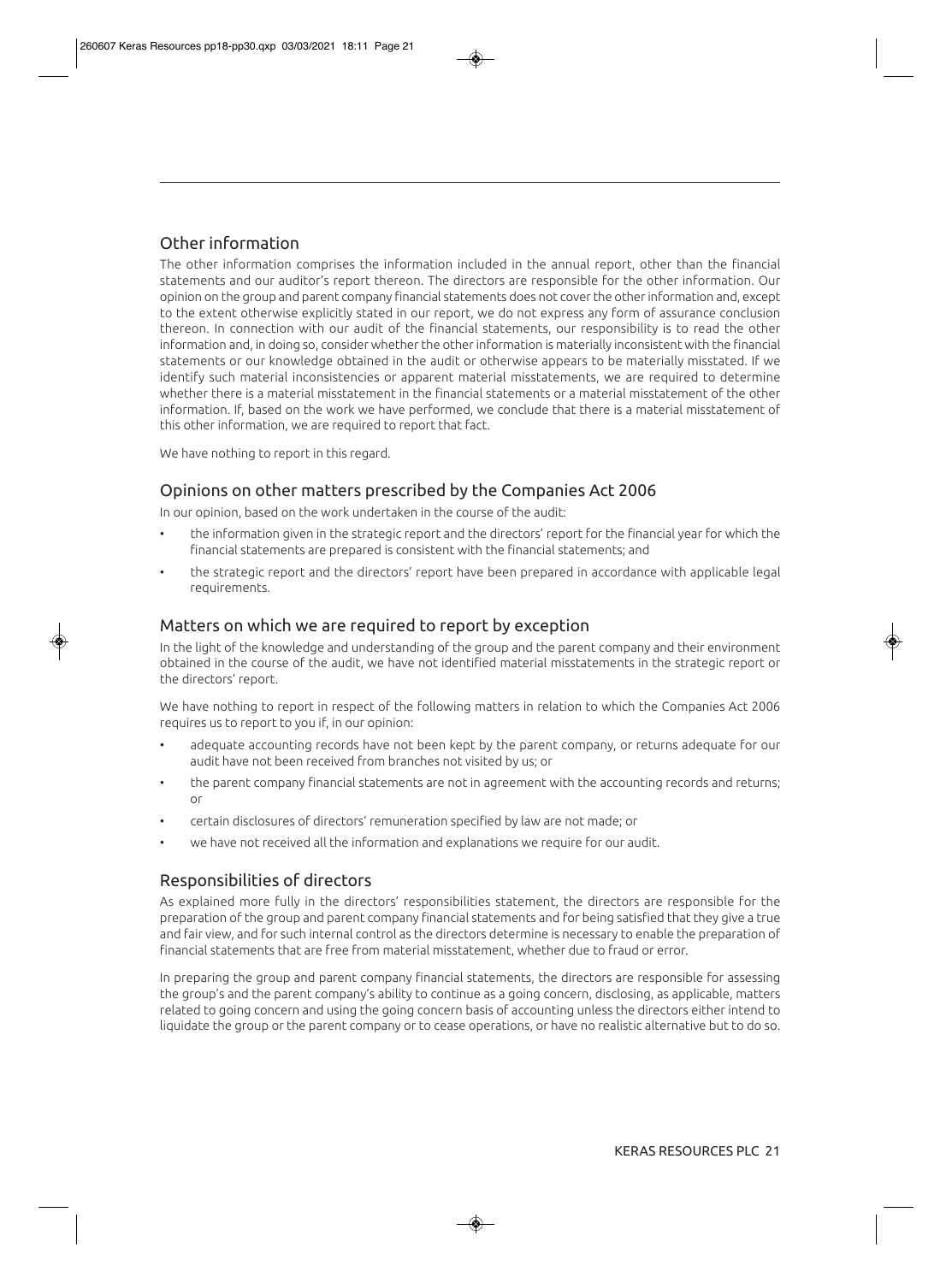# Independent Auditor's Report to the Members of Keras Resources Plc

continued

## Auditor's responsibilities for the audit of the financial statements

Our objectives are to obtain reasonable assurance about whether the financial statements as a whole are free from material misstatement, whether due to fraud or error, and to issue an auditor's report that includes our opinion. Reasonable assurance is a high level of assurance, but is not a guarantee that an audit conducted in accordance with ISAs (UK) will always detect a material misstatement when it exists. Misstatements can arise from fraud or error and are considered material if, individually or in the aggregate, they could reasonably be expected to influence the economic decisions of users taken on the basis of these financial statements.

A further description of our responsibilities for the audit of the financial statements is located on the Financial Reporting Council's website at: www.frc.org.uk/auditorsresponsibilities. This description forms part of our auditor's report.

## Use of our report

This report is made solely to the company's members, as a body, in accordance with Chapter 3 of Part 16 of the Companies Act 2006. Our audit work has been undertaken so that we might state to the company's members those matters we are required to state to them in an auditor's report and for no other purpose. To the fullest extent permitted by law, we do not accept or assume responsibility to anyone, other than the company and the company's members as a body, for our audit work, for this report, or for the opinions we have formed.

#### **David Thompson (Senior Statutory Auditor)** 15 Westferry Circus **For and on behalf of PKF Littlejohn LLP** and the state of the canary Wharf **Statutory Auditor** London E14 4HD

23 February 2021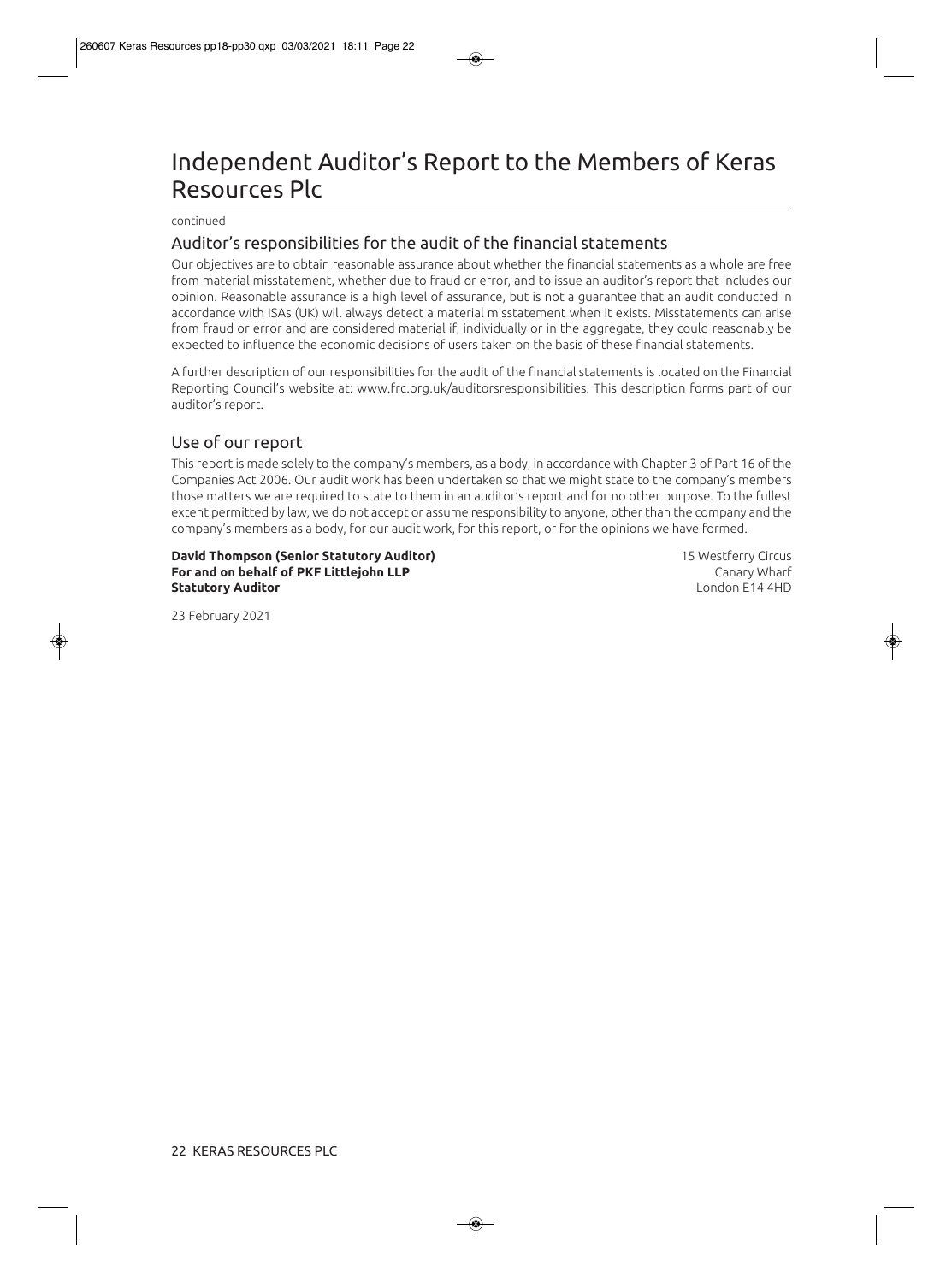# Consolidated statement of comprehensive income

for the year ended 30 September 2020

|                                                                       | <b>Notes</b> | 2020<br>£'000 | 2019<br>£'000 |
|-----------------------------------------------------------------------|--------------|---------------|---------------|
| <b>Continuing operations</b>                                          |              |               |               |
| <b>Revenue</b>                                                        |              |               |               |
| Cost of sales                                                         |              |               |               |
| <b>Gross profit</b>                                                   |              |               |               |
| Recovery of costs of bulk sample                                      | 8            |               | 681           |
| Administrative and exploration expenses                               |              | (1, 235)      | (1, 147)      |
| Loss from operating activities                                        |              | (1, 235)      | (466)         |
| Finance costs                                                         | 12           | (3)           | (5)           |
| <b>Net finance costs</b>                                              |              | (3)           | (5)           |
| Share of net loss of associates accounted for using the equity method |              | (4)           |               |
| Results from operating activities after finance costs                 |              | (1, 242)      | (471)         |
| Tax                                                                   | 13           |               |               |
| Loss for the year from continuing operations                          |              | (1, 242)      | (471)         |
| Other comprehensive income - items that may be                        |              |               |               |
| subsequently reclassified to profit or loss                           |              |               |               |
| Exchange translation on foreign operations                            |              | (15)          | 32            |
| Items that will not be reclassified to profit or loss                 |              |               |               |
| Change in fair value of equity investments at fair value though       |              |               |               |
| other comprehensive income                                            |              |               | (1,604)       |
| Total comprehensive loss for the year                                 |              | (1, 257)      | (2,043)       |
| Loss attributable to:                                                 |              |               |               |
| Owners of the Company                                                 |              | (1, 181)      | (514)         |
| Non-controlling interests                                             |              | (61)          | 43            |
| Loss for the year                                                     |              | (1, 242)      | (471)         |
| Total comprehensive loss attributable to:                             |              |               |               |
| Owners of the Company                                                 |              | (1, 194)      | (2,091)       |
| Non-controlling interests                                             |              | (63)          | 48            |
| Total comprehensive loss for the year                                 |              | (1,257)       | (2,043)       |
| Earnings per share from continuing and discontinued operations        |              |               |               |
| Basic and diluted loss per share (pence)                              | 22           | (0.040)       | (0.022)       |
| From continuing operations                                            |              |               |               |
| Basic and diluted loss per share (pence)                              | 22           | (0.040)       | (0.022)       |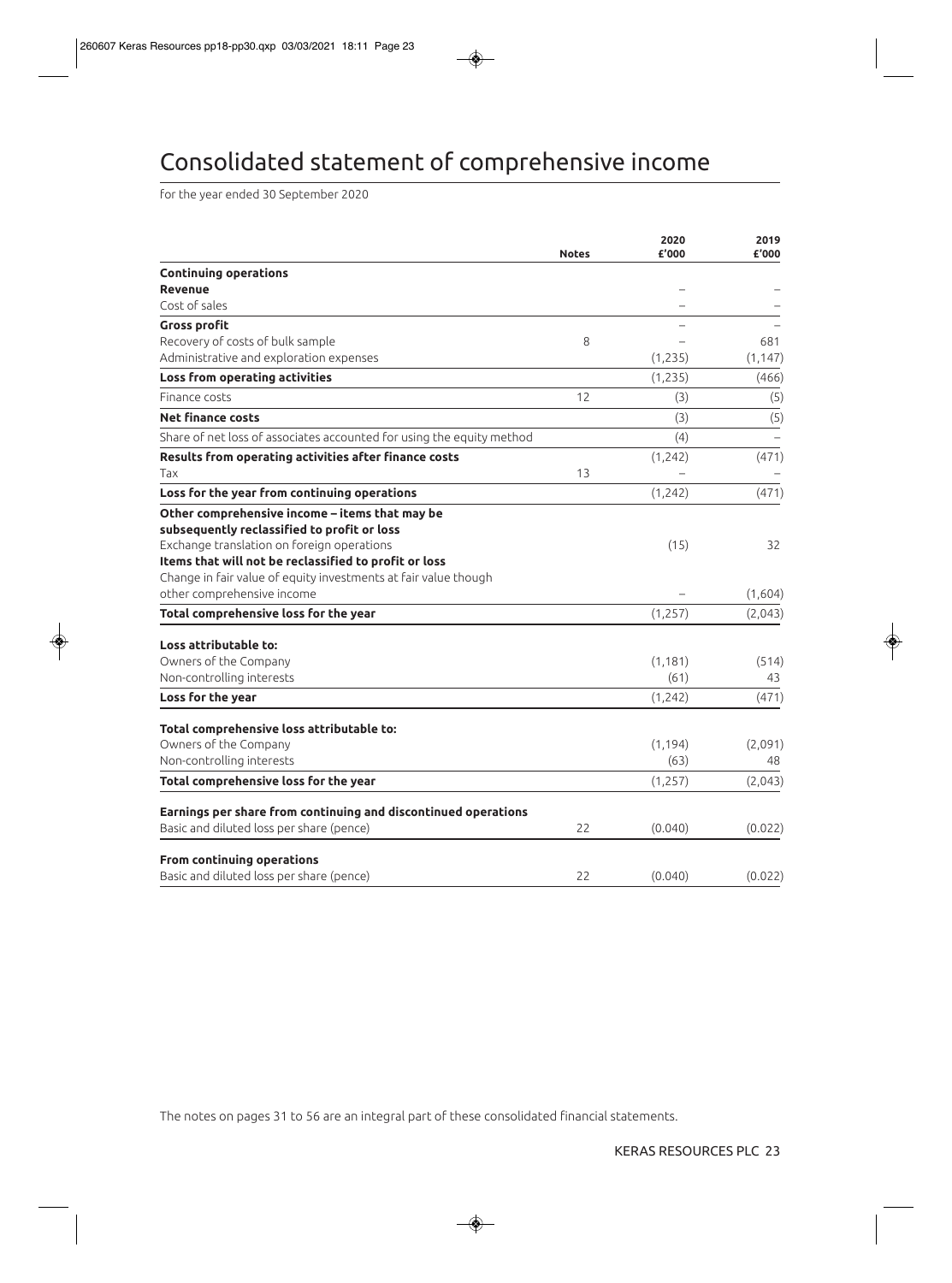# Consolidated statement of financial position

as at 30 September 2020

|                                                   | <b>Notes</b> | 2020<br>£'000 | 2019<br>£'000 |
|---------------------------------------------------|--------------|---------------|---------------|
|                                                   |              |               |               |
| <b>Assets</b>                                     |              |               |               |
| Property, plant and equipment                     | 14           | 263           | 332           |
| Intangible assets                                 | 15           | 1,069         | 1,051         |
| Investments accounted for using the equity method | 16           | 1,622         |               |
| <b>Non-current assets</b>                         |              | 2,954         | 1,383         |
| Other investments                                 | 17           |               | 9,923         |
| Trade and other receivables                       | 19           | 83            | 35            |
| Cash and cash equivalents                         | 20           | 438           | 184           |
| <b>Current assets</b>                             |              | 521           | 10,142        |
| <b>Total assets</b>                               |              | 3,475         | 11,525        |
| <b>Equity</b>                                     |              |               |               |
| Share capital                                     | 21           | 487           | 7,266         |
| Share premium                                     |              | 2,637         | 10,938        |
| Other reserves                                    |              | 16            | 3,426         |
| Retained earnings/(deficit)                       |              | 8             | (10, 310)     |
| Equity attributable to owners of the Company      |              | 3,148         | 11,320        |
| Non-controlling interests                         |              | (140)         | (76)          |
| <b>Total equity</b>                               |              | 3,008         | 11,244        |
| <b>Liabilities</b>                                |              |               |               |
| Trade and other payables                          | 24           | 467           | 281           |
| <b>Current liabilities</b>                        |              | 467           | 281           |
| <b>Total liabilities</b>                          |              | 467           | 281           |
| <b>Total equity and liabilities</b>               |              | 3,475         | 11,525        |

The financial statements were approved by the Board of Directors and authorised for issue on 23 February 2021. They were signed on its behalf by:

**Brian Moritz**

*Director*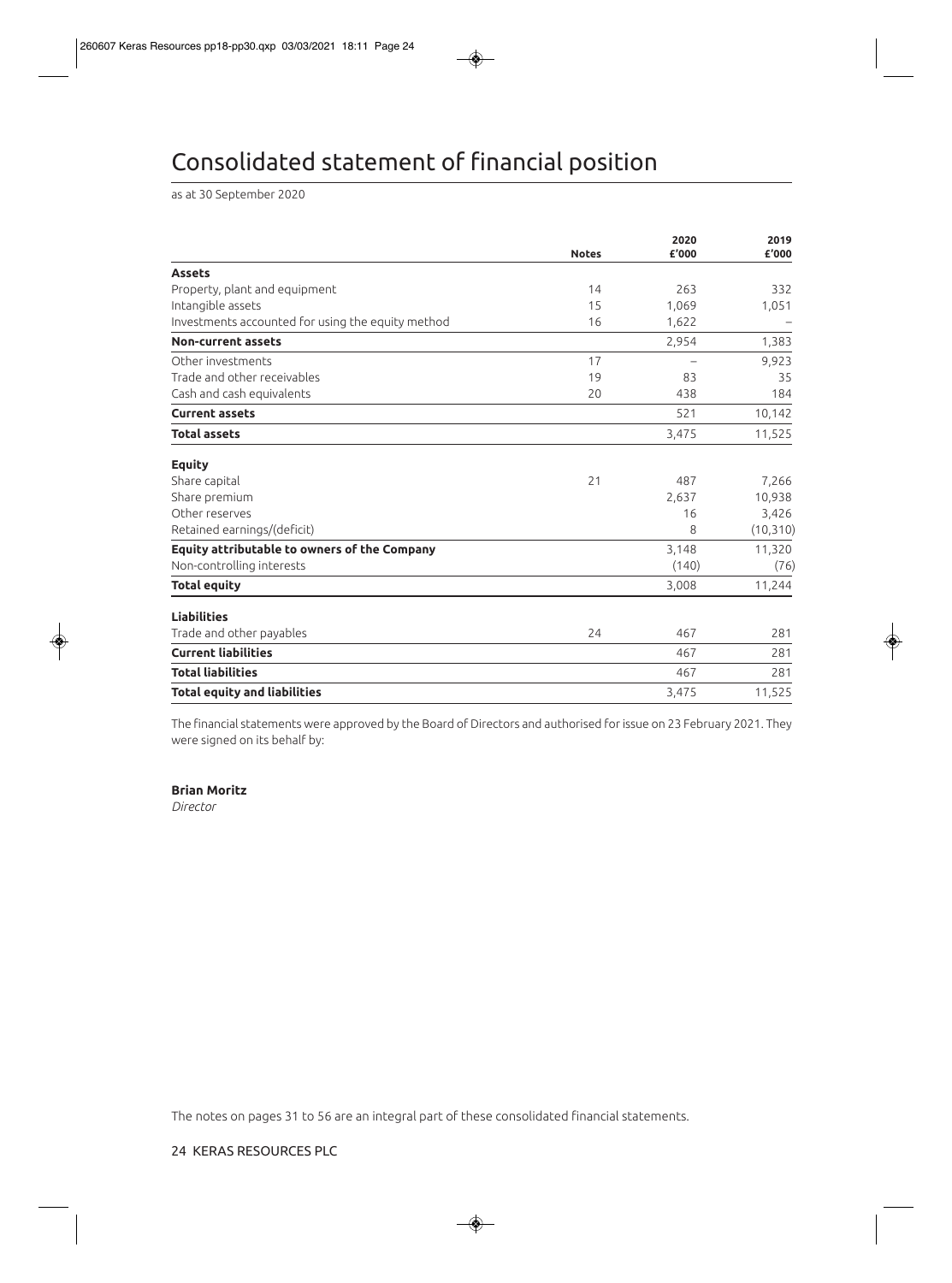# Consolidated statement of changes in equity

for the year ended 30 September 2020

|                                                            | E'000<br>Share<br>capital | Share<br>premium<br>E'000 | warrant<br>reserve<br>Share<br>£'000<br>option | Attributable to owners of the Company<br>Exchange<br>reserve<br>£'000 | assets at<br>$E'$ 000<br>Financial<br><b>FVOCI</b> | (deficit)<br>$E'$ 000<br>Retained<br>earnings/ | <b>Total</b><br>£'000 | £'000<br>controlling<br>interests<br>Non- | equity<br>£'000<br><b>Total</b> |
|------------------------------------------------------------|---------------------------|---------------------------|------------------------------------------------|-----------------------------------------------------------------------|----------------------------------------------------|------------------------------------------------|-----------------------|-------------------------------------------|---------------------------------|
| Balance at 1 October 2019                                  | 7,266                     | 10,938                    | I                                              | (33)                                                                  | 3,459                                              | (10,310)                                       | 11,320                | (76)                                      | 11,244                          |
| Loss for the year                                          | I                         | I                         | I                                              |                                                                       | $\overline{\phantom{a}}$                           | (1, 181)                                       | (1, 181)              | (61)                                      | (1, 242)                        |
| Other comprehensive income                                 | I                         | T                         | T                                              | (16)                                                                  | $\overline{\phantom{a}}$                           | 4                                              | (12)                  | $\odot$                                   | (15)                            |
| Total comprehensive loss for the year                      | J                         | $\overline{\phantom{a}}$  | $\overline{\phantom{a}}$                       | (16)                                                                  | $\overline{\phantom{a}}$                           | (1, 177)                                       | (1, 193)              | (64)                                      | (1,257)                         |
| Capital reduction                                          | (7, 023)                  | (10,938)                  |                                                |                                                                       |                                                    | 17,961                                         |                       | ı                                         |                                 |
| Demerger and recycling of OCI reserve                      |                           |                           |                                                | I                                                                     | (3,459)                                            | (6,464)                                        | (9, 923)              | I                                         | (9,923)                         |
| Issue of ordinary shares                                   | 244                       | 2,718                     | I                                              |                                                                       | I                                                  |                                                | 2,962                 | ı                                         | 2,962                           |
| Costs of share issue                                       |                           | (81)                      | I                                              | I                                                                     |                                                    | I                                              | (81)                  | I                                         | (81)                            |
| Share-based payment transactions                           | I                         |                           | 63                                             | T                                                                     | I                                                  | I                                              | $\mathbb{S}^3$        | I                                         | 63                              |
| Transfer                                                   | $\overline{\phantom{a}}$  | I                         | I                                              | $\sim$                                                                | I                                                  | $\widetilde{(\mathcal{Z})}$                    | I                     | $\mathsf{l}$                              | T                               |
| Transactions with owners, recognised<br>directly in equity | (6, 779)                  | (8, 301)                  | 63                                             | $\sim$                                                                | (3, 459)                                           | 11,495                                         | (6, 979)              | $\begin{array}{c} \end{array}$            | (6, 979)                        |
| Balance at 30 September 2020                               | 487                       | 2,637                     | 63                                             | (47)                                                                  | I                                                  | $\infty$                                       | 3,148                 | (140)                                     | 3,008                           |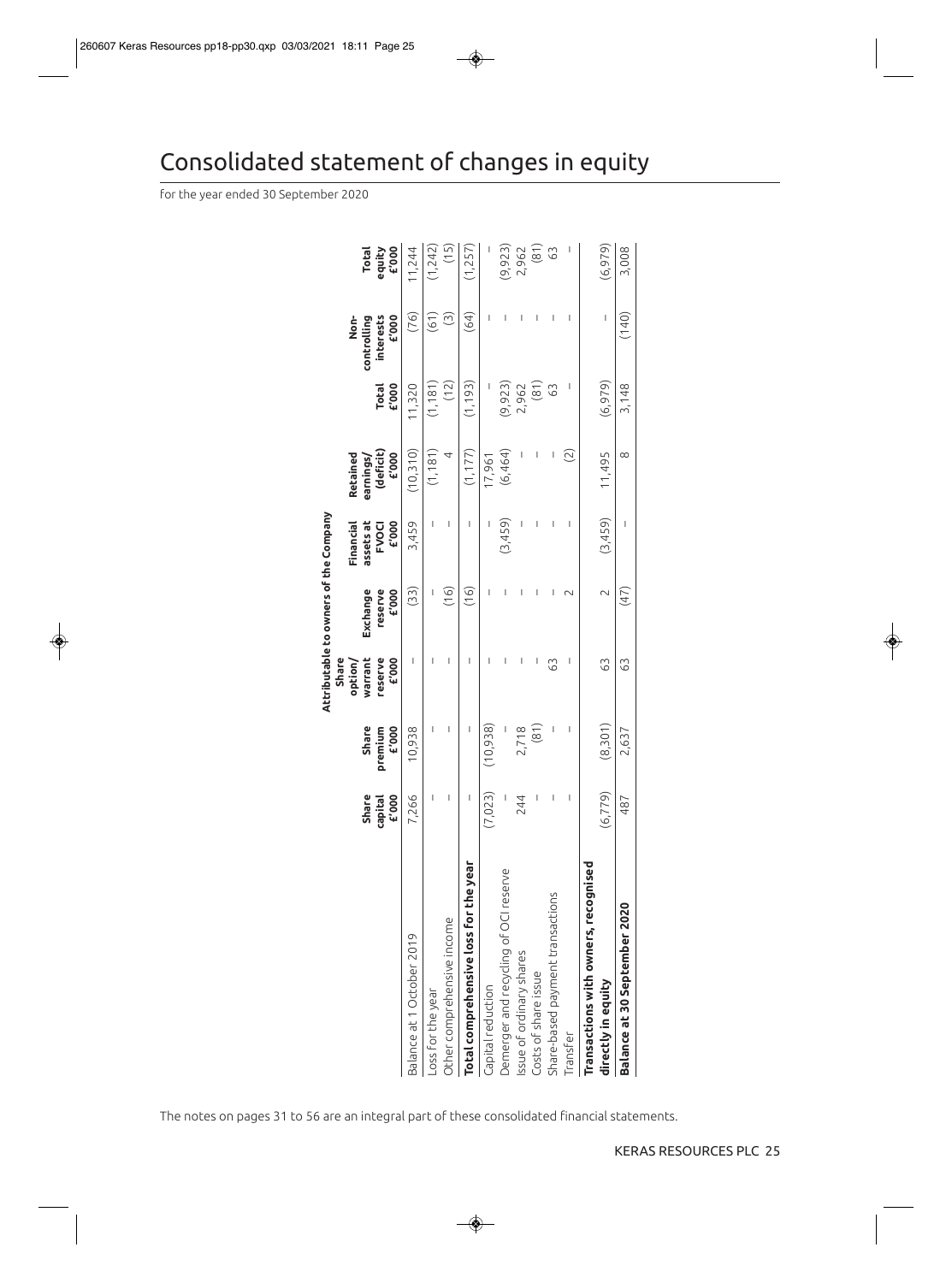|                                             |                                  |                                         |                            | Attributable to owners of the Company |                                           |                                                                                          |                       |                                                                                                                                                                                                                                                                                                                                                                                  |                                 |
|---------------------------------------------|----------------------------------|-----------------------------------------|----------------------------|---------------------------------------|-------------------------------------------|------------------------------------------------------------------------------------------|-----------------------|----------------------------------------------------------------------------------------------------------------------------------------------------------------------------------------------------------------------------------------------------------------------------------------------------------------------------------------------------------------------------------|---------------------------------|
|                                             |                                  |                                         | Share                      |                                       | Financial                                 |                                                                                          |                       | don-                                                                                                                                                                                                                                                                                                                                                                             |                                 |
|                                             | <b>E'000</b><br>Share<br>capital | <b>£'000</b><br><b>Share</b><br>premium | option<br>reserve<br>E'000 | Exchange<br>reserve<br>6000           | assets at<br><b>£'000</b><br><b>FVOCI</b> | 6000<br>deficit<br>Retained                                                              | £'000<br><b>Total</b> | 6000<br>controlling<br>interests                                                                                                                                                                                                                                                                                                                                                 | equity<br>£'000<br><b>Total</b> |
| Balance at 1 October 2018                   | 7,064                            | 10,358                                  | 108                        | (36)                                  | 5,063                                     | (10,006)                                                                                 | 12,551                | (124)                                                                                                                                                                                                                                                                                                                                                                            | 12,427                          |
| Loss for the year                           |                                  | I                                       |                            |                                       |                                           | (514)                                                                                    | (514)                 | 43                                                                                                                                                                                                                                                                                                                                                                               | (471)                           |
| Other comprehensive income                  | I                                | I                                       | I                          |                                       | (1,604)                                   | 24                                                                                       | (1,577)               |                                                                                                                                                                                                                                                                                                                                                                                  | (1,572)                         |
| Total comprehensive loss for the year       | I                                | I                                       | I                          | 3                                     | (1,604)                                   | (064)                                                                                    | (2,091)               | $\frac{8}{4}$                                                                                                                                                                                                                                                                                                                                                                    | (2,043)                         |
| issue of ordinary shares                    | 202                              | 607                                     |                            | I                                     |                                           | I                                                                                        | 809                   | I                                                                                                                                                                                                                                                                                                                                                                                | 809                             |
| Costs of share issue                        | I                                | (27)                                    | I                          | I                                     |                                           | I                                                                                        | (27)                  | I                                                                                                                                                                                                                                                                                                                                                                                | $(27)$                          |
| Share-based payment transactions            | I                                |                                         | 78                         | I                                     | I                                         | I                                                                                        | 78                    | I                                                                                                                                                                                                                                                                                                                                                                                | 78                              |
| ransfer reserve in respect of warrants      |                                  |                                         |                            |                                       |                                           |                                                                                          |                       |                                                                                                                                                                                                                                                                                                                                                                                  |                                 |
| lapsed                                      | I                                | $\begin{array}{c} \end{array}$          | (186)                      | $\begin{array}{c} \end{array}$        | I                                         | 186                                                                                      | I                     | $\begin{array}{c} \rule{0pt}{2.5ex} \rule{0pt}{2.5ex} \rule{0pt}{2.5ex} \rule{0pt}{2.5ex} \rule{0pt}{2.5ex} \rule{0pt}{2.5ex} \rule{0pt}{2.5ex} \rule{0pt}{2.5ex} \rule{0pt}{2.5ex} \rule{0pt}{2.5ex} \rule{0pt}{2.5ex} \rule{0pt}{2.5ex} \rule{0pt}{2.5ex} \rule{0pt}{2.5ex} \rule{0pt}{2.5ex} \rule{0pt}{2.5ex} \rule{0pt}{2.5ex} \rule{0pt}{2.5ex} \rule{0pt}{2.5ex} \rule{0$ |                                 |
| Total transactions with owners,             |                                  |                                         |                            |                                       |                                           |                                                                                          |                       |                                                                                                                                                                                                                                                                                                                                                                                  |                                 |
| recognised directly in equity               | 202                              | 580                                     | (108)                      | I                                     | I                                         | 186                                                                                      | 860                   | I                                                                                                                                                                                                                                                                                                                                                                                | 860                             |
| Balance at 30 September 2019                | 7,266                            | 10,938                                  | I                          | (33)                                  | 3,459                                     | (10, 310)                                                                                | 11,320                | (76)                                                                                                                                                                                                                                                                                                                                                                             | 11,244                          |
| The available for sale assets reserve at 30 |                                  |                                         |                            |                                       |                                           | September 2018 has been reclassified to financial assets at FVOCI on adoption of IFRS 9. |                       |                                                                                                                                                                                                                                                                                                                                                                                  |                                 |

# Consolidated statement of changes in equity

for the year ended 30 September 2019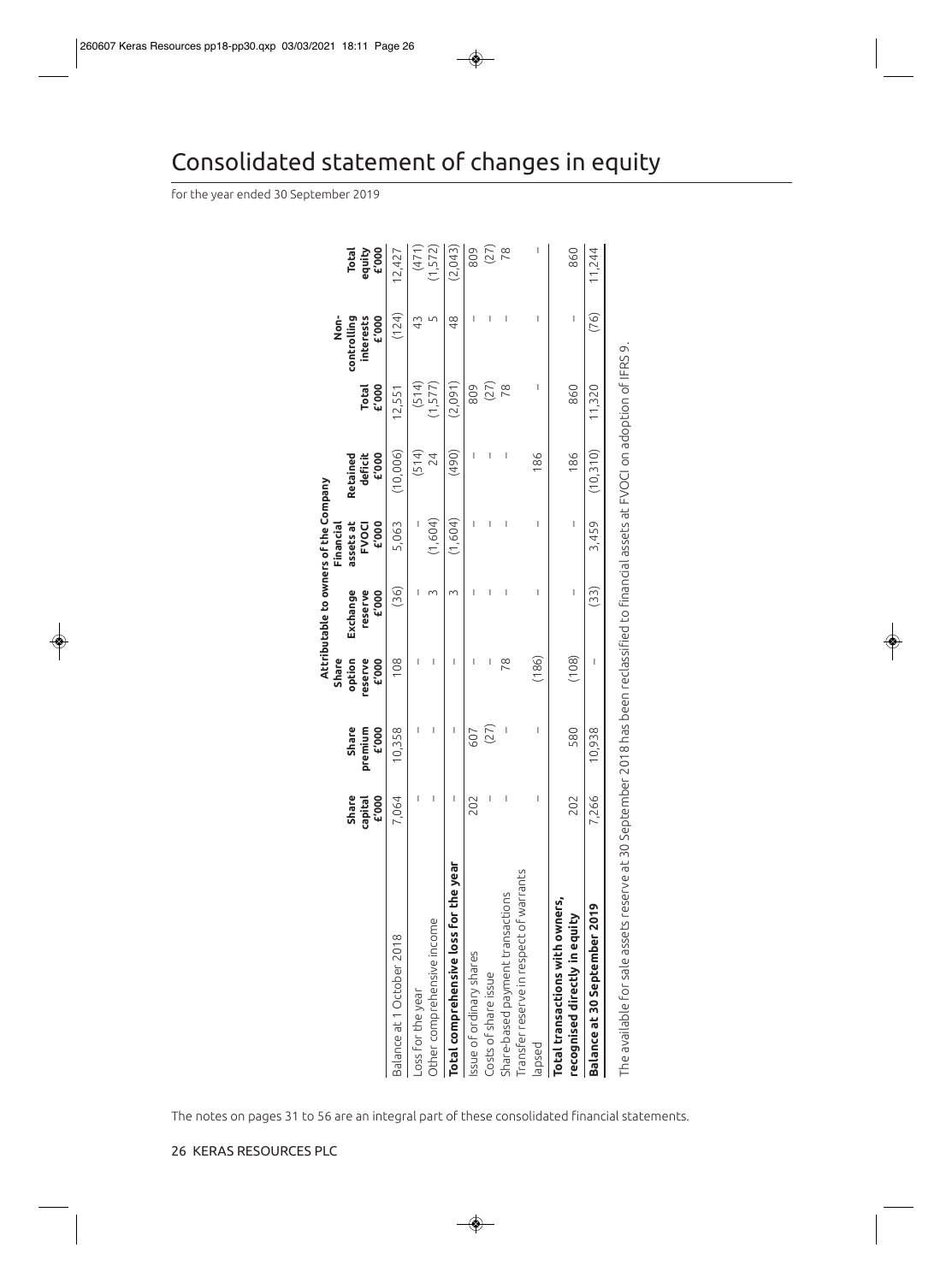# Consolidated statement of cash flows

for the year ended 30 September 2020

|                                                      | 2020<br>£'000  | 2019<br>£'000 |
|------------------------------------------------------|----------------|---------------|
| <b>Cash flows from operating activities</b>          |                |               |
| Loss from operating activities                       | (1, 242)       | (471)         |
| Adjustments for:                                     |                |               |
| Depreciation and amortisation                        | 76             | 28            |
| Share of loss of equity accounted associate          | 4              |               |
| Compensation on cancellation of SARS scheme          | 120            |               |
| Equity-settled share-based payments                  | 63             | 78            |
| Impairment                                           |                | 155           |
| Foreign exchange differences                         | (39)           | 36            |
|                                                      | (1,018)        | (174)         |
| Changes in:                                          |                |               |
| - trade and other receivables                        | $\overline{2}$ | (19)          |
| - trade and other payables                           | 278            | (18)          |
| Cash generated by/(used in) operating activities     | (738)          | (211)         |
| Finance costs                                        |                |               |
| Taxes paid                                           |                |               |
| Net cash generated by/(used in) operating activities | (738)          | (211)         |
| <b>Cash flows from investing activities</b>          |                |               |
| Acquisition of property, plant and equipment         |                | (127)         |
| Exploration and licence expenditure                  | (1)            | (18)          |
| Investment in associate                              | (938)          |               |
| Net cash used in investing activities                | (939)          | (145)         |
| <b>Cash flows from financing activities</b>          |                |               |
| Net proceeds from issue of share capital             | 1,931          | 323           |
| Net cash flows from financing activities             | 1,931          | 323           |
| Net (decrease)/increase in cash and cash equivalents | 254            | (33)          |
| Cash and cash equivalents at beginning of year       | 184            | 217           |
| Cash and cash equivalents at 30 September            | 438            | 184           |

The following significant non-cash transactions took place in the year ended 30 September 2020:

- Shares were issued to settle a total of £899,000 due to creditors and certain directors, which includes amounts previously advanced to Falcon Isle by certain directors totalling \$700,000.
- Under the Company's capital reduction scheme, following approval by shareholders and by the High Court, the Company's entire holding of ordinary shares in Calidus was transferred to the Company's shareholders.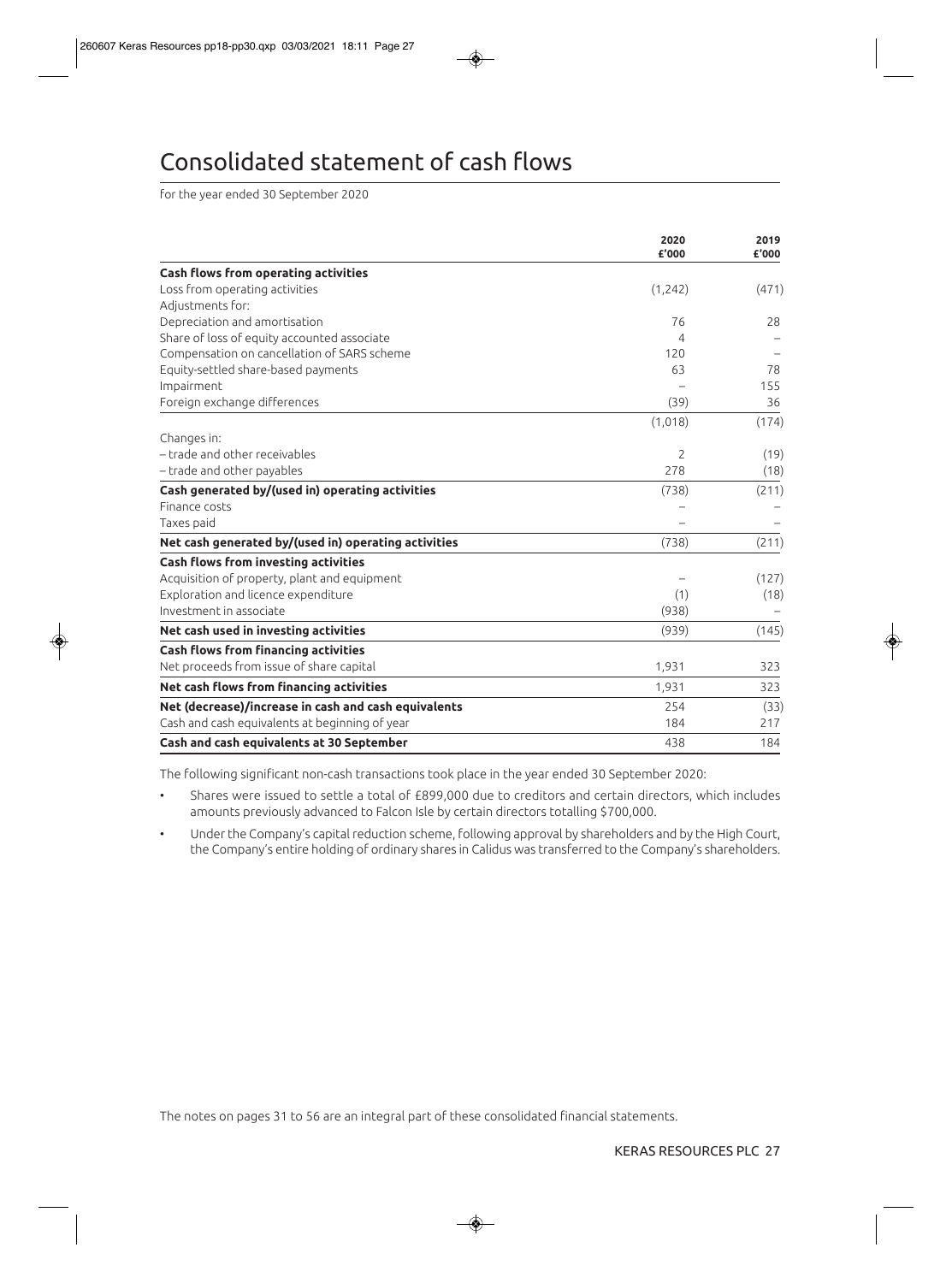# Company statement of financial position

as at 30 September 2020

|                                                    | <b>Notes</b> | 2020<br>£'000 | 2019<br>£'000 |
|----------------------------------------------------|--------------|---------------|---------------|
| <b>Assets</b>                                      |              |               |               |
| Property, plant and equipment                      | 14           |               |               |
| Investments                                        | 16           | 1,622         |               |
| <b>Non-current assets</b>                          |              | 1,622         |               |
| Other investments                                  | 17           |               | 9,923         |
| Loans                                              | 18           | 1,534         | 1,379         |
| Trade and other receivables                        | 19           | 70            | 34            |
| Cash and cash equivalents                          | 20           | 428           | 175           |
| <b>Current assets</b>                              |              | 2,032         | 11,511        |
| <b>Total assets</b>                                |              | 3,654         | 11,511        |
| <b>Equity</b>                                      |              |               |               |
| Share capital                                      | 21           | 487           | 7,266         |
| Share premium                                      |              | 2,637         | 10,938        |
| Other reserves                                     |              | 63            | 3,459         |
| Retained earnings/(deficit)                        |              | 285           | (10, 401)     |
| Total equity attributable to owners of the Company |              | 3,472         | 11,262        |
| <b>Liabilities</b>                                 |              |               |               |
| Trade and other payables                           | 24           | 182           | 249           |
| <b>Current liabilities</b>                         |              | 182           | 249           |
| <b>Total liabilities</b>                           |              | 182           | 249           |
| <b>Total equity and liabilities</b>                |              | 3,654         | 11,511        |

The Company has elected to take the exemption under Section 408 of the Companies Act 2006 from presenting the Parent Company profit and loss account. The Parent Company loss for the period was £811,000 (2019: loss of £711,000).

The financial statements of Keras Resources PLC, company number 07353748, were approved by the Board of Directors and authorised for issue on 23 February 2021. They were signed on its behalf by:

**Brian Moritz**

*Director*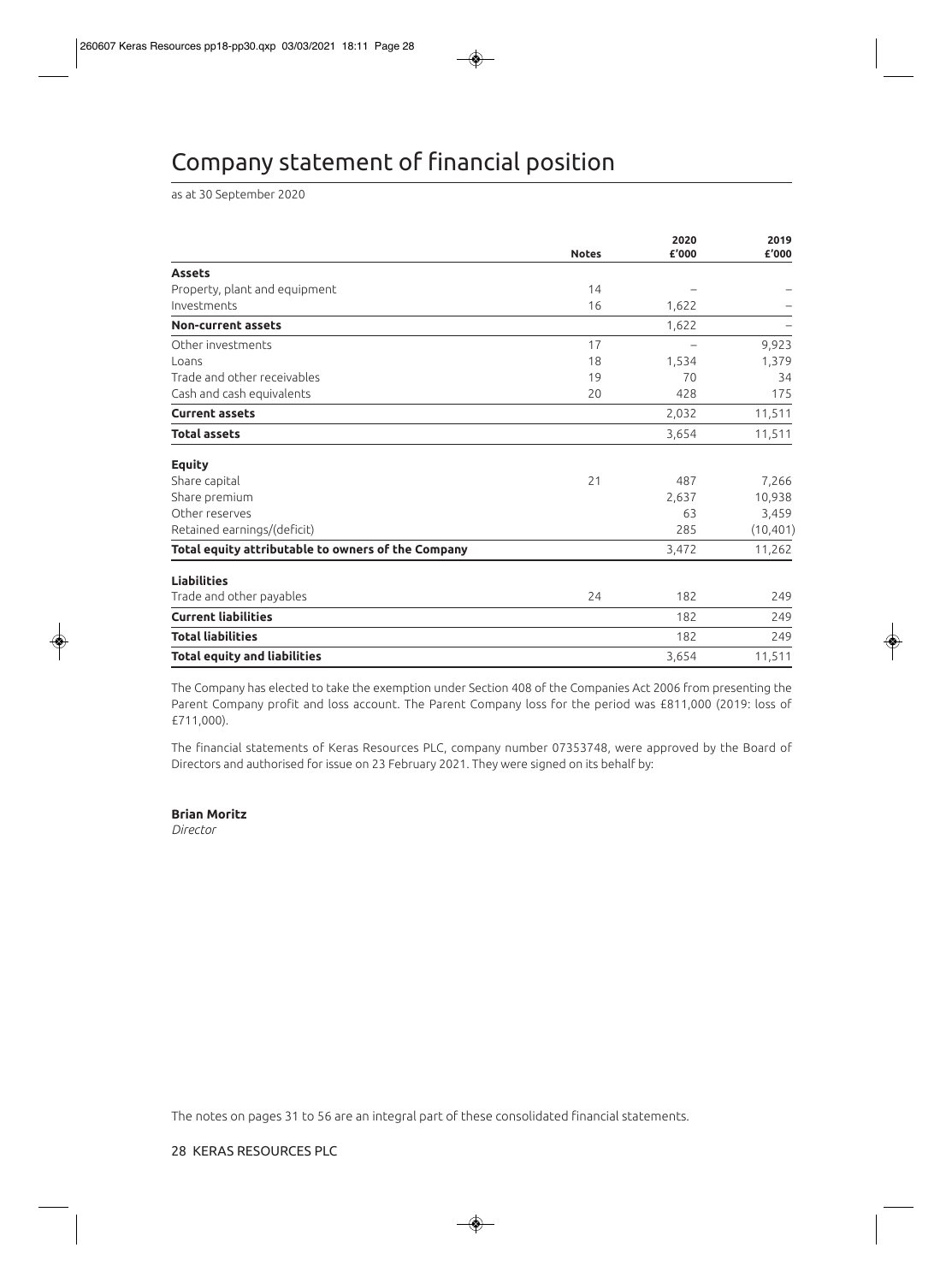# Company statement of changes in equity

for the year ended 30 September 2020

|                                                             | Share<br>capital | Share<br>premium | reserve<br>Share<br>option/<br>warranty | assets at<br><b>FVOCI</b><br>Financial | (deficit)<br>Retained<br>earnings/ | equity<br><b>Total</b> |
|-------------------------------------------------------------|------------------|------------------|-----------------------------------------|----------------------------------------|------------------------------------|------------------------|
| Balance at 1 October 2018                                   | £'000<br>7,064   | £'000<br>10,358  | £'000<br>108                            | £'000<br>5,063                         | (9,876)<br>£'000                   | 6000<br>12,717         |
| Loss for the year                                           | T                | T                | T                                       |                                        | (711)                              | (711)                  |
| Other comprehensive income                                  | I                | T                | I                                       | (1,604)                                |                                    | (1,604)                |
| Total comprehensive loss for the year                       | I                | I                | ı                                       | (1,604)                                | (711)                              | (2,315)                |
| ssue of ordinary shares                                     | 202              | 607              | I                                       | ı                                      | I                                  | 809                    |
| Costs of share issue                                        |                  | (27)             | L                                       | ı                                      | T                                  |                        |
| Share-based payment transactions                            | 1                |                  | 78                                      | 1                                      | I                                  | (27)                   |
| Transfer reserves in respect of warrants lapsed             |                  |                  | (186)                                   |                                        | 186                                |                        |
| y in equity<br>Transactions with owners, recognised directl | 202              | 580              | (108)                                   | J.                                     | 186                                | 860                    |
| Balance at 30 September 2019                                | 7,266            | 10,938           | T                                       | 3,459                                  | (10, 401)                          | 11,262                 |
| Balance at 1 October 2019                                   | 7,266            | 10,938           | I                                       | 3,459                                  | (10, 401)                          | 11,262                 |
| Loss for the year                                           | I                | I                | ı                                       | $\mathsf{l}$                           | (811)                              | (811)                  |
| Other comprehensive income                                  | I                | I                | I                                       | I                                      |                                    |                        |
| Total comprehensive loss for the year                       | I                | I                | Т                                       | I                                      | (811)                              | (811)                  |
| Capital reduction                                           | (7, 023)         | (10,938)         |                                         | 17,961                                 |                                    |                        |
| Demerger and recycling of OCI reserve                       |                  |                  | ı                                       | (3,459)                                | (6, 464)                           | (9, 923)               |
| Issue of ordinary shares                                    | 244              | 2,718            | J.                                      | $\mathbf{I}$                           | J.                                 | 2,962                  |
| Costs of share issue                                        | I                | (81)             | I                                       | I                                      | I                                  | (81)                   |
| Share-based payment transactions                            | I                |                  | 63                                      | J.                                     | $\mathbf{I}$                       | 63                     |
| y in equity<br>Transactions with owners, recognised directl | (6,779)          | (8, 301)         | 63                                      | (3, 459)                               | 11,497                             | (6, 979)               |
| Balance at 30 September 2020                                | 487              | 2,637            | 63                                      |                                        | 285                                | 3,472                  |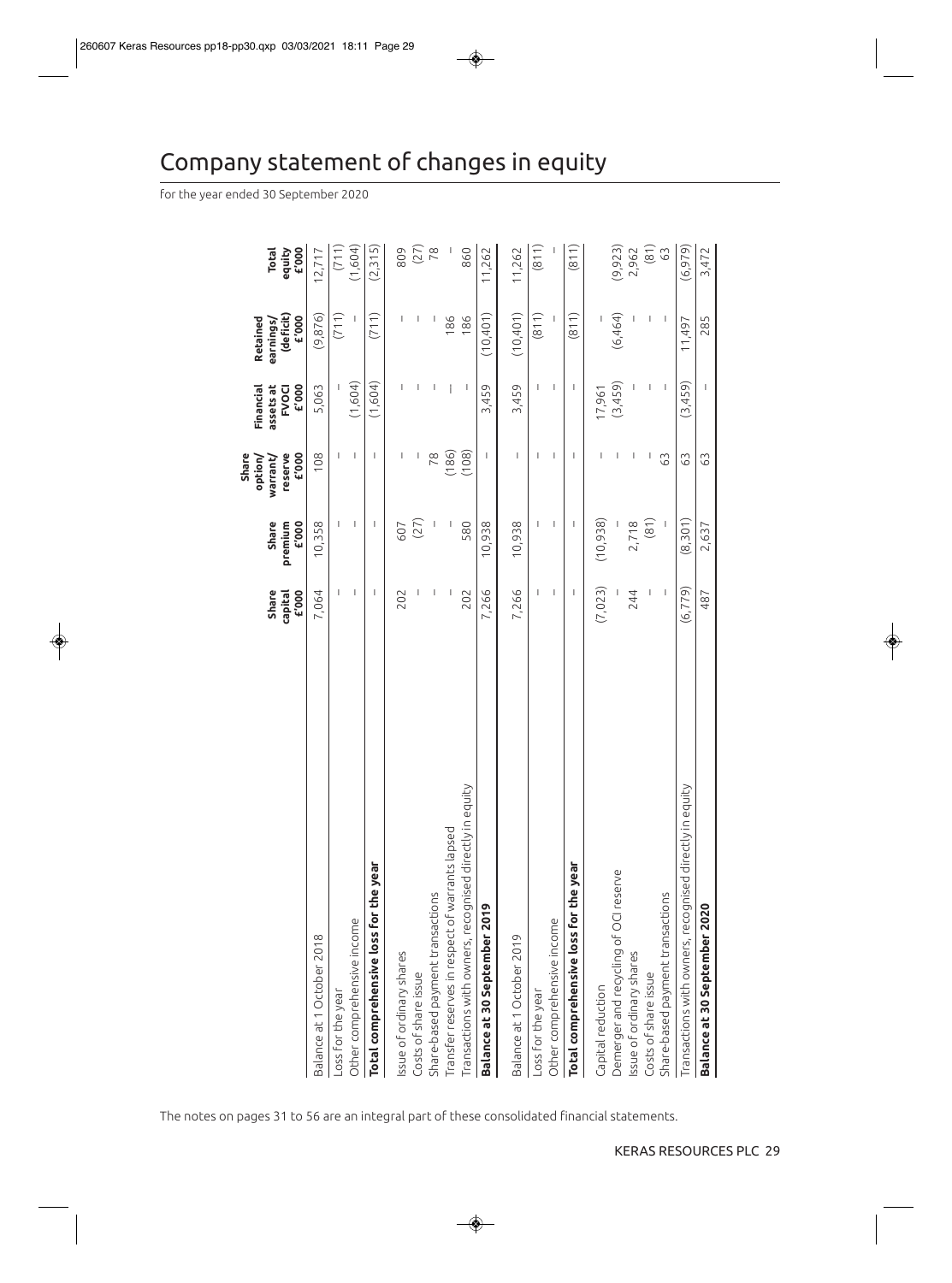# Company statement of cash flows

for the year ended 30 September 2020

|                                                      | 2020<br>£'000 | 2019<br>£'000 |
|------------------------------------------------------|---------------|---------------|
| <b>Cash flows from operating activities</b>          |               |               |
| Loss from operating activities                       | (811)         | (711)         |
| Adjustments for:                                     |               |               |
| Depreciation                                         |               |               |
| Share of loss of associate                           | 4             |               |
| Impairment/write off of loan                         | 4             | 159           |
| Compensation on cancellation of SARS scheme          | 120           |               |
| Equity-settled share-based payments                  | 63            | 78            |
| Changes in:                                          |               |               |
| - trade and other receivables                        | 14            | (19)          |
| - trade and other payables                           | 25            | (39)          |
| Cash generated by/(used in) operating activities     | (581)         | (532)         |
| Finance costs                                        |               |               |
| Net cash generated by (used in) operating activities | (581)         | (532)         |
| Cash flows from investing activities                 |               |               |
| Acquisition of property, plant and equipment         |               |               |
| Investment in associate                              | (938)         |               |
| Net cash used in investing activities                | (938)         |               |
| <b>Cash flows from financing activities</b>          |               |               |
| Net proceeds from issue of share capital             | 1,931         | 323           |
| Loans (to)/repaid by subsidiaries                    | (159)         | 176           |
| Net cash flows from financing activities             | 1,772         | 499           |
| Net increase/(decrease) in cash and cash equivalents | 253           | (33)          |
| Cash and cash equivalents at beginning of year       | 175           | 208           |
| Cash and cash equivalents at 30 September            | 428           | 175           |

The following significant non-cash transactions took place in the year ended 30 September 2020:

- Shares were issued to settle a total of £899,000 due to creditors and certain directors, which includes amounts previously advanced to Falcon Isle by certain directors totalling \$700,000.
- Under the Company's capital reduction scheme, following approval by shareholders and by the High Court, the Company's entire holding of ordinary shares in Calidus was transferred to the Company's shareholders.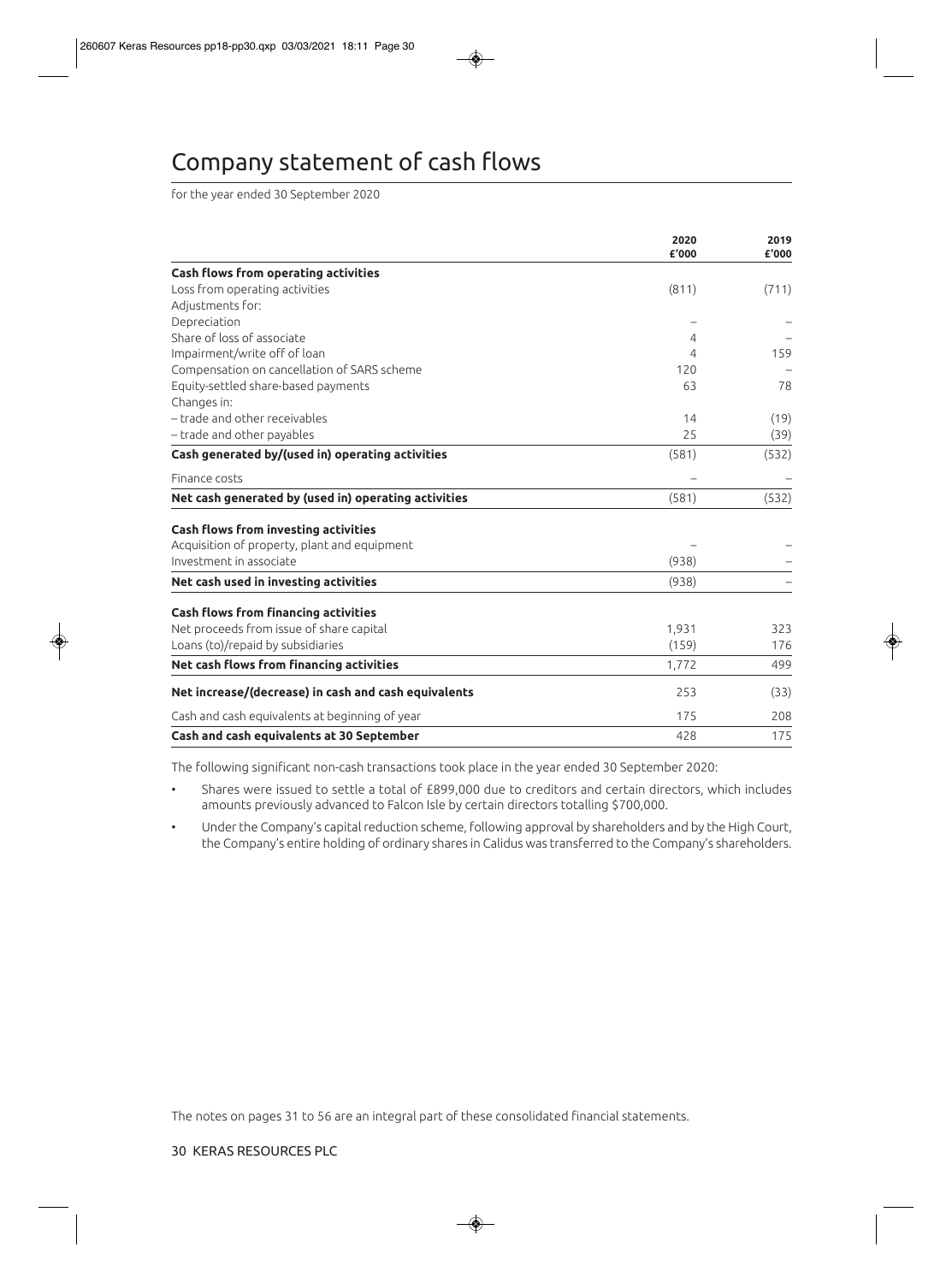# Notes to the Consolidated Financial Statements

for the year ended 30 September 2020

## 1. Reporting entity

Keras Resources PLC is a company domiciled in England and Wales. The address of the Company's registered office is 27/28 Eastcastle Street, London, W1W 8DH. The Group currently operates as a miner of and explorer for mineral resources.

## 2. Going concern

The Directors have adopted the going concern basis in preparing the Group and Company financial statements. The Group's and Company's business activities together with the factors likely to affect its future development, performance and position are set out in the Chairman's Statement and Strategic Report. In addition, note 25 to the Financial Statements includes the Group's policies and processes for managing its financial risk management objectives.

The Group is not required to make further loans to or investments in Falcon Isle Resources LLC, which is forecast to be cash flow positive within the current year. The Nayéga mine in Togo is in a position to commence operations when the exploitation licence is granted. Capital expenditure to expand production and working capital will be primarily provided in the short term by a loan in association with an offtake agreement which has been agreed in principle.

Since the end of the year the Company has raised a further £1,550,000, before costs, by the issue of New Ordinary Shares.

On this basis, the Directors have a reasonable expectation that the Group and Company have adequate resources to continue in operational existence for the foreseeable future.

The Directors do not believe that Covid 19 has had a material effect on the Company or its operations other than travel restrictions which restrict the ability of management to visit operations in Tog and the USA. This has been mitigated by increased home working and use of electronic communications. The Directors expect international travel to become easier in the foreseeable future. As such, the Directors continue to adopt the going concern basis of accounting.

## 3. Basis of preparation

### **(a) Statement of compliance**

The consolidated financial statements have been prepared in accordance with International Financial Reporting Standards ("IFRSs") as issued by the International Accounting Standards Board ("IASB") and as adopted by the European Union, and the Companies Act 2006 as applicable to entities reporting in accordance with IFRS.

#### **(b) Basis of measurement**

The consolidated financial statements have been prepared on the historical cost basis unless otherwise stated.

#### **(c) Functional and presentation currency**

These consolidated financial statements are presented in Pounds Sterling ('GBP' or '£'), which is the Group's functional currency and is considered by the Directors to be the most appropriate presentation currency to assist the users of the financial statements. All financial information presented in GBP has been rounded to the nearest thousand, except when otherwise indicated.

#### **(d) Use of estimates and judgements**

The preparation of the consolidated financial statements in conformity with IFRS, as adopted by the EU, requires management to make judgements, estimates and assumptions that affect the application of accounting policies and the reported amounts of assets, liabilities, income and expenses. The estimates and associated assumptions are based on historical experience and various other factors that are believed to be reasonable under the circumstances, the results of which form the basis of making judgements about carrying values of assets and liabilities that are not readily apparent from other sources. Actual results may differ from these estimates.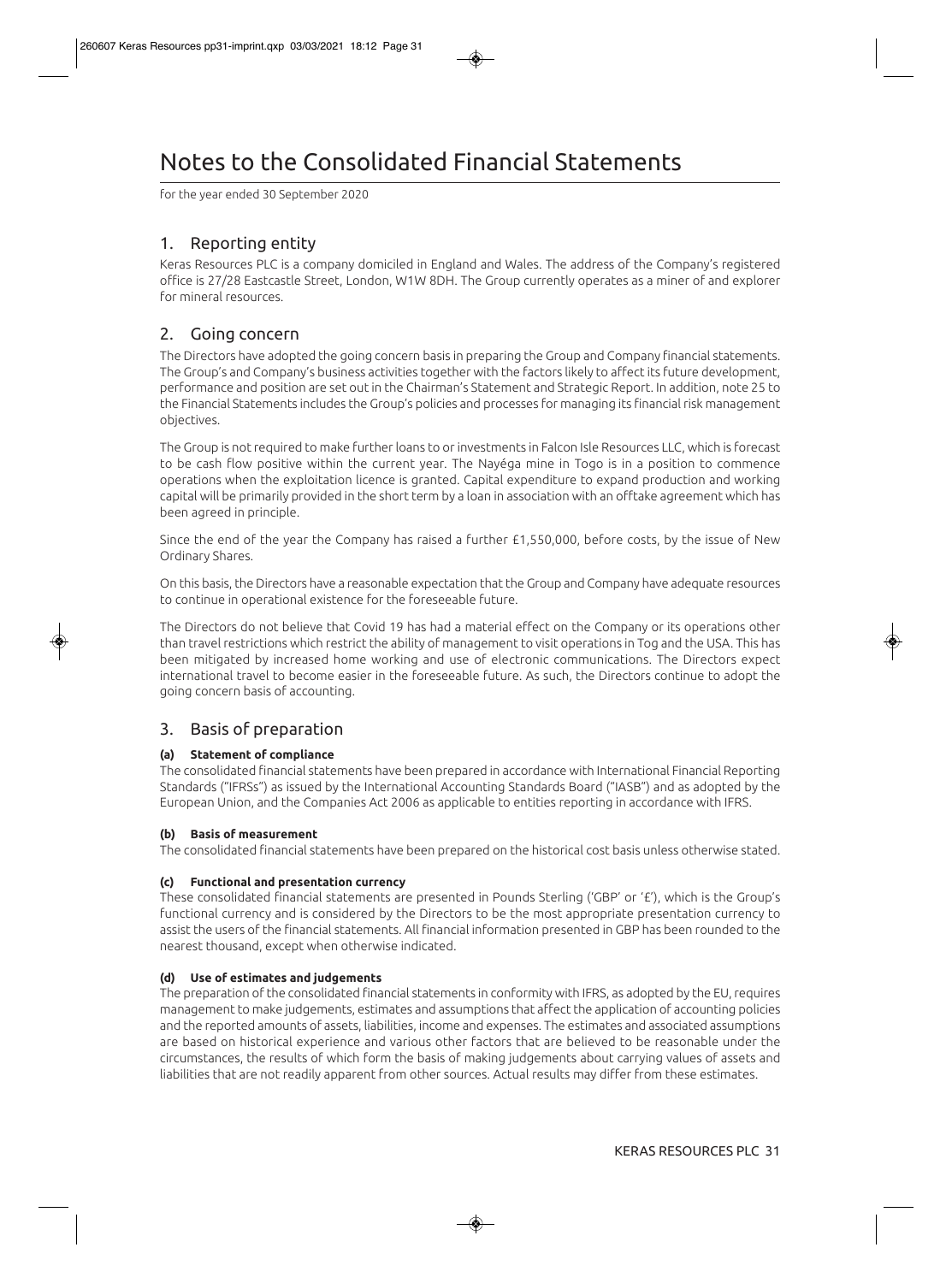continued

### 3. Basis of preparation continued

#### **(d) Use of estimates and judgements (continued)**

Estimates and underlying assumptions are reviewed on an ongoing basis. Revisions to accounting estimates are recognised in the period in which the estimates are revised if the revision affects only that period, or in the period of revision and future periods of the revision if it affects both current and future periods.

Critical estimates and assumptions that have the most significant effect on the amounts recognised in the consolidated financial statements and/or have a significant risk of resulting in a material adjustment within the next financial year are as follows:

| $\bullet$ | Carrying value of intangible assets       | $-$ Notes 4(e)(i) and 15 |
|-----------|-------------------------------------------|--------------------------|
| $\bullet$ | Intercompany receivables (Company only)   | – Note 18                |
| $\bullet$ | Carrying value of investment in associate | – Note 16                |
|           |                                           |                          |

• Fair value of share options and warrants – Note 21

## 4. Significant accounting policies

The accounting policies set out below have been applied consistently to all periods presented in these consolidated financial statements, and have been applied consistently by Group entities.

#### **(a) Basis of consolidation**

#### (i) Business combinations

The Group accounts for business combinations using the acquisition method when control is transferred to the Group. The consideration transferred in the acquisition is generally measured at fair value, as are identifiable net assets acquired. Any goodwill that arises is tested annually for impairment. Any gain on a bargain purchase is recognised in profit or loss immediately. Transaction costs are expensed as incurred, except if related to the issue of debt or equity securities. The consideration transferred does not include amounts related to the settlement of pre-existing relationships. Such amounts generally are recognised in profit or loss.

#### (ii) Subsidiaries

Subsidiaries are entities controlled by the Group. The Group controls an entity when it is exposed to, or has rights to, variable returns from its involvement with the entity and has the ability to affect those returns through its power over the entity. The financial statements of subsidiaries are included in the consolidated financial statements from the date that control commences until the date that control ceases. On disposal of subsidiaries, any amounts previously recognised in other comprehensive income in respect of that entity are accounted for as if the Group had directly disposed of the related assets or liabilities. This might mean that amounts previously recognised in other comprehensive income are reclassified to profit or loss.

#### (iii) Associates

Investments in associates are accounted for using the equity method of accounting after initially being recognised at cost. Loans to associates denominated in US\$ are recognised in sterling in the financial statements at the year end exchange rate.

#### (iv) Loss of control

When the Group loses control over a subsidiary, it derecognises the assets and liabilities of the subsidiary, and any related non-controlling interests and other components of equity. Any resulting gain or loss is recognised in profit or loss. Any interest retained in the former subsidiary is measured at fair value when control is lost.

#### (v) Transactions eliminated on consolidation

Intra-group balances and transactions, and any unrealised income and expenses arising from intra-group transactions, are eliminated in preparing the consolidated financial statements.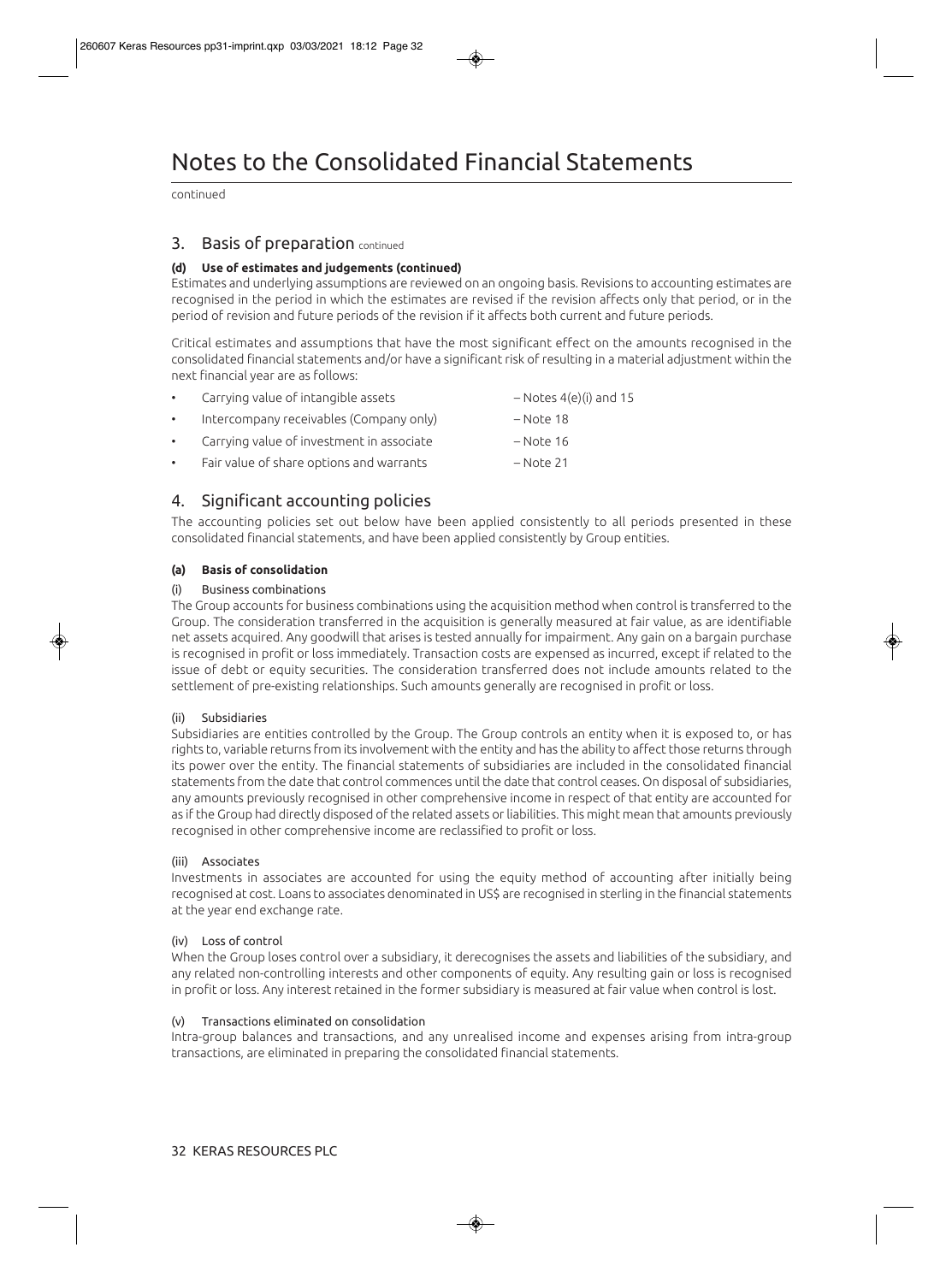#### **(b) Foreign currency**

Transactions in foreign currencies are translated into the respective functional currencies of Group entities at exchange rates at the dates of the transactions. Monetary assets and liabilities denominated in foreign currencies are translated into the functional currency at the reporting date.

Non-monetary assets and liabilities denominated in foreign currencies that are measured at fair value in a foreign currency are translated to the functional currency at the exchange rate when the fair value was determined. Non-monetary items that are measured based on historical cost in a foreign currency are translated at the exchange rate at the date of the transaction.

#### (i) Foreign operations

The assets and liabilities of foreign operations, including goodwill and the fair value adjustments arising on acquisition, are translated to GBP at exchange rates at the reporting date. The income and expenses of foreign operations are translated to GBP at exchange rates at the dates of the transactions.

Foreign currency differences are recognised in other comprehensive income and accumulated in the translation reserve except to the extent that the translation difference is allocated to non-controlling interests. When a foreign operation is disposed of in its entirety or partially such that control, significant influence or joint control is lost, the cumulative amount in the translation reserve related to that foreign operation is reclassified to profit or loss as part of the gain or loss on disposal. If the Group disposes of part of its interest in a subsidiary but retains control, then the relevant proportion of the cumulative amount is reattributed to non-controlling interests. When the Group disposes of only part of an associate or joint venture while retaining significant influence or joint control, the relevant proportion of the cumulative amount is reclassified to profit or loss.

#### **(c) Financial instruments**

#### (i) Financial assets

The Group's financial assets measured at amortised cost comprise trade and other receivables, cash and cash equivalents and financial assets at fair value through other comprehensive income in the consolidated statement of financial position.

Trade receivables and intra group balances are initially recognised at fair value. New impairment requirements use an expected credit loss model to recognise an allowance. For receivables a simplified approach to measure expected credit losses during a lifetime expected loss allowance is available and has been adopted by the Group. During this process the probability of non-payment of the receivables is assessed. This probability is then multiplied by the amount of the expected loss arising from default to determine the lifetime expected credit loss for the receivables. For trade receivables, which are reported net, such provisions are recorded in a separate provision account with the loss being reported within the consolidated statement of comprehensive income. On confirmation that the trade and intra group receivable will not be collectable, the gross carrying value of the asset is written off against the provision.

#### **Financial assets at fair value through other comprehensive income**

These assets are initially measured at fair value. Subsequent to initial recognition, they are measured at fair value and changes therein, other than impairment losses and interest income, are recognised in OCI and accumulated in the fair value reserve. When these assets are derecognised, any related balance within the FVOCI reserve is reclassified to retained earnings.

#### (ii) Non-derivative financial liabilities

The Group initially recognises debt securities issued and subordinated liabilities on the date that they are originated. All other financial liabilities are recognised initially on the trade date, which is the date that the Group becomes a party to the contractual provisions of the instrument.

The Group derecognises a financial liability when its contractual obligations are discharged, cancelled or expire.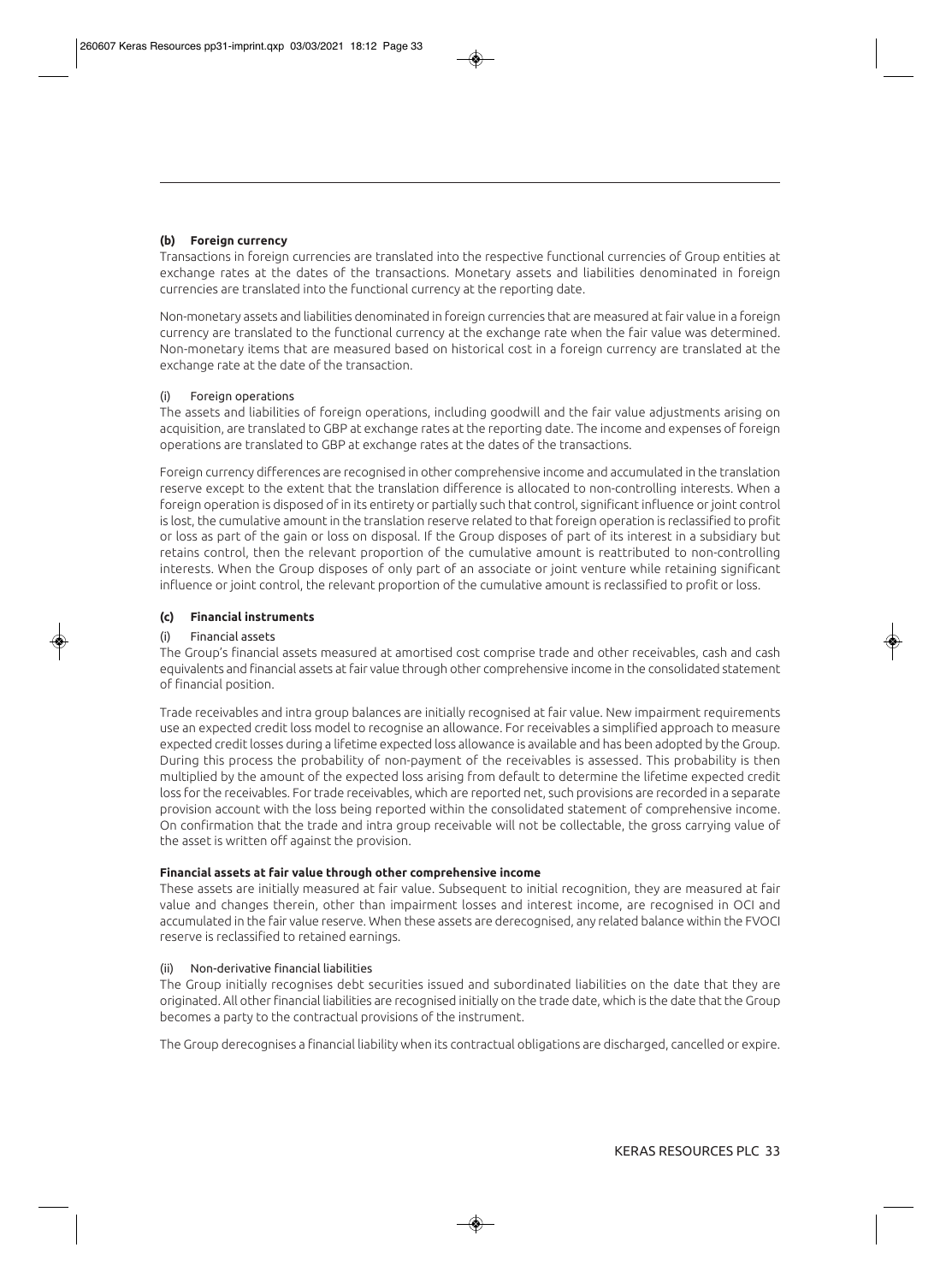# Notes to the Consolidated Financial Statements

continued

### 4. Significant accounting policies continued

The Group classifies non-derivative financial liabilities into the other financial liabilities category. Such financial liabilities are recognised initially at fair value less any directly attributable transaction costs. Subsequent to initial recognition, these financial liabilities are measured at amortised cost using the effective interest method.

Other financial liabilities comprise trade and other payables.

#### (iii) Share capital

#### *Ordinary shares*

Ordinary shares are classified as equity. Incremental costs directly attributable to the issue of ordinary shares are recognised as a deduction from equity, net of any tax effects.

#### **(d) Property, plant and equipment**

#### (i) Recognition and measurement

Items of property, plant and equipment are measured at cost less accumulated depreciation and any accumulated impairment losses. Cost includes expenditure that is directly attributable to the acquisition of the asset.

When parts of an item of property, plant and equipment have different useful lives, they are accounted for as separate items (major components) of property, plant and equipment.

Any gain or loss on disposal of an item of property, plant and equipment (calculated as the difference between the net proceeds from disposal and the carrying amount of the item) is recognised in profit or loss.

#### (ii) Subsequent expenditure

Subsequent expenditure is capitalised only when it is probable that the future economic benefits associated with the expenditure will flow to the Group. Ongoing repairs and maintenance is expensed as incurred.

#### (iii) Depreciation

Items of property, plant and equipment are depreciated on a straight-line basis in the statement of comprehensive income over the estimated useful lives of each component.

Items of property, plant and equipment are depreciated from the date that they are installed and are ready for use, or in respect of internally constructed assets, from the date that the asset is completed and ready for use.

The estimated useful lives of significant items of property, plant and equipment are as follows:

| plant and equipment | 10 years |
|---------------------|----------|
|---------------------|----------|

- office equipment 2 years
- computer equipment 2 years
- motor vehicles 5 years

Depreciation methods, useful lives and residual values are reviewed at each reporting date and adjusted if appropriate.

#### **(e) Intangible assets**

#### (i) Prospecting and exploration rights

Rights acquired with subsidiaries are recognised at fair value at the date of acquisition. Other rights acquired and evaluation expenditure are recognised at cost.

#### (ii) Other intangible assets

Other intangible assets that are acquired by the Group and have finite useful lives are measured at cost less accumulated amortisation and any accumulated impairment losses.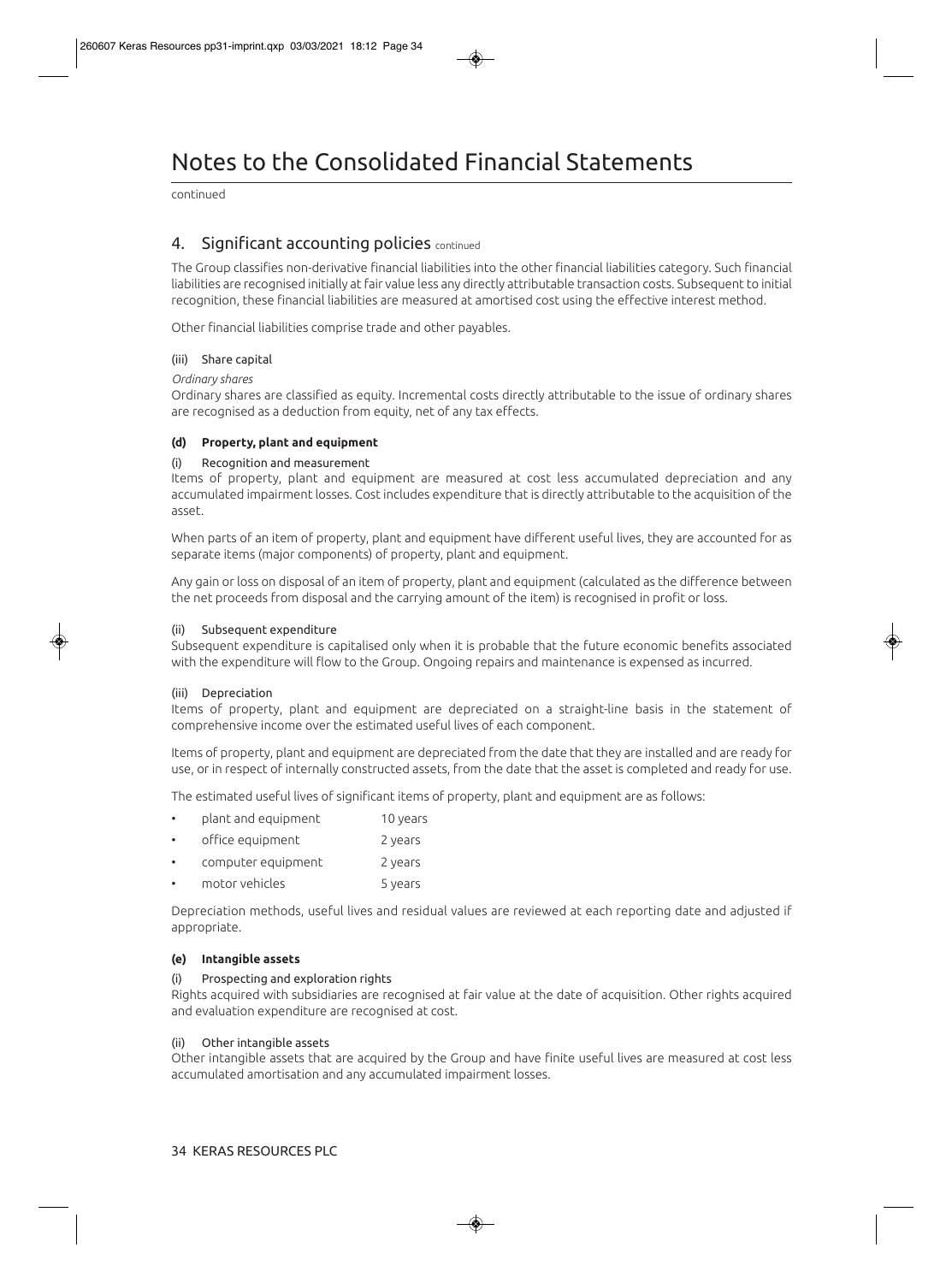#### (iii) Subsequent expenditure

Subsequent expenditure is capitalised only when it increases the future economic benefits embodied in the specific asset to which it relates. All other expenditure, including expenditure on internally generated goodwill and brands, is recognised in profit or loss as incurred.

#### (iv) Amortisation

Intangible assets are amortised on a straight-line basis in profit or loss over their estimated useful lives, from the date that they are available for use.

The estimated useful lives are as follows:

• Prospecting and exploration rights - Life of mine based on units of production

Amortisation methods, useful lives and residual values are reviewed at each reporting date and adjusted if appropriate.

Amortisation is included within administrative expenses in the statement of comprehensive income.

#### **(f) Impairment**

#### (i) Non-derivative financial assets

A financial asset not classified as at fair value through profit or loss is assessed at each reporting date to determine whether there is objective evidence that it is impaired. A financial asset is impaired if there is objective evidence of impairment as a result of one or more events that occurred after the initial recognition of the asset, and had an impact on the estimated future cash flows from that asset that can be estimated reliably.

Objective evidence that financial assets are impaired includes default or delinquency by a debtor, restructuring of an amount due to the Group on terms that the Group would not consider otherwise, indications that a debtor or issuer will enter bankruptcy, adverse changes in the payment status of borrowers or issuers, economic conditions that correlate with defaults or the disappearance of an active market for a security. In addition, for an investment in an equity security, a significant or prolonged decline in its fair value below its cost is objective evidence of impairment.

#### **Financial assets measured at amortised cost**

The Group considers evidence of impairment for financial assets measured at amortised cost (loans and receivables) at both a specific asset and collective level. All individually significant assets are assessed for specific impairment. Those found not to be specifically impaired are then collectively assessed for any impairment that has been incurred but not yet identified. Assets that are not individually significant are collectively assessed for impairment by grouping together assets with similar risk characteristics.

In assessing collective impairment, the Group uses historical trends of the probability of default, the timing of recoveries and the amount of loss incurred, adjusted for management's judgement as to whether current economic and credit conditions are such that the actual losses are likely to be greater or less than suggested by historical trends.

An impairment loss in respect of a financial asset measured at amortised cost is calculated as the difference between its carrying amount and the present value of the estimated future cash flows discounted at the asset's original effective interest rate. Losses are recognised in profit or loss and reflected in an allowance against loans and receivables. Interest on the impaired asset continues to be recognised. When an event occurring after the impairment was recognised causes the amount of impairment loss to decrease, the decrease in impairment loss is reversed through profit or loss.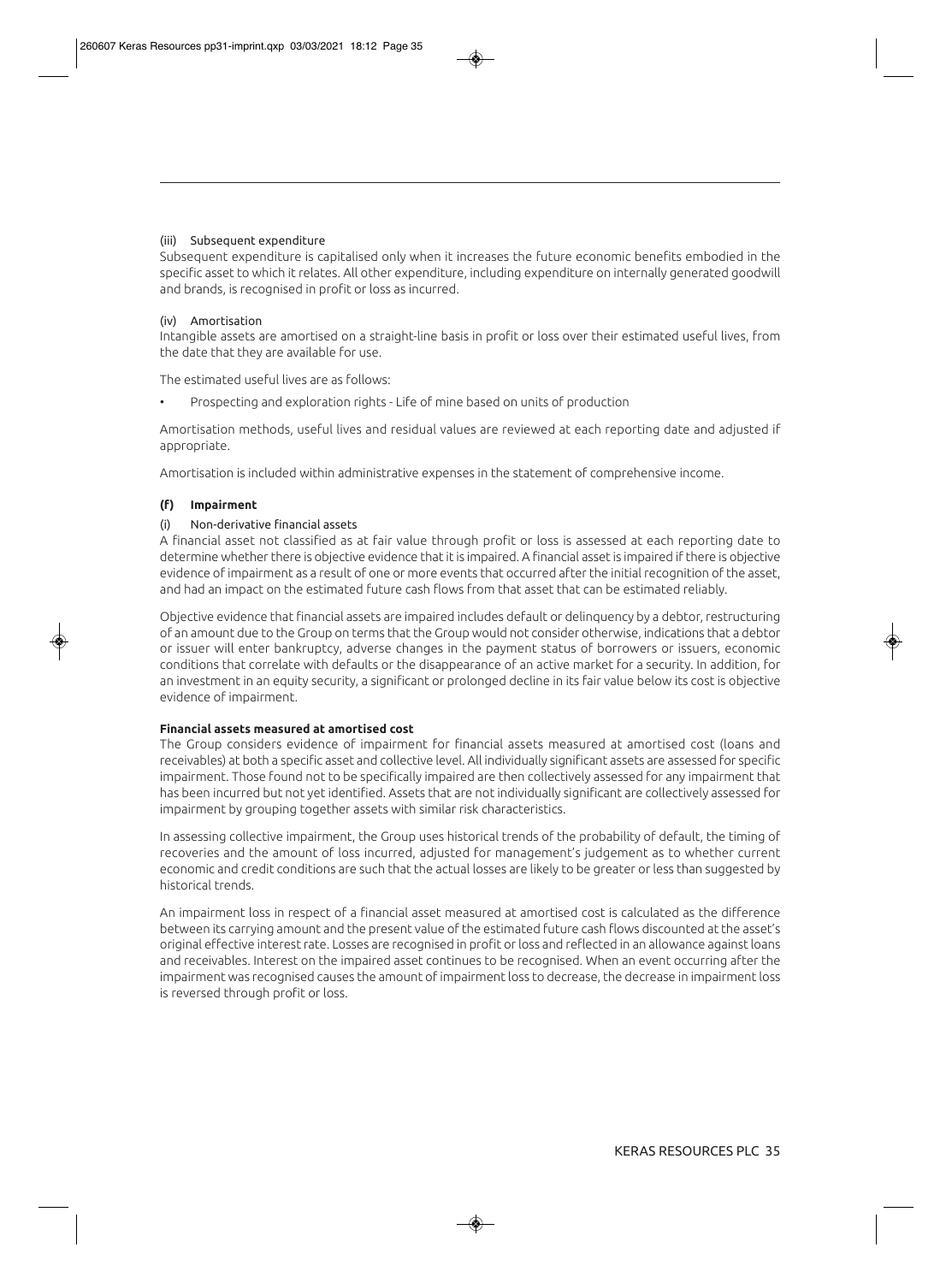continued

## 4. Significant accounting policies continued

#### **Financial assets at fair value through other comprehensive income**

Impairment losses on financial assets at FVOCI are recognised by reclassifying the losses accumulated in the fair value reserve to profit or loss. The amount reclassified is the difference between the acquisition cost (net of any principal repayment and amortisation) and the current fair value, less any impairment previously recognised in profit or loss. Impairment losses recognised in profit or loss for an investment in an equity instrument classified as FVOCI are not reversed through profit or loss.

#### (ii) Non-financial assets

The carrying amounts of the Group's non-financial assets are reviewed at each reporting date to determine whether there is any indication of impairment. If any such indication exists, the asset's recoverable amount is estimated. Indefinite-lived intangible assets are tested annually for impairment or when there is an indication of impairment. An impairment loss is recognised if the carrying amount of an asset or Cash Generating Unit ('CGU') exceeds its recoverable amount.

The recoverable amount of an asset of CGU is the greater of its value in use and its fair value less costs to sell. In assessing value in use, the estimated future cash flows are discounted to their present value using a pre-tax discount rate that reflects current market assessments of the time value of money and the risks specific to the asset or CGU. For the purpose of impairment testing, assets are grouped together into the smallest group of assets that generates cash inflows from continuing use that are largely independent of the cash inflows of other assets or CGUs. Subject to an operating segment ceiling test, CGUs to which goodwill has been allocated are aggregated so that the level at which impairment testing is performed reflects the lowest level at which goodwill is monitored for internal reporting purposes. Goodwill acquired in a business combination is allocated to groups of CGUs that are expected to benefit from the synergies of the combination.

Impairment losses are recognised in profit or loss. Impairment losses recognised in respect of CGUs are allocated first to reduce the carrying amount of any goodwill allocated to the CGU (group of CGUs), and then to reduce the carrying amounts of the other assets in the CGU (group of CGUs) on a pro rata basis.

An impairment loss is reversed only to the extent that the asset's carrying amount does not exceed the carrying amount that would have been determined, net of depreciation or amortisation, if no impairment loss had been recognised.

#### **(g) Employee benefits**

#### Share-based payments

The grant-date fair value of share-based payment awards granted to employees is recognised as an employee expense, with a corresponding increase in equity, over the period that the employees become unconditionally entitled to the awards. The amount recognised as an expense is adjusted to reflect the number of awards for which the related service and non-market performance conditions are expected to be met, such that the amount ultimately recognised as an expense is based on the number of awards that meet the related service and nonmarket performance conditions at the vesting date. For share-based payment awards with non-vesting conditions, the grant-date fair value of the share-based payment is measured to reflect such conditions and there is no adjustment for differences between expected and actual outcomes.

#### **(h) Discontinued operations**

A discontinued operation is a component of the Group's business, the operations and cash flows of which can be clearly distinguished from the rest of the Group and which:

- Represents a separate major line of business or geographic area of operations;
- Is part of a single co-ordinated plan to dispose of a separate major line of business or geographic area of operations; or
- Is a subsidiary acquired exclusively with a view to re-sale.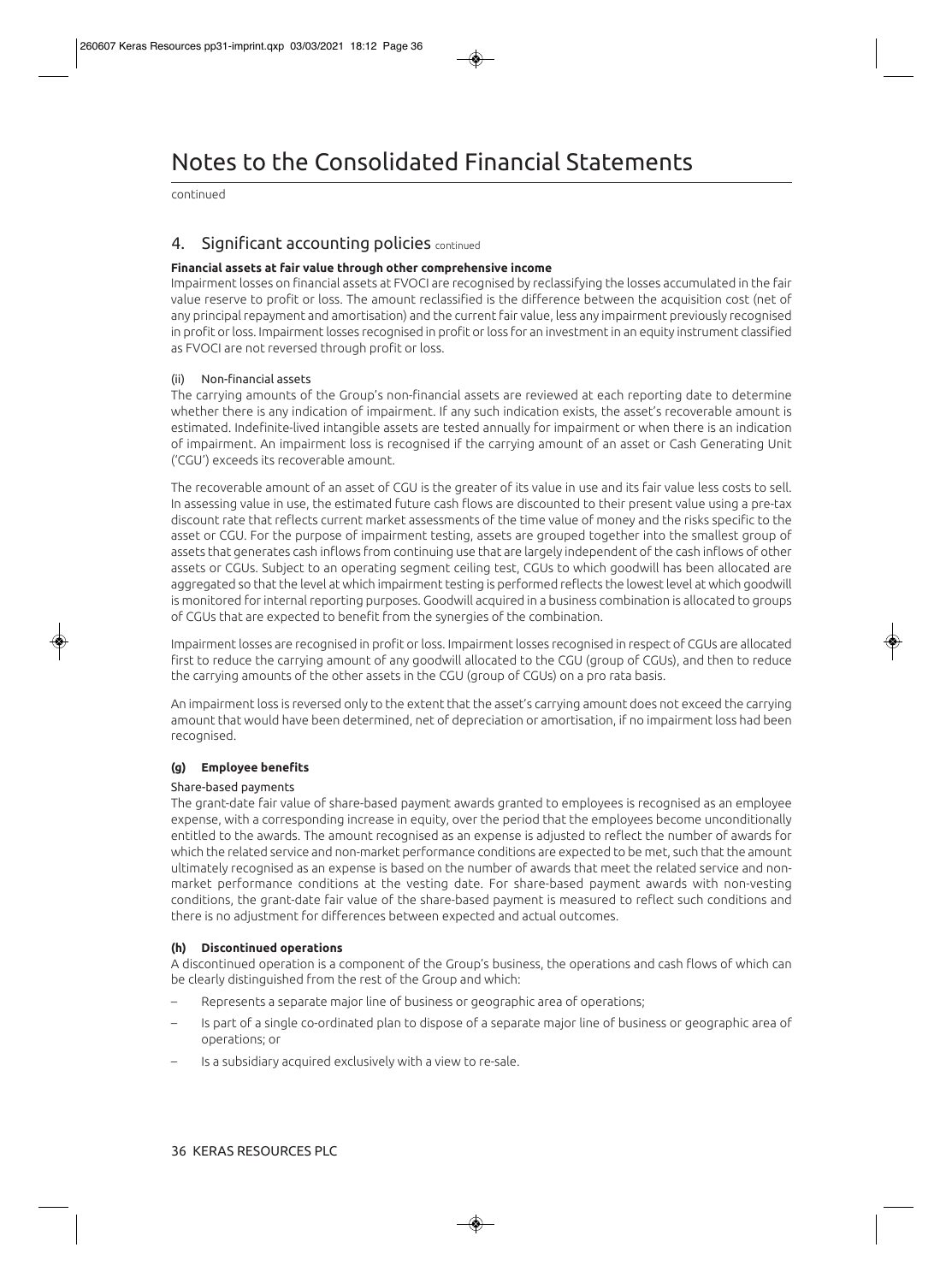Classification as a discontinued operation occurs at the earlier of disposal or when the operation meets the criteria to be classified as held-for-sale.

When an operation is classified as a discontinued operation, the comparative statements of profit or loss is represented as if the operation had been discontinued from the start of the comparative year.

#### **(i) Revenue**

Revenue from the sale of processed products is recognised when ownership of the product passes to the purchaser in accordance with the relevant sales contract. Product mined and processed in the Republic of Togo is shipped for smelting elsewhere, and ownership is likely to pass when the ship reaches international waters.

It is normal for the price to be based on the metal content and the moisture content of the product as well as the weight. Both are tested prior to shipment to determine the price, but further adjustments may be made when the product is tested once more on arrival. This adjustment is included in the sale price recognised in the financial statements.

#### **(j) Finance income and finance costs**

Finance income comprises interest income on bank funds. Interest income is recognised as it accrues in profit or loss, using the effective interest method.

Finance costs comprise interest expense on borrowings. Borrowing costs are recognised in profit or loss in the period in which they are incurred.

#### **(k) Taxation**

Tax expense comprises current and deferred tax. Current and deferred tax is recognised in profit or loss except to the extent that it relates to a business combination, or items recognised directly in equity or in other comprehensive income.

Current tax is the expected tax payable or receivable on the taxable income or loss for the year, using tax rates enacted or substantially enacted at the reporting date, and any adjustment to tax payable in respect of previous years. Current tax payable also includes any tax liability arising from the declaration of dividends.

Deferred tax is recognised in respect of temporary differences between the carrying amounts of assets and liabilities for financial reporting purposes and the amounts used for taxation purposes. Deferred tax is not recognised for:

- temporary differences on the initial recognition of assets or liabilities in a transaction that is not a business combination and that affects neither accounting nor taxable profit or loss;
- temporary differences related to investments in subsidiaries and jointly controlled entities to the extent that it is probable that they will not reverse in the foreseeable future; and
- taxable temporary differences arising on the initial recognition of goodwill.

Deferred tax is measured at the tax rates that are expected to be applied to temporary differences when they reverse, using tax rates enacted or substantively enacted at the reporting date.

Deferred tax assets and liabilities are offset if there is a legally enforceable right to offset current tax liabilities and assets, and they relate to taxes levied by the same tax authority on the same taxable entity, or on different tax entities, but they intend to settle current tax liabilities and assets on a net basis or their tax assets and liabilities will be realised simultaneously.

Deferred tax assets are recognised for unused tax losses, unused tax credits and deductible temporary differences to the extent that it is probable that future taxable profits will be available against which they can be used. Deferred tax assets are reviewed at each reporting date and are reduced to the extent that it is no longer probable that the related tax benefit will be realised; such reductions are reversed when the probability of future taxable profits improves.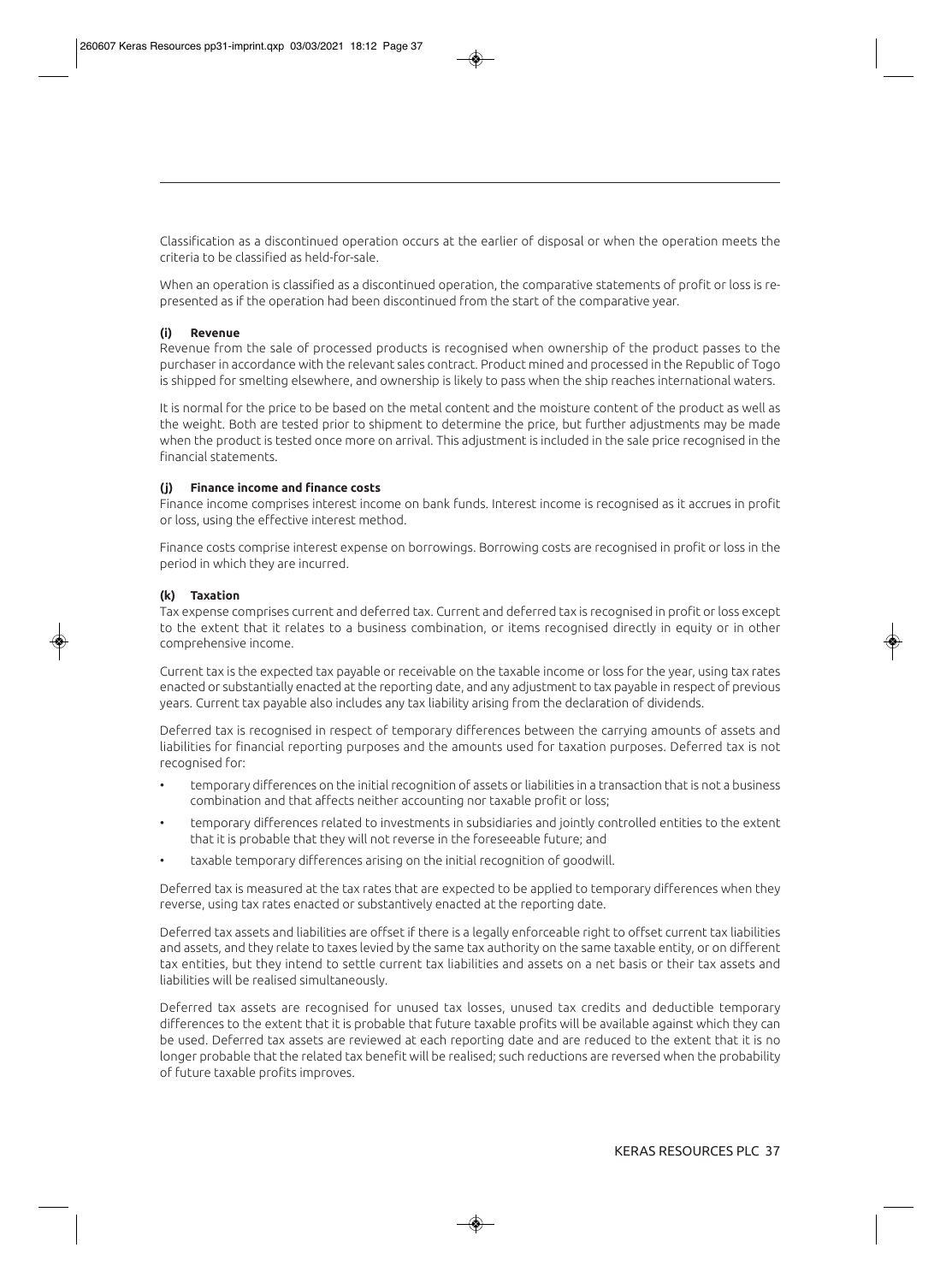# Notes to the Consolidated Financial Statements

continued

### 4. Significant accounting policies continued

#### **(l) Segment reporting**

Segment results that are reported to management include items directly attributable to a segment as well as those that can be allocated on a reasonable basis.

#### **(m) Equity reserves**

Share premium includes any premiums received on issue of share capital. Any transaction costs associated with the issue of shares are deducted from share premium.

The share option/warrant reserve is used to recognise the fair value of equity-settled share based payment transactions.

The exchange reserve is used to record exchange differences arising from the translation of foreign subsidiaries into the presentation currency.

The financial assets at FVOCI reserve is used to record unrealised accumulated changes in fair value on financial assets.

## 5. New standards and interpretations

Amendments to the following International Financial Reporting Standards (IFRS) and International Accounting Standards (IAS) have been implemented by the Group in the period ended 30 September 2020 and have changed the Group's accounting policies:

#### IFRS 16 Leases

IFRIC 23 Uncertainties over Income Tax Treatments IAS 28 (amendments) Long-term interests in Associates and Joint Ventures

Effect of changes in accounting policies:

IFRS 16 replaced existing lease guidance. Leases had the impact of increasing both creditors and fixed assets on the balance sheet by similar amounts that depend on the operating leases that the Group is party to during the year. There has been no material impact to the financial statements on adoption of IFRS 16 or the other standards adopted in the year.

#### **Standards, Amendments to published Standards and Interpretations issued but not yet effective**

Other new and amended standards and Interpretations issued by the IASB that will apply for the first time in the next annual financial statements are not expected to impact the Group as they are either not relevant to the Group's activities or require accounting which is consistent with the Group's current accounting policies.

## 6. Determination of fair values

A number of the Group's accounting policies and disclosures require the determination of fair value, for both financial and non-financial assets and liabilities. Fair values have been determined for measurement and/or disclosure purposes based on the following methods. When applicable further information about the assumptions made in determining fair values is disclosed in the notes specific to that asset or liability.

#### **(i) Property, plant and equipment**

The fair value of property, plant and equipment recognised as a result of a business combination is the estimated amount for which a property could be exchanged on the date of acquisition between a willing buyer and a willing seller in an arm's length transaction after proper marketing wherein the parties had each acted knowledgeably. The fair value of items of plant and equipment is based on the market approach and cost approaches using quoted market prices for similar items when available and depreciated replacement cost when appropriate. Depreciated replacement cost reflects adjustments for physical deterioration as well as functional and economic obsolescence.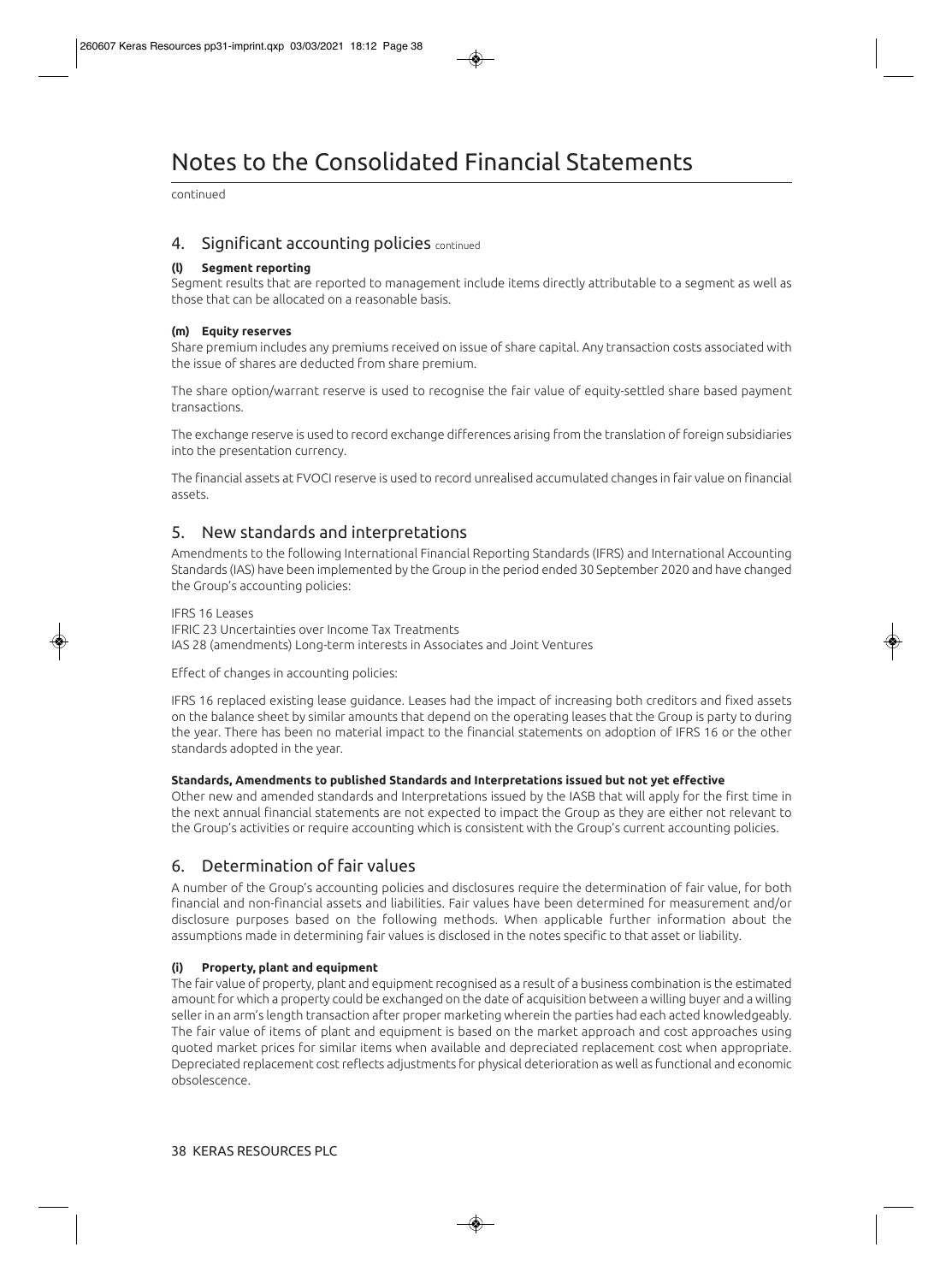#### **(ii) Intangible assets**

The fair value of other intangible assets is based on the discounted cash flows expected to be derived from the use and eventual sale of the assets.

#### **(iii) Trade and other receivables**

The fair value of trade and other receivables is estimated at the present value of future cash flows, discounted at the market rate of interest at the reporting date. This fair value is determined for disclosure purposes or when such assets are acquired in a business combination.

#### **(iv) Share-based payments**

The fair value of the employee share options is measured using the Black-Scholes formula. Measurement inputs include the share price on the measurement date, the exercise price of the instrument, expected volatility (based on an evaluation of the Company's historic volatility, particularly over the historic period commensurate with the expected term), expected term of the instruments (based on historical experience and general option holder behaviour), expected dividends, and the risk-free interest rate (based on government bonds). Service and nonmarket performance conditions attached to the transactions are not taken into account in determining fair value.

#### **(v) Investments – other**

When one is available, the Group measures the fair value of an instrument using the quoted price in an active market for that instrument. A market is regarded as active if transactions for the asset or liability take place with sufficient frequency and volume to provide pricing information on an ongoing basis. A discount is applied to the value of any Performance shares to reflect the possibility that the milestones for conversion into ordinary shares may not be met.

### 7. Operating segments

The Group considers that it operated during the year in one distinct business area, being that of manganese production and exploration in West Africa. This business area forms the basis of the Group's operating segments. For each segment, the Group's Managing Director (the chief operating decision maker) reviews internal management reports on at least a quarterly basis.

Subsequent to the year end the Group has commenced phosphate mining in Utah, USA, which will comprise a separate operating segment.

Other operations relate to the Group's administrative functions conducted at its head office and by its intermediate holding company together with consolidation adjustments.

Information regarding the results of each reportable segment is included below. Performance is measured based on segment result before tax, as included in the internal management reports that are reviewed by the Group's Managing Director. Segment results are used to measure performance as management believes that such information is the most relevant in evaluating the performance of certain segments relative to other entities that operate within the exploration industry.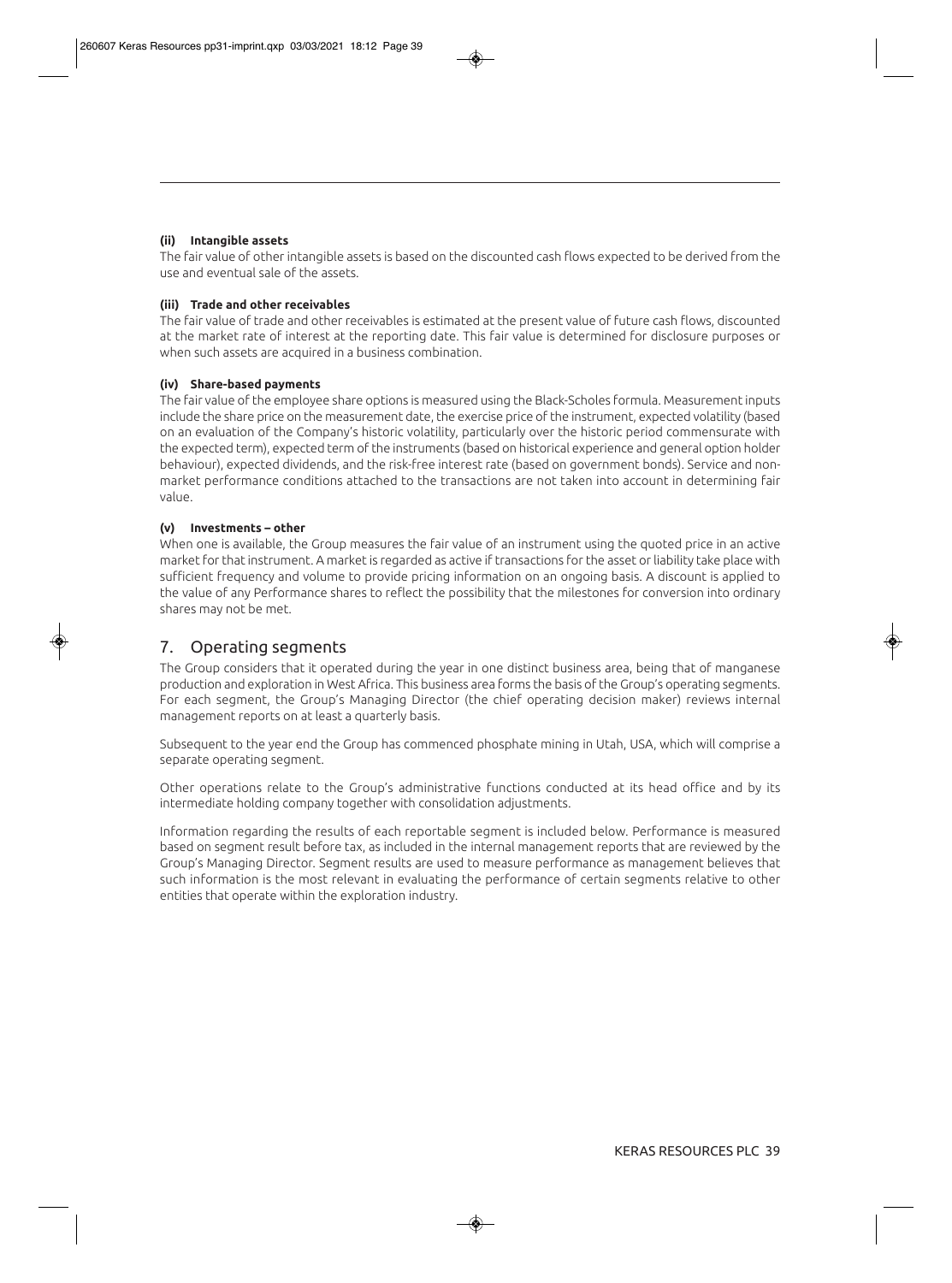continued

## 7. Operating segments continued

#### **Information about reportable segments**

| en asoac reportaste segments              |                    |                               | <b>Other</b>                        |                       |
|-------------------------------------------|--------------------|-------------------------------|-------------------------------------|-----------------------|
| 2020                                      | Manganese<br>£'000 | Phosphate<br>£'000            | operations<br>£'000                 | Total<br>£'000        |
| External revenue                          |                    |                               |                                     |                       |
| Interest expense                          |                    |                               |                                     |                       |
| Depreciation, amortisation and impairment | 76                 |                               |                                     | 76                    |
| Share of associate loss                   |                    | (4)                           |                                     |                       |
| (Loss)/profit before tax                  | (405)              | (4)                           | (833)                               | (1, 242)              |
| Assets                                    | 1,011              | 1,622                         | 842                                 | 3,475                 |
| Exploration and capital expenditure       |                    |                               |                                     |                       |
| Liabilities                               | 285                |                               | 182                                 | 467                   |
| 2019                                      |                    | Manganese/<br>cobalt<br>£'000 | <b>Other</b><br>operations<br>£'000 | <b>Total</b><br>£'000 |
| External revenue                          |                    |                               |                                     |                       |
| Interest expense                          |                    |                               |                                     |                       |
| Depreciation, amortisation and impairment |                    | 183                           |                                     | 183                   |
| (Loss)/profit before tax                  |                    | 134                           | (605)                               | (471)                 |
| Assets                                    |                    | 1,050                         | 10,475                              | 11,525                |
| Exploration and capital expenditure       |                    | 145                           |                                     | 145                   |
| Liabilities                               |                    | 28                            | 253                                 | 281                   |

The Group was awarded exploration licenses during 2017 in West Africa on ground containing previously discovered cobalt and nickel mineralisation. These licences have been impaired in the year to 30 September 2019.

#### **Information about geographical segments**

| 2020                                      | <b>West Africa</b><br>£'000 | <b>US</b><br>£'000          | <b>Other</b><br>£'000 | <b>Total</b><br>£'000 |
|-------------------------------------------|-----------------------------|-----------------------------|-----------------------|-----------------------|
| External revenue                          |                             |                             |                       |                       |
| Interest expense                          |                             |                             |                       |                       |
| Depreciation, amortisation and impairment | 76                          |                             | 76                    |                       |
| Share of associate loss                   |                             | 4                           |                       | 4                     |
| (Loss)/profit before tax                  | (405)                       | (4)                         | (833)                 | (1,242)               |
| Assets                                    | 1,011                       | 1,622                       | 842                   | 3,475                 |
| Exploration and capital expenditure       |                             |                             |                       |                       |
| Liabilities                               | 285                         |                             | 182                   | 467                   |
| 2019                                      |                             | <b>West Africa</b><br>£'000 | <b>Other</b><br>£'000 | Total<br>£'000        |
| External revenue                          |                             |                             |                       |                       |
| Interest expense                          |                             |                             |                       |                       |
| Depreciation, amortisation and impairment |                             | 183                         |                       | 183                   |
| (Loss)/profit before tax                  |                             | 134                         | (605)                 | (471)                 |
| Assets                                    |                             | 1,050                       | 10,475                | 11,525                |
| Exploration and capital expenditure       |                             | 145                         |                       | 145                   |
| Liabilities                               |                             | 28                          | 253                   | 281                   |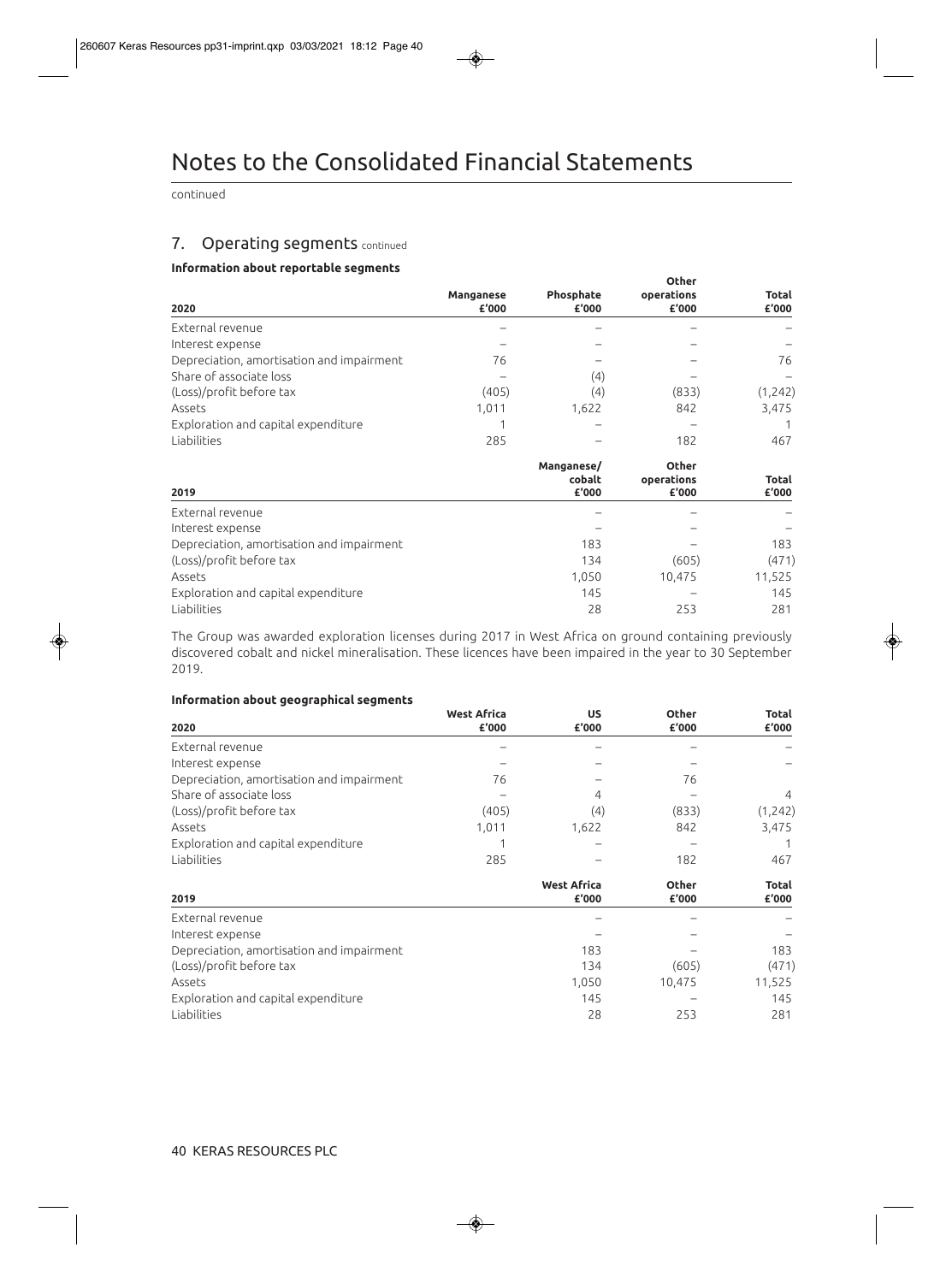# 8. Surplus on production of bulk sample

|                                        | 2020<br>£'000            | 2019<br>£'000 |
|----------------------------------------|--------------------------|---------------|
| Amounts received for bulk sample       | $\overline{\phantom{a}}$ | 1.495         |
| Direct production costs of bulk sample | $\overline{\phantom{a}}$ | (814)         |
|                                        | $\overline{\phantom{a}}$ | 681           |

## 9. Expenses

Expenses include:

|                                                                                         | 2020<br>£'000 | 2019<br>£'000 |
|-----------------------------------------------------------------------------------------|---------------|---------------|
| Depreciation and amortisation expense                                                   | 76            | 28            |
| Impairment of nickel and cobalt licence                                                 |               | 155           |
| Costs associated with the capital reduction satisfied by the Calidus share distribution |               | 100           |
| Auditor's remuneration                                                                  |               |               |
| – Audit fee                                                                             | 23            | 21            |
| - Tax advisory services                                                                 |               | 20            |
| Foreign exchange differences                                                            | 4             | 28            |

Auditor's remuneration in respect of the Company amounted to £10,000 (2019: £10,000).

# 10. Personnel expenses

|                                                   | 2020<br>£'000 | 2019<br>£'000 |
|---------------------------------------------------|---------------|---------------|
| Wages and salaries                                | 446           | 135           |
| Fees                                              | 158           | 149           |
| Equity-settled share-based payments (see note 23) | 183           | 78            |
|                                                   | 787           | 362           |

Fees in respect of the services of D Reeves are payable to a third party, Wilgus Investments (Pty) Limited.

Fees in respect of the services of R Lamming are payable to a third party, Parallel Resources Limited for part of the period.

The average number of employees (including directors) during the period was:

|                          | 2020 | 2019 |
|--------------------------|------|------|
| Directors                |      |      |
| Key management personnel |      |      |
| Other                    |      |      |
|                          |      | ь    |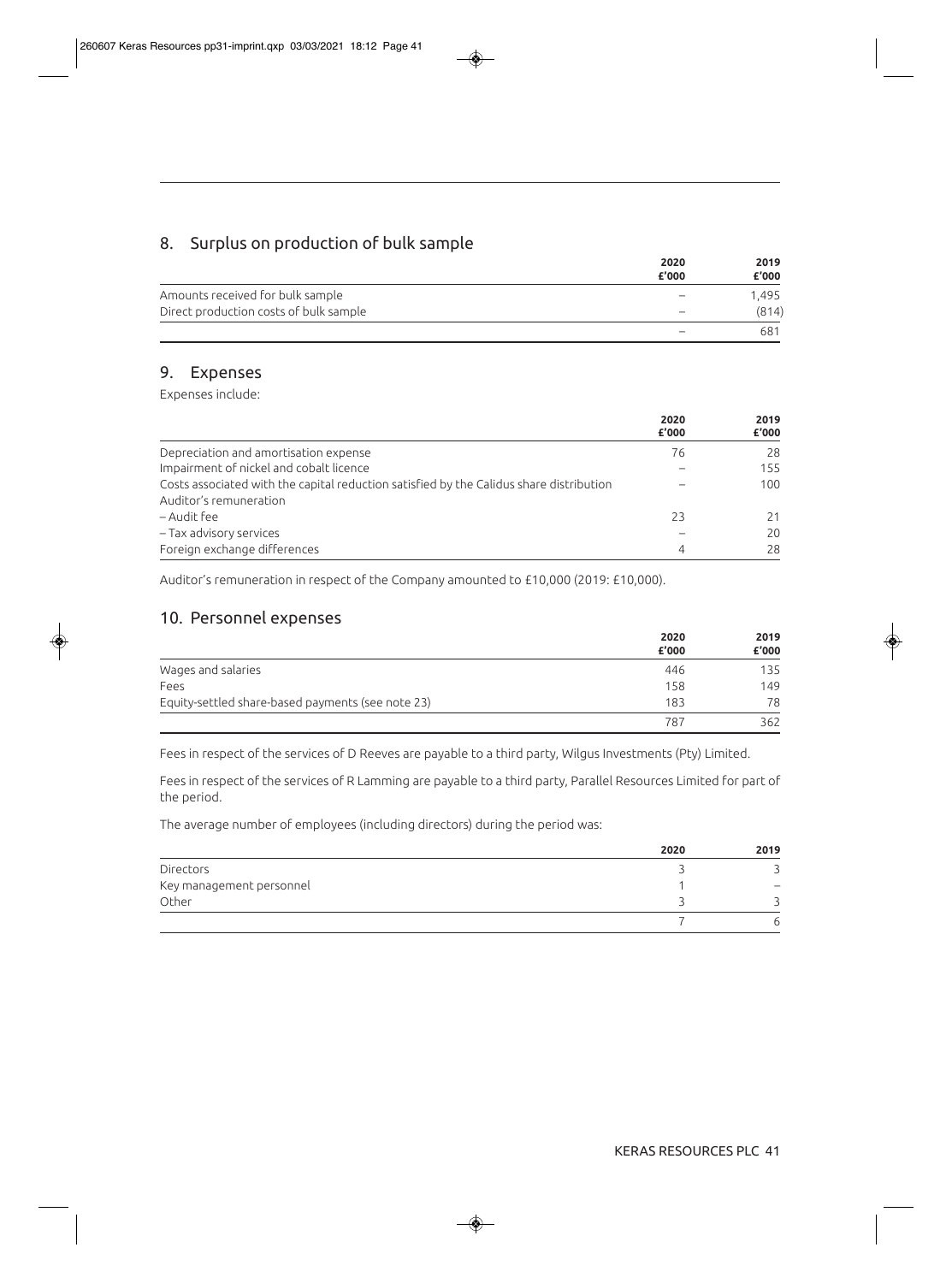continued

# 11. Directors' emoluments

| 2020                                                                | <b>Executive</b><br>directors<br>£'000 | Non-executive<br>directors<br>£'000 | <b>Total</b><br>£'000 |
|---------------------------------------------------------------------|----------------------------------------|-------------------------------------|-----------------------|
| Wages and salaries (incl. fees)                                     | 152                                    | 66                                  | 218                   |
| Compensation payment resulting from SARS cancellation (see note 23) | 120                                    |                                     | 120                   |
|                                                                     | 272                                    | 66                                  | 338                   |
| 2019                                                                | <b>Executive</b><br>directors<br>£'000 | Non-executive<br>directors<br>£'000 | <b>Total</b><br>£'000 |
| Wages and salaries (incl. fees)                                     | 149                                    | 47                                  | 196                   |
|                                                                     | 149                                    | 47                                  | 196                   |

These amounts are disclosed by director in the Directors' report on page 16.

Emoluments disclosed above include the following amounts payable to the highest paid director:

|                                    | 2020<br>£'000 | 2019<br>£'000 |
|------------------------------------|---------------|---------------|
| Emoluments for qualifying services |               | 149           |

#### **Key management personnel**

Included in note 10 are emoluments paid to key management personnel in the year which amounted to £71,000 (2019: £nil).

## 12. Finance costs

#### **Recognised in loss for period**

|       | 2020<br>£'000 | 2019<br>£'000 |
|-------|---------------|---------------|
| Other |               | -             |
|       |               |               |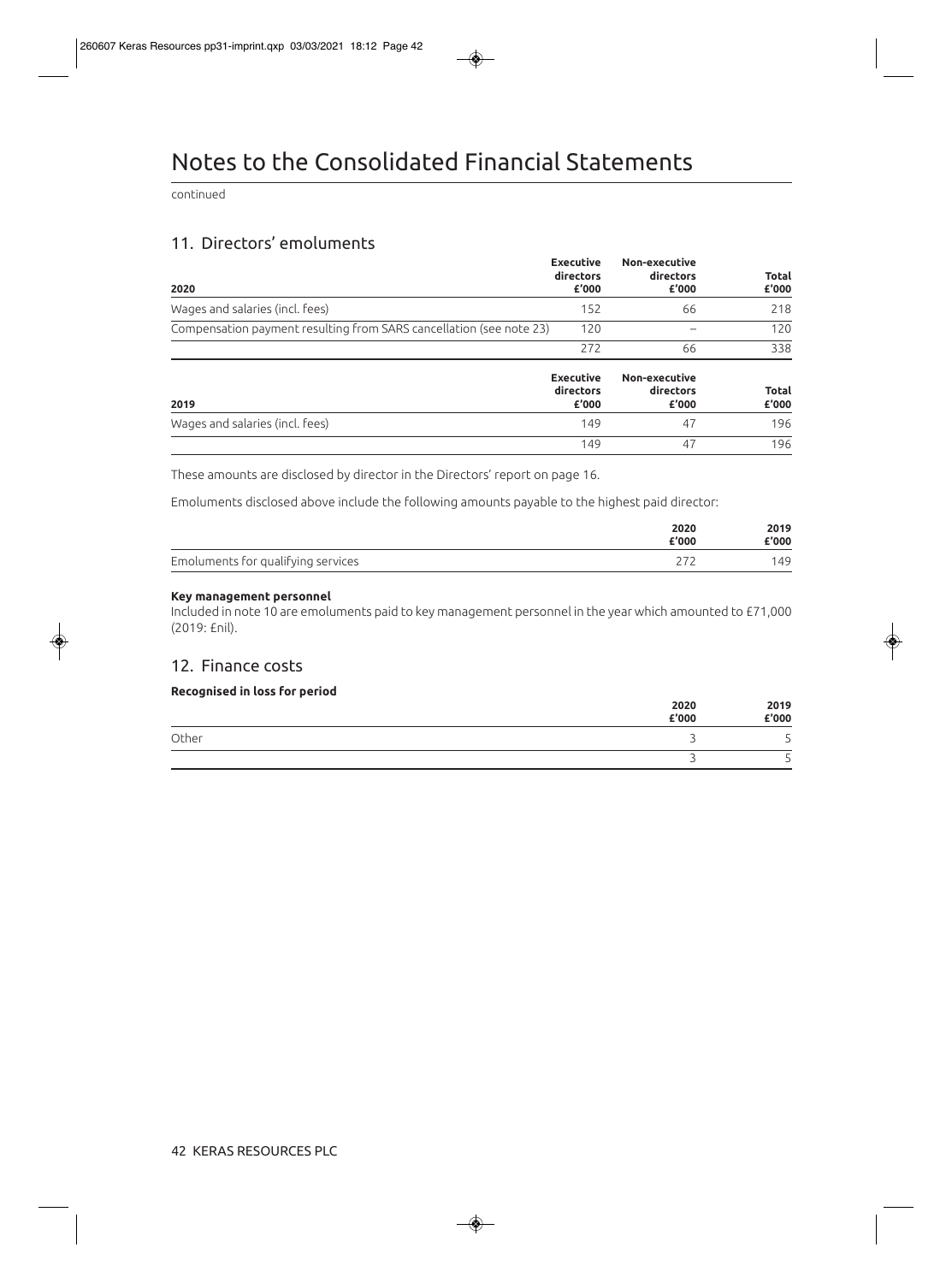## 13. Taxation

| <b>Current tax</b>                                                |               |               |
|-------------------------------------------------------------------|---------------|---------------|
|                                                                   | 2020          | 2019          |
|                                                                   | £'000         | £'000         |
| Tax recognised in profit or loss                                  |               |               |
| <b>Current tax</b>                                                |               |               |
| Current period                                                    |               |               |
| Deferred tax                                                      |               |               |
| Origination and reversal of temporary differences                 |               |               |
| <b>Total tax</b>                                                  |               |               |
| <b>Reconciliation of effective tax rate</b>                       |               |               |
|                                                                   | 2020<br>£'000 | 2019<br>£'000 |
| Loss before tax (continuing operations)                           | (1,242)       | (471)         |
| Tax using the Company's domestic tax rate of 19.0% (2019: 19.0%)  | (236)         | (89)          |
| <b>Fffects of:</b>                                                |               |               |
| Expenses not deductible for tax purposes                          | 3             | 35            |
| Overseas (profits)/losses                                         | 93            | (15)          |
| Equity-settled share-based payments                               | 12            | 15            |
| Tax losses carried forward not recognised as a deferred tax asset | 128           | 54            |
|                                                                   |               |               |

None of the components of other comprehensive income have a tax impact.

#### **Factors that may affect future tax charges**

At the year end, the Group had unused tax losses available for offset against suitable future profits of approximately £5,771,000 (2019: £5,097,000). A deferred tax asset has not been recognised in respect of such losses due to uncertainty of future profit streams.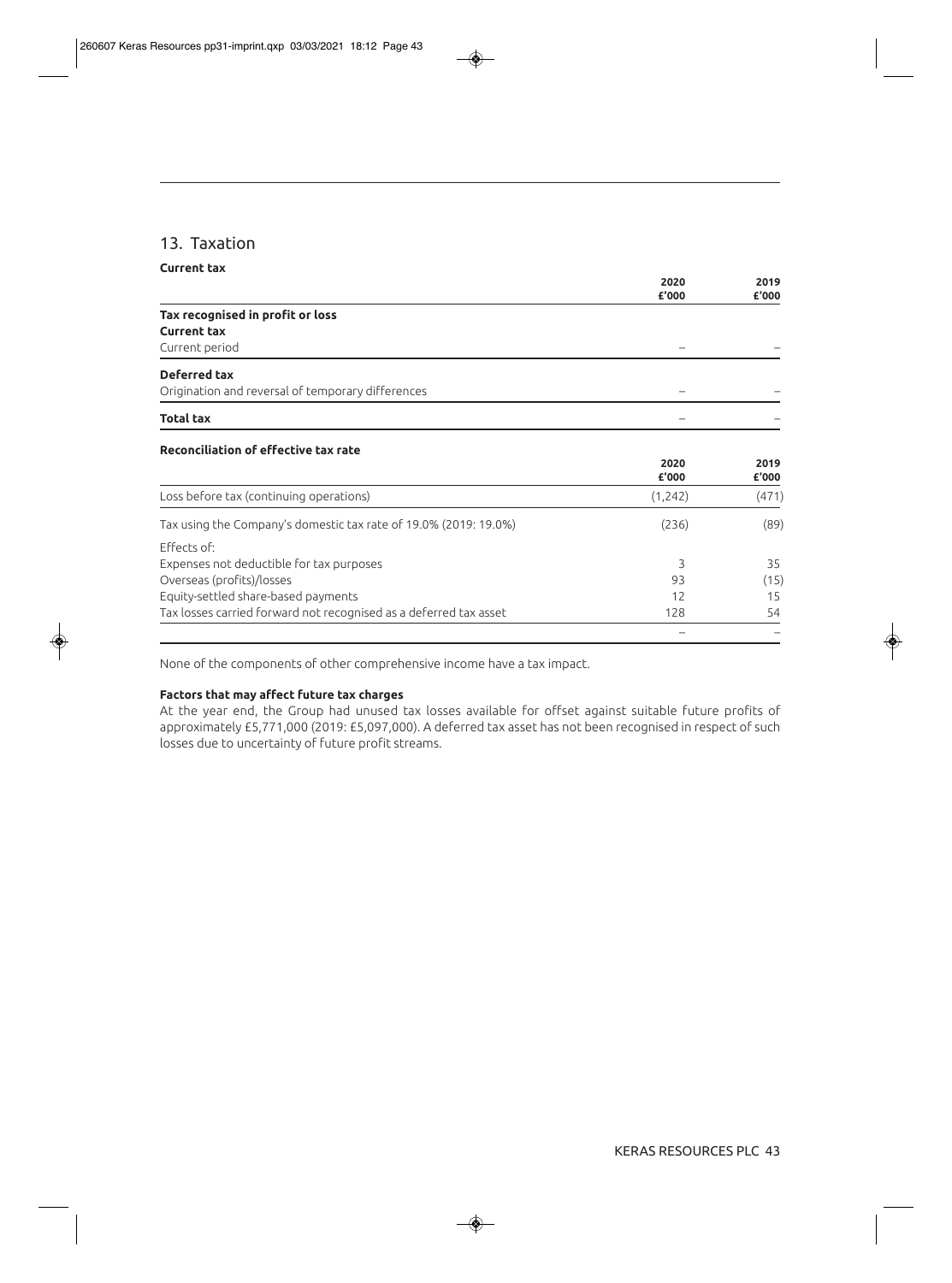continued

# 14. Property, plant and equipment

| Group                                  | <b>Plant and</b><br>equipment<br>£'000 | <b>Office and</b><br>computer<br>equipment<br>£'000 | <b>Motor</b><br>vehicles<br>£'000 | Total<br>£'000 |
|----------------------------------------|----------------------------------------|-----------------------------------------------------|-----------------------------------|----------------|
| Cost                                   |                                        |                                                     |                                   |                |
| Balance at 1 October 2018              | 232                                    | 31                                                  | 26                                | 289            |
| Additions                              | 127                                    |                                                     |                                   | 127            |
| Disposals                              |                                        |                                                     | (7)                               | (7)            |
| Effect of movements in exchange rates  | 1                                      |                                                     | $\overline{\phantom{0}}$          | 1              |
| <b>Balance at 30 September 2019</b>    | 360                                    | 31                                                  | 19                                | 410            |
| Balance at 1 October 2019              | 360                                    | 31                                                  | 19                                | 410            |
| Additions                              |                                        |                                                     |                                   |                |
| Disposals                              | (39)                                   | (6)                                                 | (19)                              | (64)           |
| Effect of movements in exchange rates  | 8                                      |                                                     |                                   | 8              |
| <b>Balance at 30 September 2020</b>    | 329                                    | 25                                                  |                                   | 354            |
| Depreciation and impairment provisions |                                        |                                                     |                                   |                |
| Balance at 1 October 2018              | $\overline{2}$                         | 29                                                  | 26                                | 57             |
| Depreciation for the year              | 27                                     | 1                                                   |                                   | 28             |
| Depreciation on disposals              |                                        |                                                     | (7)                               | (7)            |
| Effect of movements in exchange rates  |                                        |                                                     | $\overline{\phantom{0}}$          |                |
| <b>Balance at 30 September 2019</b>    | 29                                     | 30                                                  | 19                                | 78             |
| Balance at 1 October 2019              | 29                                     | 30                                                  | 19                                | 78             |
| Depreciation for the year              | 76                                     |                                                     |                                   | 76             |
| Depreciation on disposals              | (39)                                   | (6)                                                 | (19)                              | (64)           |
| Effect of movements in exchange rates  | 1                                      |                                                     | $\overline{a}$                    | 1              |
| <b>Balance at 30 September 2020</b>    | 67                                     | 24                                                  |                                   | 91             |
| <b>Carrying amounts</b>                |                                        |                                                     |                                   |                |
| At 30 September 2018                   | 230                                    | $\overline{2}$                                      |                                   | 232            |
| At 30 September 2019                   | 331                                    | 1                                                   |                                   | 332            |
| At 30 September 2020                   | 262                                    | 1                                                   |                                   | 263            |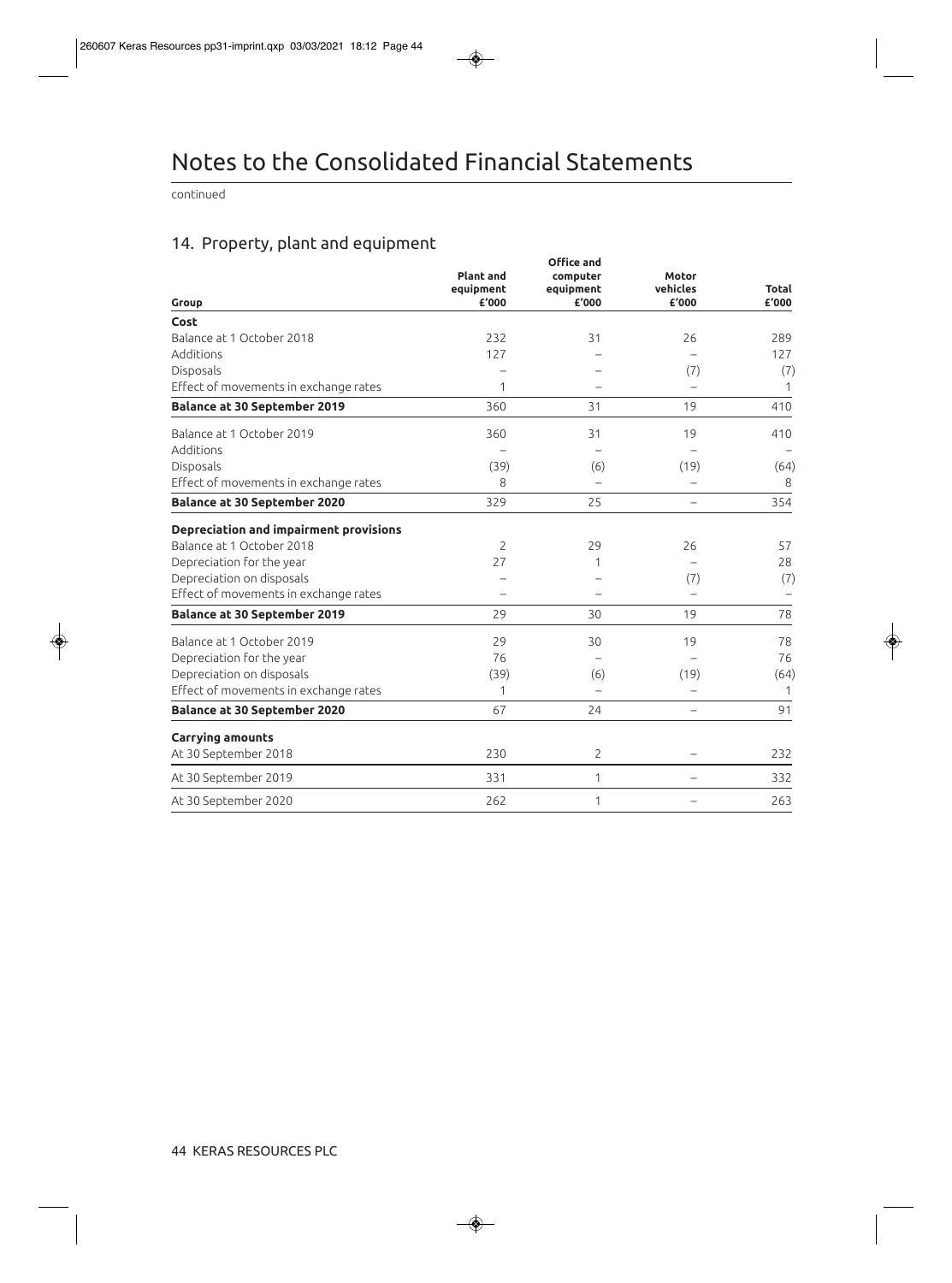| Company                                | <b>Plant and</b><br>equipment<br>£'000 | Computer<br>equipment<br>£'000 | <b>Total</b><br>£'000 |
|----------------------------------------|----------------------------------------|--------------------------------|-----------------------|
| Cost                                   |                                        |                                |                       |
| Balance at 1 October 2018              | 230                                    | 5                              | 235                   |
| Transfers                              | (230)                                  |                                | (230)                 |
| <b>Balance at 30 September 2019</b>    |                                        | 5                              | 5                     |
| Balance at 1 October 2019              |                                        | 5                              | 5                     |
| Transfers                              |                                        |                                |                       |
| <b>Balance at 30 September 2020</b>    |                                        | 5                              | 5                     |
| Depreciation and impairment provisions |                                        |                                |                       |
| Balance at 1 October 2018              |                                        | 5                              | 5.                    |
| Depreciation for the year              |                                        |                                |                       |
| <b>Balance at 30 September 2019</b>    |                                        | 5                              | 5                     |
| Balance at 1 October 2019              |                                        | 5                              | 5                     |
| Depreciation for the year              |                                        |                                |                       |
| <b>Balance at 30 September 2020</b>    |                                        | 5                              | 5                     |
| <b>Carrying amounts</b>                |                                        |                                |                       |
| At 30 September 2018                   | 230                                    |                                | 230                   |
| At 30 September 2019                   |                                        |                                |                       |
| At 30 September 2020                   |                                        |                                |                       |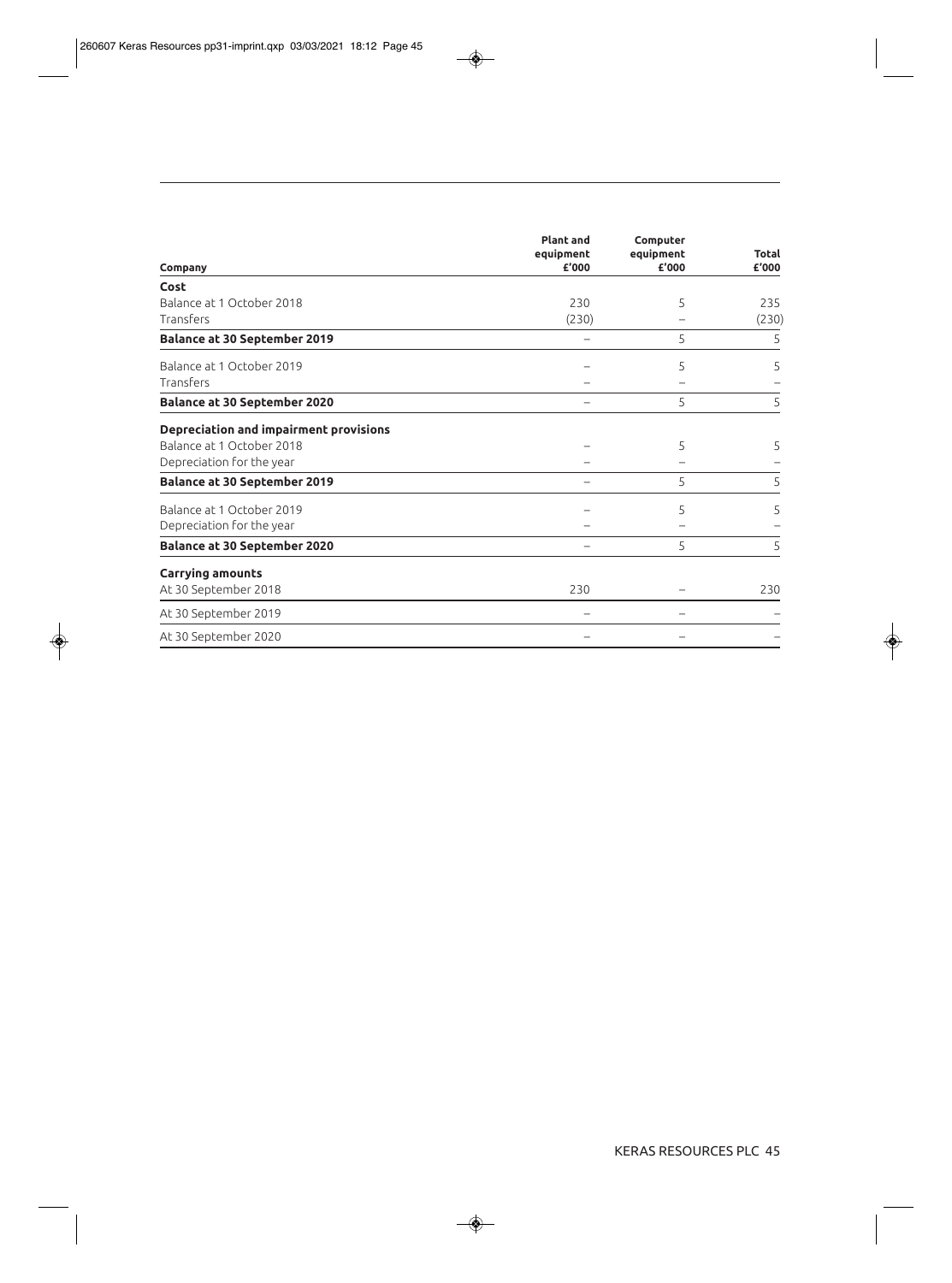# Notes to the Consolidated Financial Statements

continued

# 15. Intangible assets

|                                                   | Prospecting<br>and<br>exploration<br>rights<br>£000 |
|---------------------------------------------------|-----------------------------------------------------|
| Cost                                              |                                                     |
| Balance at 1 October 2018                         | 1,193                                               |
| Additions                                         | 18                                                  |
| Disposals<br>Effect of movement in exchange rates | (5)                                                 |
| <b>Balance at 30 September 2019</b>               | 1,206                                               |
| Balance at 1 October 2019                         | 1,206                                               |
| Additions                                         | 1                                                   |
| Disposals                                         |                                                     |
| Effect of movements in exchange rates             | 20                                                  |
| <b>Balance at 30 September 2020</b>               | 1,227                                               |
| Amortisation and impairment losses                |                                                     |
| Balance at 1 October 2018                         |                                                     |
| Impairment                                        | 155                                                 |
| Amortisation                                      |                                                     |
| Disposals                                         |                                                     |
| Effect of movements in exchange rates             |                                                     |
| <b>Balance at 30 September 2019</b>               | 155                                                 |
| Balance at 1 October 2019                         | 155                                                 |
| Impairment                                        |                                                     |
| Amortisation                                      |                                                     |
| Disposals                                         |                                                     |
| Effect of movements in exchange rates             | 3                                                   |
| <b>Balance at 30 September 2020</b>               | 158                                                 |
| <b>Carrying amounts</b>                           |                                                     |
| Balance at 30 September 2018                      | 1,193                                               |
| Balance at 30 September 2019                      | 1,051                                               |
| Balance at 30 September 2020                      | 1,069                                               |

The carrying value of the prospecting and exploration rights is supported by the estimated resource and current market values.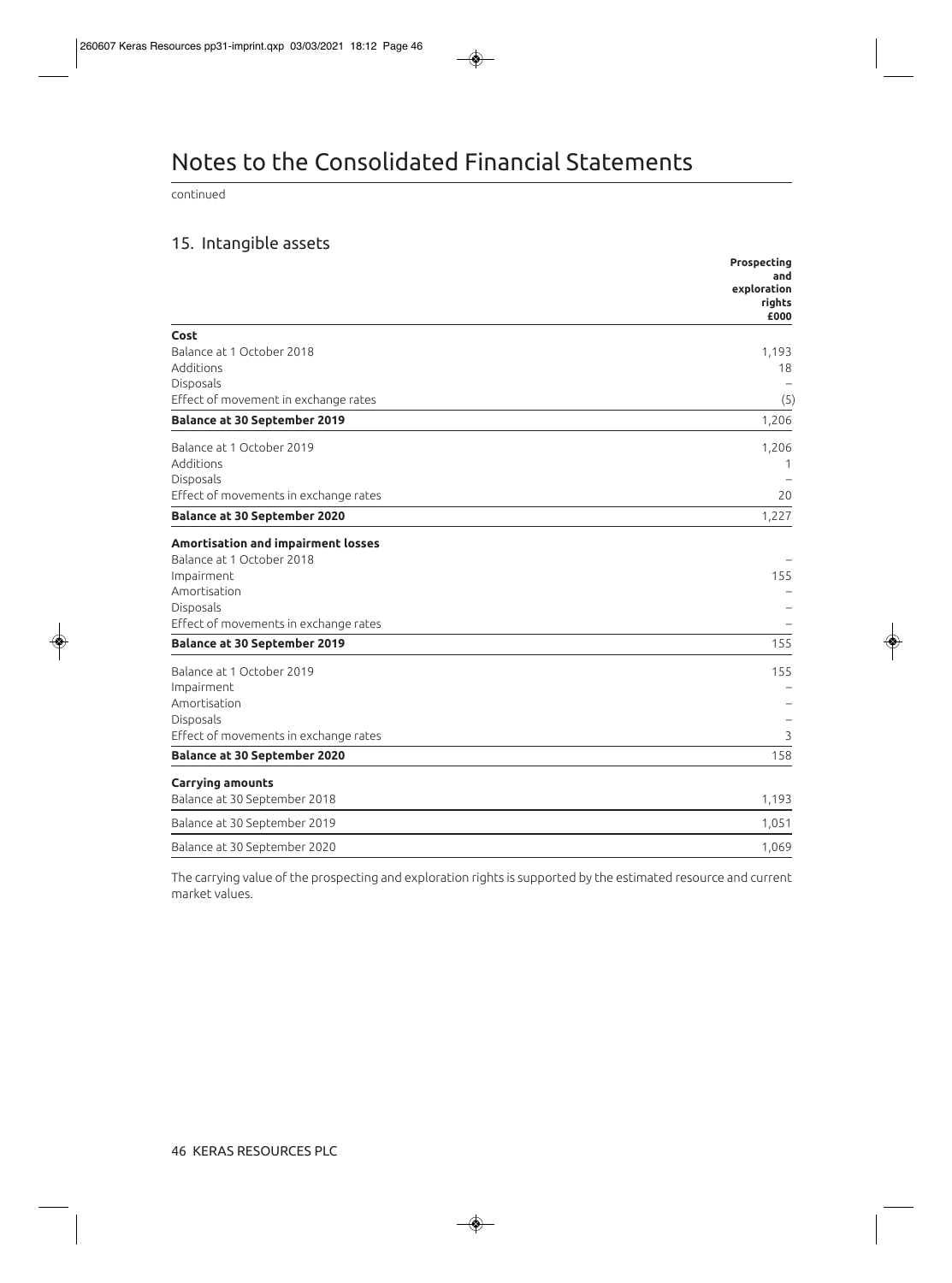## 16. Investments in subsidiaries and associates

|                                | 2020  | 2019  |
|--------------------------------|-------|-------|
| <b>Company – subsidiaries</b>  | £'000 | £'000 |
| <b>Equity investments</b>      |       |       |
| Balance at beginning of period |       |       |
| Additions                      |       |       |
| <b>Disposals</b>               | -     |       |
| <b>Balance at 30 September</b> |       |       |

|                 | <b>Ownership interest</b> |            |      |
|-----------------|---------------------------|------------|------|
| <b>Activity</b> | incorporation             | 2020       | 2019 |
|                 |                           |            |      |
| Investment      | United Kingdom            | 100%       | 100% |
| Investment      | Guernsey                  | 100%       | 100% |
|                 |                           |            |      |
| Exploration     | Togo                      | 85%        | 85%  |
| Exploration     | Togo                      |            | 100% |
|                 |                           | Country of |      |

Registered offices of subsidiary companies are:

Southern Iron Limited, 1st Floor, Elizabeth House, Les Ruettes Brayes, St Peter Port, Guernsey Société Générale des Mines, Quartier Adidogome Apedokoe 02, BP 20022, Lome, Togo

On 17 January 2020, the Group announced its intention to relinquish its rights to the Kamina Cobalt & Nickel Project and wind down its 100% owned subsidiary, Kamnico SARL. Its immediate parent undertaking, Keras West Africa Limited, has been dissolved. These actions were taken by the Group as it was considered that exploration activity in Togo should be concentrated on expanding its resources on manganese rather than exploring for other metals. The cobalt and nickel licences were fully impaired in the previous year.

| Group - associates                      |                 |               | 2020<br>£'000                     | 2019<br>£'000 |
|-----------------------------------------|-----------------|---------------|-----------------------------------|---------------|
| Accounted for using the equity method   |                 |               |                                   |               |
| At 1 October                            |                 |               |                                   |               |
| Additions – including acquisition costs |                 |               | 1,626                             |               |
| Share of loss for the period            |                 |               | (4)                               |               |
| At 30 September                         |                 |               | 1,622                             |               |
| Company – associates                    |                 |               | 2020<br>£'000                     | 2019<br>£'000 |
| At 1 October                            |                 |               |                                   |               |
| Additions – including acquisition costs |                 |               | 1,626                             |               |
| Share of loss for the period            |                 |               | (4)                               |               |
| At 30 September                         |                 |               | 1,622                             |               |
|                                         | <b>Activity</b> | Country of    | <b>Ownership interest</b><br>2020 | 2019          |
| <b>Directly</b>                         |                 | incorporation |                                   |               |
| Falcon Isle Resources LLC               | Mining          | <b>USA</b>    | 40%                               |               |

The interest in Falcon Isle was acquired for nominal consideration under a binding heads of terms dated 28 July 2020. Under this agreement the Company agreed to provide US\$2.5m in loans to Falcon Isle payable in agreed tranches. Falcon Isle is the 100% owner of the Diamond Creek phosphate mine located in in Utah (USA) which is a fully permitted, high grade direct shipping ore organic phosphate operating mine.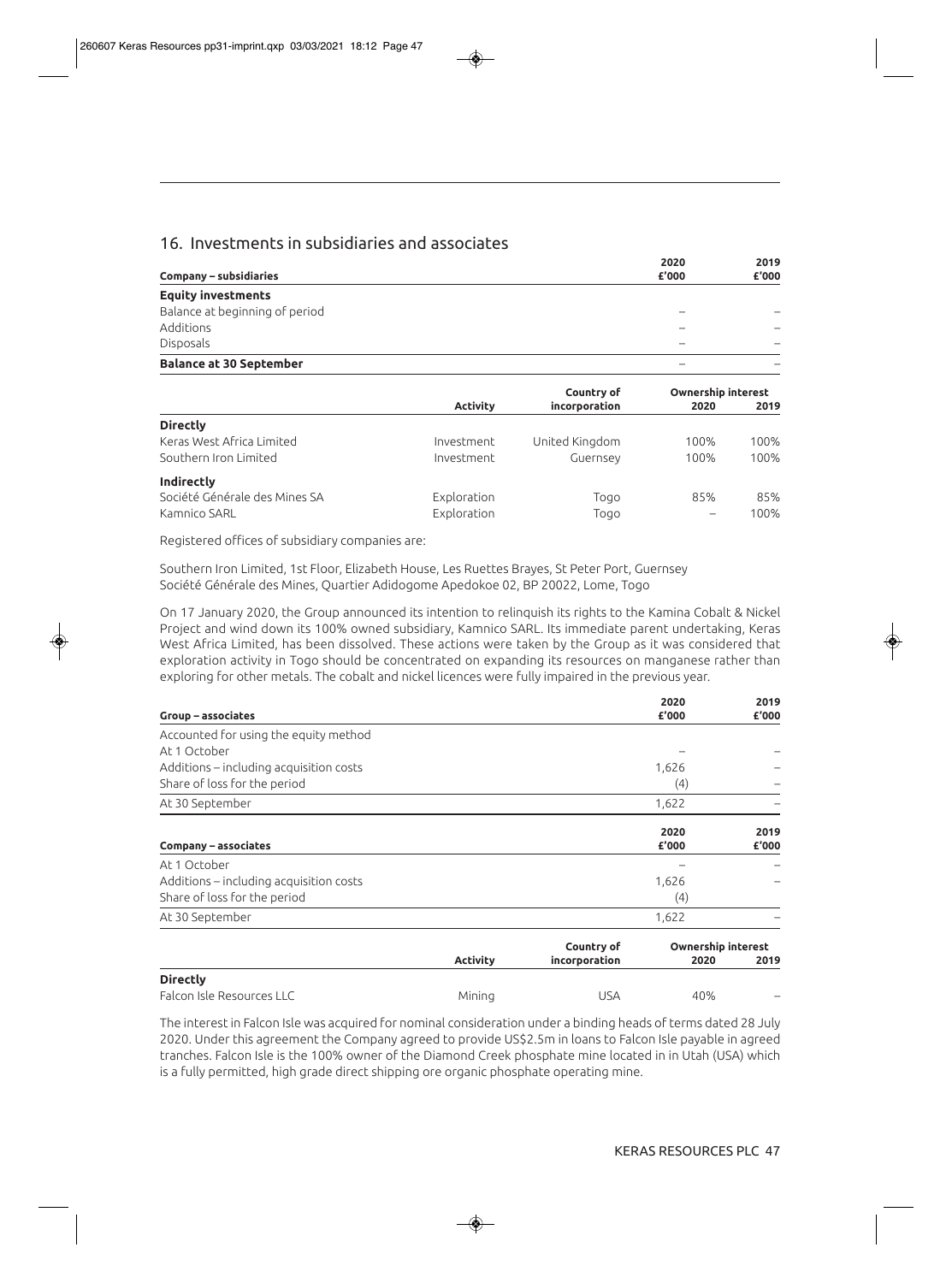# Notes to the Consolidated Financial Statements

continued

### 16. Investments in subsidiaries and associates continued

At 30 September 2020 the Company had advanced US\$ 1.9m to Falcon Isle, resulting in an equity interest of 40% and bringing the cost of the investment in the associate to £1,626,000. Subsequent to the year end the Company has advanced the balance of \$0.6m and its equity interest has increased to 51%.

#### **Summarised financial information for associates**

Set out below are the summarised financial information for Falcon Isle Resources, LLC which are accounted for using the equity method.

#### **Summarised Statement of Financial Position**

|                           | 2020<br>£000 |
|---------------------------|--------------|
| <b>Current</b>            |              |
| Cash and cash equivalents | 249          |
| Inventory                 | 203          |
| Other current assets      | 190          |
| Total current assets      | 642          |
| Trade and other payables  |              |
| Total current liabilities |              |
| Non-current               |              |
| Tangible fixed assets     | 53           |
| Intangible fixed assets   | 446          |
| Total non-current assets  | 509          |

#### **Summary of Statement of Comprehensive Income**

|                                            | £000 |
|--------------------------------------------|------|
| Revenue                                    | 141  |
| Cost of sales                              | (55) |
| Gross profit                               | 86   |
| Expenses                                   | (97) |
| Profit before tax                          | (11) |
| Tax                                        |      |
| Post tax profit from continuing activities | (11) |
| Other comprehensive income                 |      |
| Total comprehensive income                 | (11) |
|                                            |      |

**2020**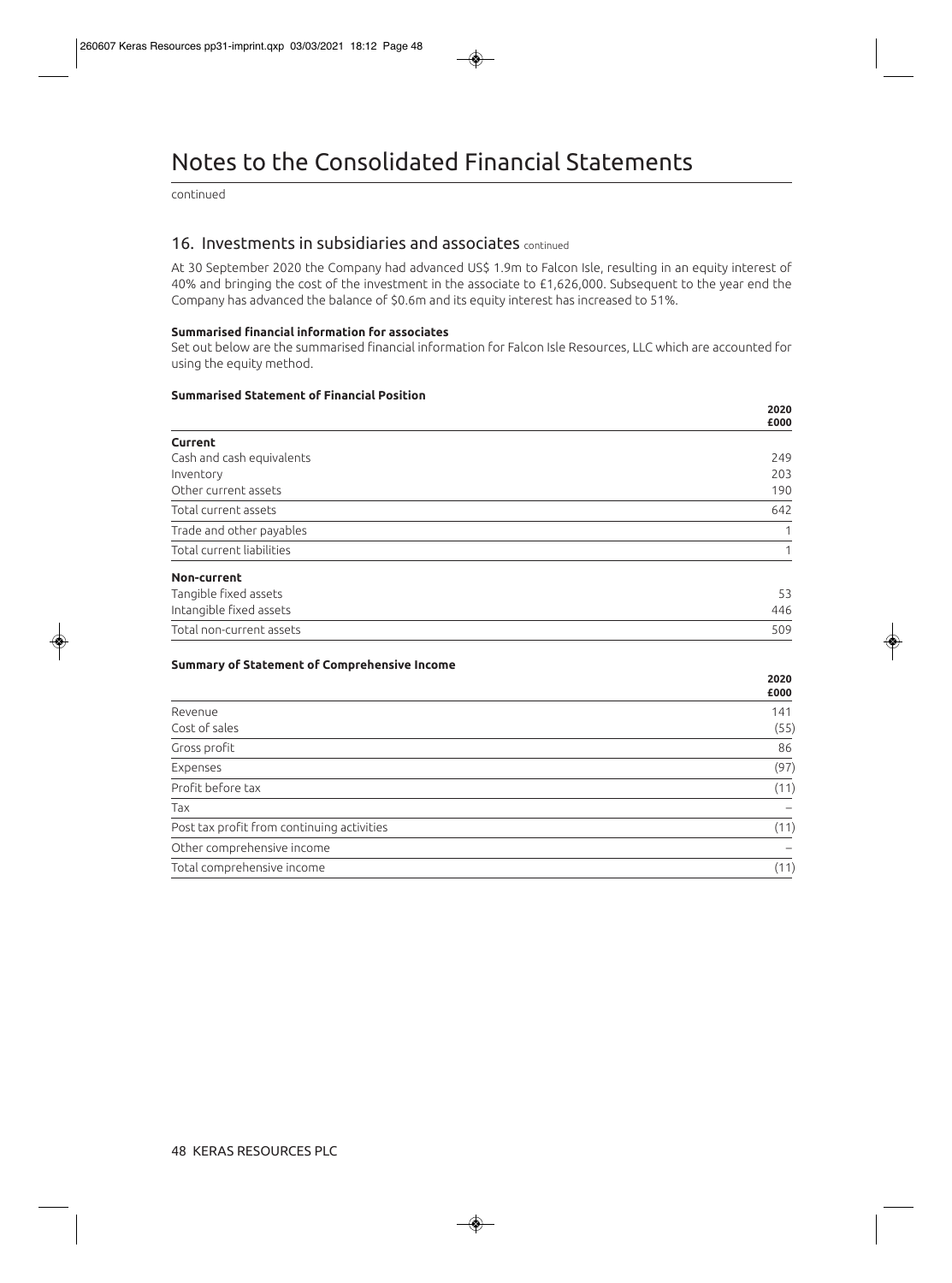# 17. Other investments

#### **Group and company**

|                                                                                       | 2020    | 2019<br>£'000 |
|---------------------------------------------------------------------------------------|---------|---------------|
|                                                                                       | £'000   |               |
| Equity securities – financial assets at fair value through other comprehensive income |         |               |
| At 1 October                                                                          | 9.923   | 11,527        |
| Value adjustment recognised in equity                                                 |         | (1,604)       |
| Disposal via demerger                                                                 | (9.923) |               |
| At 30 September                                                                       |         | 9.923         |

Equity securities represented ordinary and performance shares in Calidus Resources Limited ("Calidus"), a company listed on the Australian Securities Exchange ("ASX"). These shares have been re-measured to fair value through other comprehensive income. Fair value was the mid-market price of Calidus ordinary shares on the ASX, discounted in the case of performance shares to reflect the possibility that the milestones for conversion to ordinary shares will not be achieved. Under ASX rules, these shares were held in escrow until 22 June 2019. The financial asset was denominated in Australian dollars.

## 18. Loans

#### **Company - current**

| <b>Balance at 30 September</b> | 1.534         | 1.379         |
|--------------------------------|---------------|---------------|
| Repaid/impaired                | (4)           | (335)         |
| Funds advanced to subsidiaries | 159           | 230           |
| Balance at beginning of period | 1.379         | 1.484         |
|                                | 2020<br>£'000 | 2019<br>£'000 |

All loans to subsidiaries are currently unsecured and interest free and repayable on demand. All loans are denominated in GBP.

## 19. Trade and other receivables

#### **Group 2020 2019 £'000 £'000**  Other receivables 25 and 25 and 26 and 26 and 26 and 26 and 26 and 26 and 26 and 26 and 26 and 26 and 26 and 26 Prepayments 10 83 35

#### **Company**

| __                | 2020<br>£'000 | 2019<br>£'000 |
|-------------------|---------------|---------------|
| Other receivables | 58            | 24            |
| Prepayments       |               | 10            |
|                   | 70            | 34            |

Other receivables are stated at their nominal value less allowances for non-recoverability.

The Group and Company's exposure to credit and currency risk is disclosed in note 25.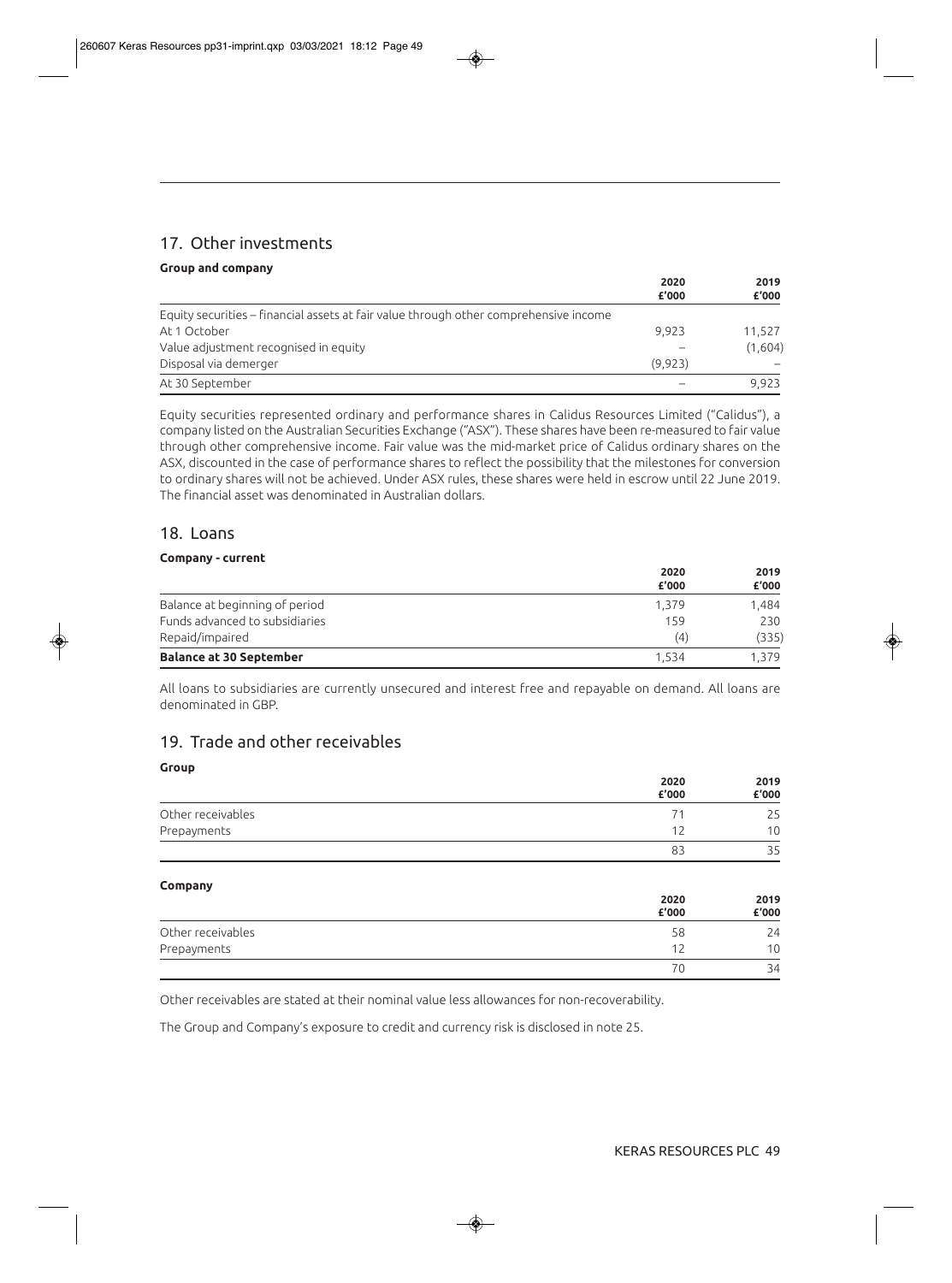continued

# 20. Cash and cash equivalents

**Group** 

|                           | 2020  | 2019<br>£'000 |
|---------------------------|-------|---------------|
|                           | £'000 |               |
| Bank balances             | 438   | 184           |
| Cash and cash equivalents | 438   | 184           |

#### **Company**

|                           | 2020<br>£'000 | 2019<br>£'000 |
|---------------------------|---------------|---------------|
| Bank balances             | 428           | 175           |
| Cash and cash equivalents | 428           |               |

There is no material difference between the fair value of cash and cash equivalents and their book value.

## 21. Capital and reserves

#### **Share capital**

|                                       | Number of old ordinary shares<br>£0.001 each       |                              |  |
|---------------------------------------|----------------------------------------------------|------------------------------|--|
|                                       | 2020                                               | 2019                         |  |
| In issue at beginning of year         | 2,491,358,439                                      | 2,289,133,439                |  |
| Issued for cash                       | 7,000,000                                          | 87,500,000                   |  |
| Issued in settlement of debt          |                                                    | 114,725,000                  |  |
| Cancelled under capital reduction     | (2,498,358,439)                                    |                              |  |
| In issue at 30 September - fully paid |                                                    | 2,491,358,439                |  |
|                                       | Number of new ordinary shares<br>£0.001 each       |                              |  |
|                                       | 2020                                               | 2019                         |  |
| Resulting from capital reduction      | 2,498,358,439                                      |                              |  |
| Issued for cash                       | 1,646,678,326                                      |                              |  |
| Issued in settlement of debt          | 720,971,086                                        |                              |  |
| In issue at 30 September - fully paid | 4,866,007,851                                      |                              |  |
|                                       | <b>Number of deferred shares</b><br>of £0.004 each |                              |  |
|                                       | 2020                                               | 2019                         |  |
| In issue at beginning of year         | 1,193,794,390                                      | 1,193,794,390                |  |
| Cancelled under capital reduction     | (1, 193, 794, 390)                                 |                              |  |
| In issue at 30 September - fully paid |                                                    | 1,193,794,390                |  |
|                                       |                                                    | <b>Ordinary and deferred</b> |  |
|                                       |                                                    | share capital                |  |
|                                       | 2020<br>£'000                                      | 2019<br>£'000                |  |
| Balance at beginning of year          | 7,266                                              | 7,064                        |  |
| Share issues                          | 244                                                | 202                          |  |
| Deferred shares cancelled             | (4, 775)                                           |                              |  |
| Capital reduction                     | (2, 248)                                           |                              |  |
| <b>Balance at 30 September</b>        | 487                                                | 7,266                        |  |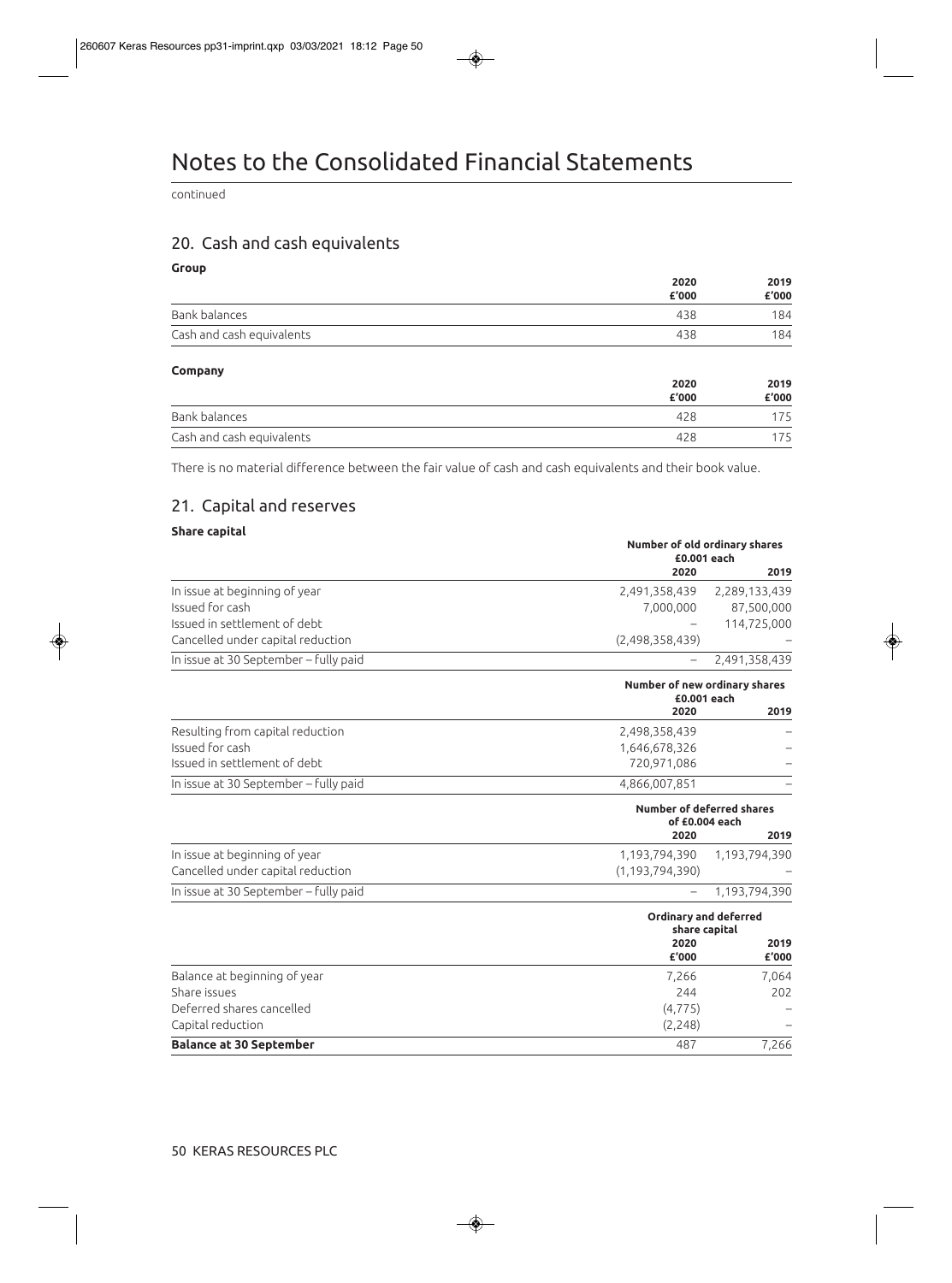All ordinary shares rank equally with regard to the Company's residual assets. The holders of ordinary shares are entitled to receive dividends as declared from time to time, and are entitled to one vote per share at general meetings of the Company.

#### **Capital reduction**

In accordance with a resolution passed at a general meeting held on 14 October 2019 the capital of the Company was reduced. The capital reduction was approved by the High Court at two hearings held on 5 and 19 November 2019 as follows:

- On 5 November 2019 the Company's share premium account was cancelled; and
- On 19 November 2019 the Company's issued Deferred Shares were cancelled; and 0.09p of the capital paid up on each issued ordinary share was cancelled, reducing the nominal value of each ordinary share in issue to 0.01p.

#### **Issues of ordinary shares**

On 12 November 2019, 7,000,000 Old Ordinary Shares each were issued for cash at 0.36p per share.

On 17 January 2020, 73,110,423 New Ordinary Shares were issued to R Lamming at 0.1639p per share in compensation for the loss suffered on cancellation of Share Appreciation rights vested to that date.

On 28 January 2020 206,666,660 New Ordinary Shares were issued for cash at 0.15p per share, and 6,666,660 New Ordinary Shares were issued at 0.15p per share to settle creditors.

On 13 August 2020, 1,191,230,001 New Ordinary Shares were issued and on 25 August 2020, 889,975,668 New Ordinary Shares were issued, all at 0.12p per share. Of these shares;

- 1,440,011,666 were issued for cash,
- 78,739,000 were issued to settle creditors,
- 112,491,001 were issued to settle a finders fee; and
- 449,964,002 were issued to D Reeves and R Lamming, directors of the Company, in consideration of the assignment to the Company of loans totalling \$700,000, previously made by them to Falcon Isle.

#### **Warrants**

|                               | 2020                         |               |                              | 2019           |  |
|-------------------------------|------------------------------|---------------|------------------------------|----------------|--|
|                               | Average<br>exercise<br>price | <b>Number</b> | Average<br>exercise<br>price | <b>Number</b>  |  |
| In issue at beginning of year | 0.36 <sub>D</sub>            | 7,000,000     | 0.48 <sub>D</sub>            | 142,257,023    |  |
| Lapsed in year                |                              |               | 0.5p                         | (75, 714, 280) |  |
| Lapsed in year                |                              |               | 0.46 <sub>D</sub>            | (59, 542, 743) |  |
| Issued in year                | 0.24 <sub>D</sub>            | 984, 357, 334 |                              |                |  |
| Exercised in year             | 0.36 <sub>D</sub>            | (7,000,000)   |                              |                |  |
| In issue at 30 September      | 0.24 <sub>D</sub>            | 984, 357, 334 | 0.48 <sub>D</sub>            | 142,257,023    |  |

On 25 August 2020 984,357,334 warrants were issued to subscribers for the New Ordinary Shares issued on 13 and 25 August 2020, (other than the shares issued in settlement of the finder's fee, but including shares issued to D Reeves and R Lamming) on the basis of 1 warrant for every 2 shares subscribed. The warrants are exercisable at price of 0.24p at any time up to 31 August 2021.

The weighted average remaining contractual life of the warrants outstanding is 335 days.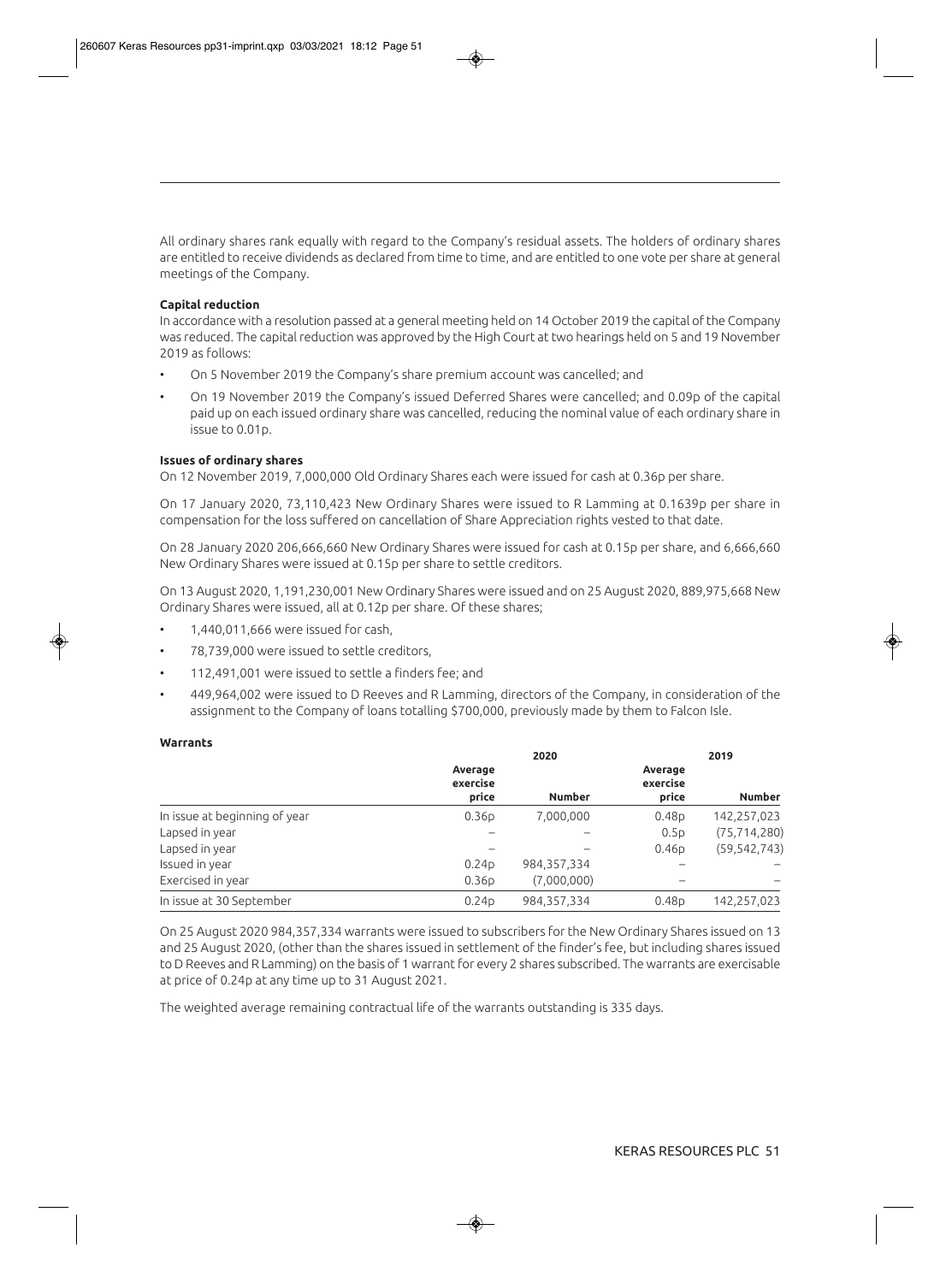continued

### 21. Capital and reserves continued

#### **Other reserves**

#### **Share option/warrant reserve**

The share option/warrant reserve comprises the cumulative entries made to the consolidated statement of comprehensive income in respect of equity-settled share-based payments as adjusted for share options cancelled.

#### **Exchange reserve**

The exchange reserve comprises all foreign currency differences arising from the translation of the financial statements of foreign operations.

#### **Fair value reserve**

The fair value reserve comprised the cumulative net change in the fair value of available-for-sale financial assets until the assets were derecognised or impaired.

## 22. Earnings per share

#### **Basic and diluted earnings/(loss) per share**

The calculation of basic earnings/(loss) per share at 30 September 2020 is based on the following (loss)/profit attributable to ordinary shareholders and a weighted average number of ordinary shares in issue.

#### **Loss attributable to ordinary shareholders (£)**

|                                            | 2020        | 2019      |
|--------------------------------------------|-------------|-----------|
| Continuing operations                      | (1.181.000) | (514,000) |
| Loss attributable to ordinary shareholders | (1.181.000) | (514,000) |

#### **Weighted average number of ordinary shares**

|                                             | 2020                        | 2019          |
|---------------------------------------------|-----------------------------|---------------|
| Issued ordinary shares at beginning of year | 2,491,358,439               | 2,289,133,439 |
| Effect of shares issued                     | 444.668.141                 | 18.837.397    |
| Weighted average number of ordinary shares  | 2,936,026,580 2,307,970,836 |               |

The warrants in issue are considered to be antidilutive and as a result, basic and diluted loss per share are the same.

## 23. Share-based payments

On 28 April 2016, the Company established a Share Appreciation Right Scheme to incentivise Directors and senior executives.

On 12 March 2018, 90,000,000 shares were granted at 0.36p per share with 30,000,000 vesting immediately, 30,000,000 vesting on 12 March 2019 and 30,000,000 vesting on 12 March 2020.

The Black Scholes pricing model was used to calculate the share based payment charge incorporating an annual volatility rate of 60%, expected life of 2.5 years and risk free investment rate of 0.72%. The charge for the year ended 30 September 2019 for these further rights which was included in administrative and exploration expenses amounted to £78,000.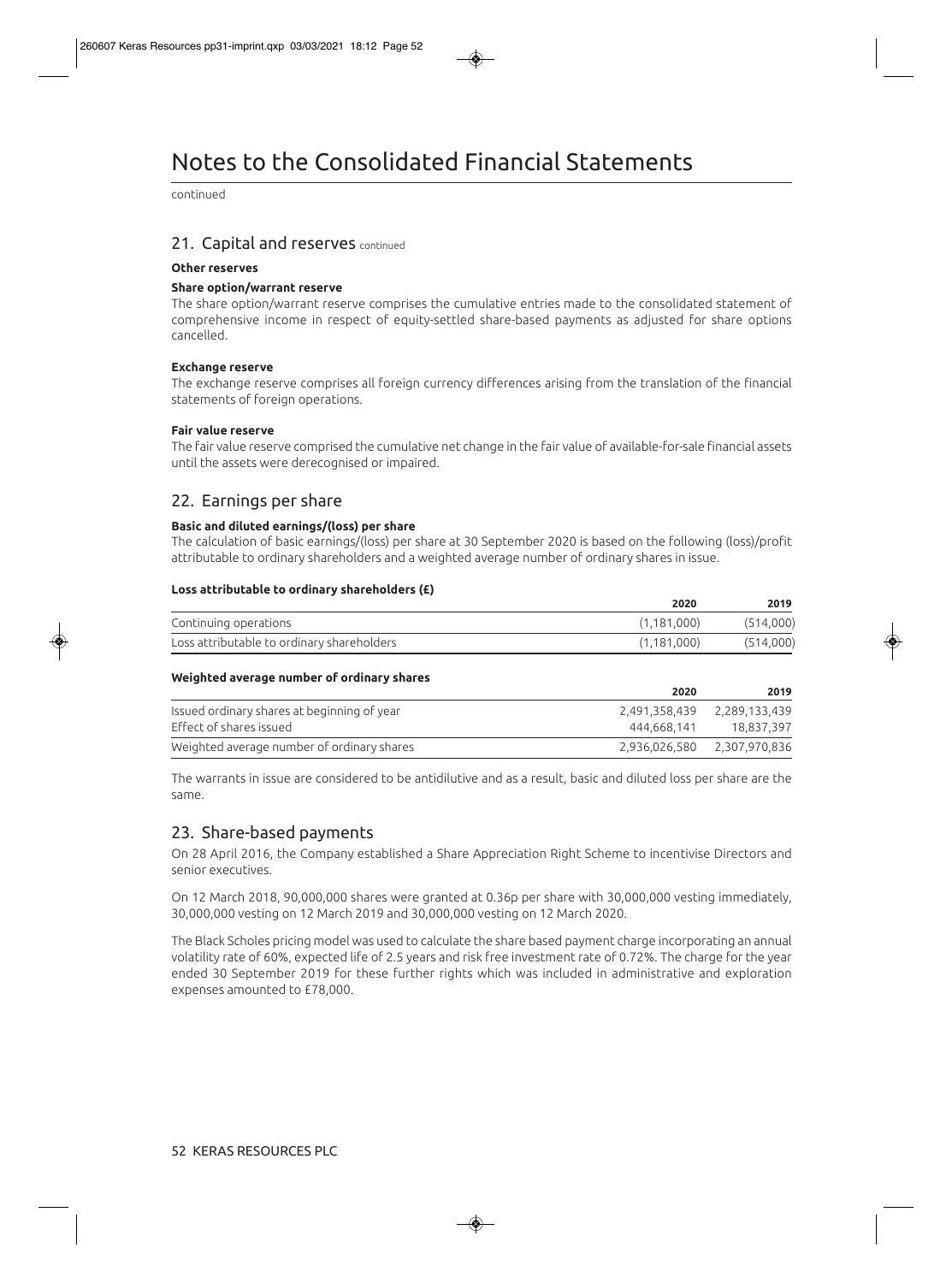On 17 January 2020, the Company cancelled its existing share appreciation rights ("SAR") scheme, following the demerger of its holding of Calidus Shares, which resulted in a fundamental change to the underlying value of its assets which was too great to be adjusted under the rules of the scheme. Russell Lamming, a director of the company, held all of the 60,000,000 SARs which had vested prior to the demerger, and which he was requested by the Board not to exercise during the period prior to the approval of the demerger by the High Court. To compensate Mr Lamming for his loss caused by his agreeing not to exercise, calculated to be £119,828, he was allotted 73,110,423 New Ordinary Shares credited as fully paid at the 30-day Volume Weighted Average Price at the close of business on 16 January 2020 of 0.1639 pence per share.

The Company established an Enterprise Management Incentive Scheme to incentivise Directors and senior executives. On 17 January 2020, 120,000,000 options were granted at £0.001639 with 10,000,000 vesting immediately, 30,000,000 vesting on 9 March 2020, 30,000,000 vesting on 17 January 2021, 30,000,000 vesting on 17 January 2022 and 20,000,000 vesting on 17 January 2023. The options lapse if not exercised within 5 years. Of the total, 90,000,000 options were granted to R Lamming, a Director.

The Black Scholes pricing model was used to calculate the share based payment charge incorporating an annual volatility rate of 55%, expected life of between 2 and 5 years and risk free investment rate of between 0.23% and 0.39%. The charge for the year ended 30 September 2020 for these rights which was included in administrative and exploration expenses amounted to £63,000.

## 24. Trade and other payables

| Group            |       |       |
|------------------|-------|-------|
|                  | 2020  | 2019  |
|                  | £'000 | £'000 |
| Trade payables   | 104   | 108   |
| Accrued expenses | 228   | 155   |
| Other payables   | 135   | 18    |
|                  | 467   | 281   |
|                  |       |       |

#### **Company**

| . .<br>__        | 2020<br>£'000 | 2019<br>£'000            |
|------------------|---------------|--------------------------|
| Trade payables   | 21            | 94                       |
| Accrued expenses | 97            | 155                      |
| Other payables   | 64            | $\overline{\phantom{a}}$ |
|                  | 182           | 249                      |

There is no material difference between the fair value of trade and other payables and accruals and their book value. The Group's and Company's exposure to currency and liquidity risk related to trade and other payables is disclosed in note 25.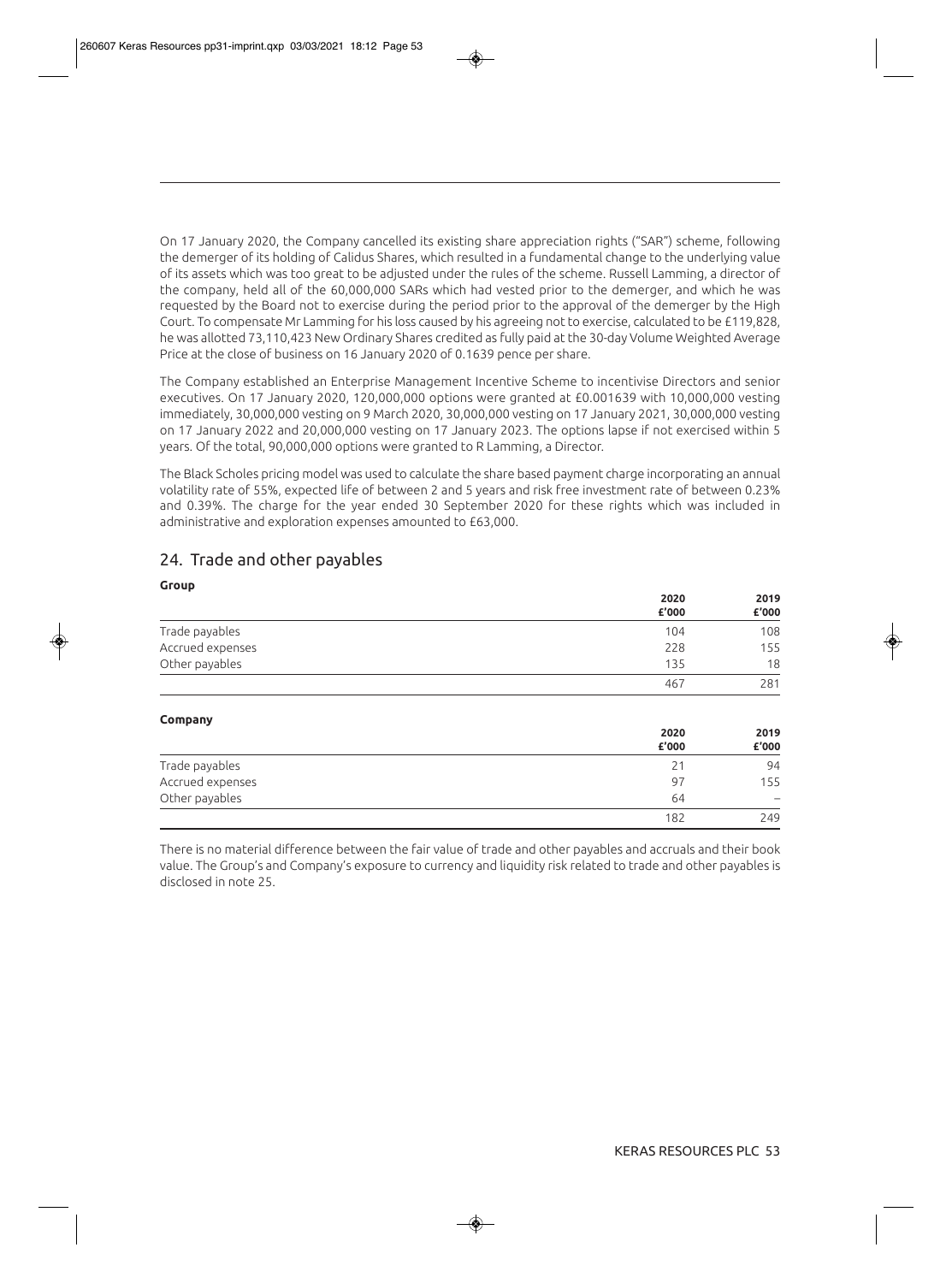continued

## 25. Financial instruments

#### **Financial risk management**

The Group's operations expose it to a variety of financial risks that include liquidity risk. The Group has in place a risk management programme that seeks to limit the adverse effect of such risks on its financial performance.

#### **Credit risk**

Credit risk is the risk of financial loss to the Group if a customer or counterparty to a financial instrument fails to meet its contractual obligations.

#### **Exposure to credit risk**

The carrying amount of financial assets represents the maximum credit exposure. The maximum exposure to credit risk at the reporting date was as follows.

#### **Group**

|                             |               | <b>Financial assets at</b><br>amortised cost<br><b>Carrying amount</b> |  |
|-----------------------------|---------------|------------------------------------------------------------------------|--|
|                             | 2020<br>£'000 | 2019<br>£'000                                                          |  |
| Trade and other receivables | 67            | 35                                                                     |  |
| Cash and cash equivalents   | 438           | 184                                                                    |  |
|                             | 505           | 219                                                                    |  |

#### **Company**

|                             | <b>Financial assets at</b><br>amortised cost<br><b>Carrying amount</b> |               |
|-----------------------------|------------------------------------------------------------------------|---------------|
|                             | 2020<br>£'000                                                          | 2019<br>£'000 |
| Loans                       | 2,998                                                                  | 1,379         |
| Trade and other receivables | 56                                                                     | 34            |
| Cash and cash equivalents   | 428                                                                    | 175           |
|                             | 3,482                                                                  | 1,588         |

#### **Liquidity risk**

Liquidity risk is the risk that the Group will encounter difficulty in meeting the obligations associated with its financial liabilities that are settled by delivering cash or another financial asset.

The Group reviews its facilities regularly to ensure it has adequate funds for operations and expansion plans.

The following are the contractual maturities of financial liabilities, including estimated interest payments and excluding the impact of netting agreements.

#### **Group 2020**

| <u>Lulu</u>                          | Carrying<br>amount<br>£'000 | Contractual<br>cash flows<br>£'000 | 2 months<br>or less<br>£'000 | 2-12 months<br>£'000 |
|--------------------------------------|-----------------------------|------------------------------------|------------------------------|----------------------|
| Non-derivative financial liabilities |                             |                                    |                              |                      |
| Trade and other payables             | 467                         | (467)                              | (78)                         | (389)                |
|                                      | 467                         | (467)                              | (78)                         | (389)                |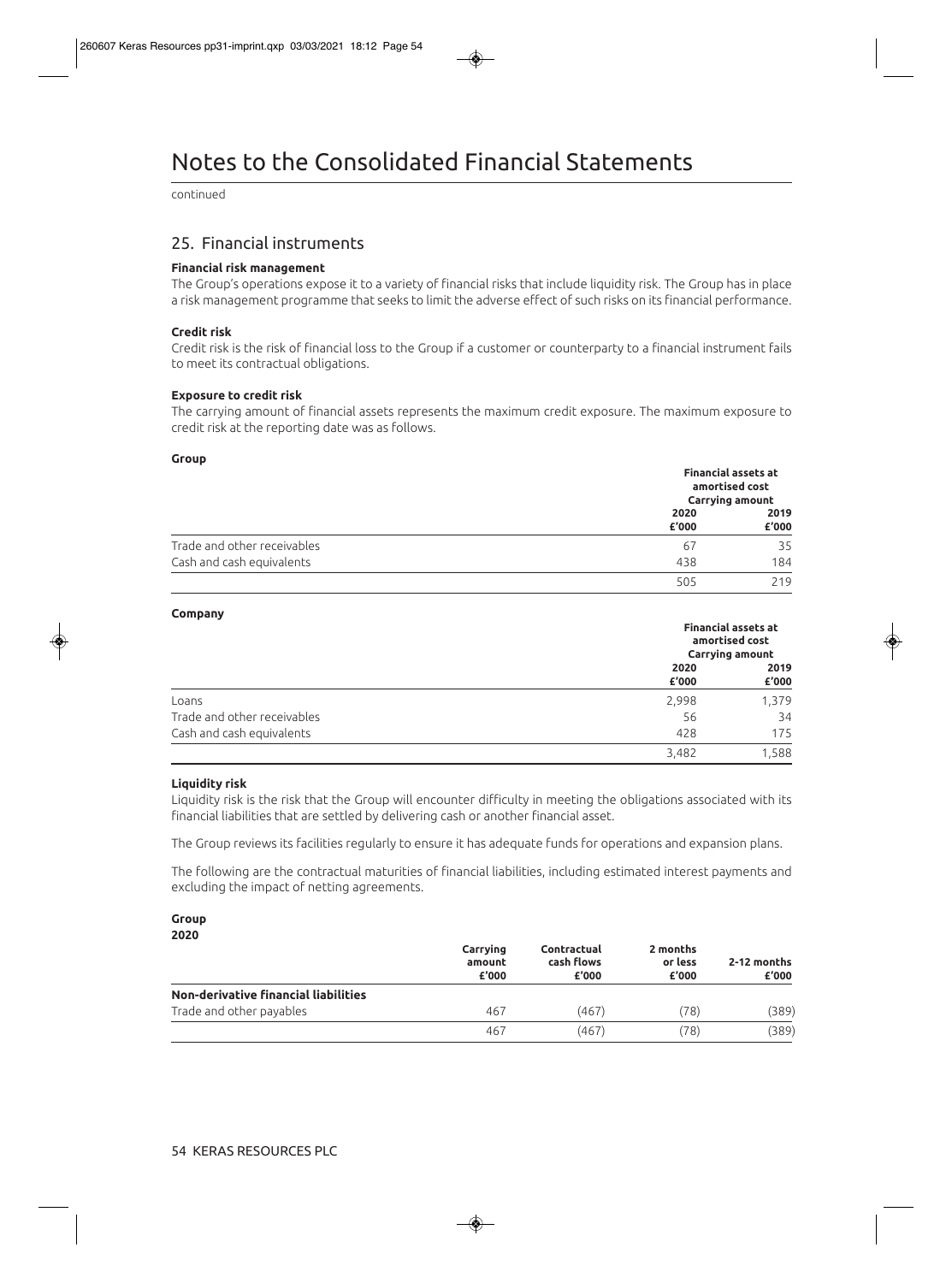#### **Group 2019**

|                                      | Carrying<br>amount<br>£'000 | Contractual<br>cash flows<br>£'000 | 2 months<br>or less<br>£'000 | 2-12 months<br>£'000 |
|--------------------------------------|-----------------------------|------------------------------------|------------------------------|----------------------|
| Non-derivative financial liabilities |                             |                                    |                              |                      |
| Trade and other payables             | 281                         | (281)                              | (47)                         | (234)                |
|                                      | 281                         | (281)                              | (47)                         | (234)                |

#### **Company**

**2020** 

|                                      | Carrying<br>amount<br>£'000 | Contractual<br>cash flows<br>£'000 | 2 months<br>or less<br>£'000 | 2-12 months<br>£'000 |
|--------------------------------------|-----------------------------|------------------------------------|------------------------------|----------------------|
| Non-derivative financial liabilities |                             |                                    |                              |                      |
| Trade and other payables             | 182                         | (182)                              | (30)                         | 152)                 |
|                                      | 182                         | (182)                              | (30)                         | 152)                 |

#### **Company**

| ۰,      |
|---------|
| ۰.<br>× |

|                                      | Carrying<br>amount<br>£'000 | Contractual<br>cash flows<br>£'000 | 2 months<br>or less<br>£'000 | 2-12 months<br>£'000 |
|--------------------------------------|-----------------------------|------------------------------------|------------------------------|----------------------|
| Non-derivative financial liabilities |                             |                                    |                              |                      |
| Trade and other payables             | 249                         | (249)                              | (42)                         | (207)                |
|                                      | 249                         | (249)                              | (42)                         | (207)                |

#### **Market risk**

Market risk is the risk that changes in market prices, such as foreign exchange rates, interest rates and equity prices will affect the Group's income or the value of its holdings of financial instruments. The objective of market risk management is to manage and control market risk exposures within acceptable parameters, while optimising the return.

#### **Currency risk**

The Group is exposed to foreign currency risk on purchases that are denominated in currencies other than GBP. The currencies giving rise to this risk are primarily the CFA Franc and the US dollar.

#### **Fair values**

The fair values of financial instruments such as trade and other receivables/payables are substantially equivalent to carrying amounts reflected in the balance sheet.

#### **Capital management**

The Group's objective when managing capital is to safeguard its accumulated capital in order to provide an adequate return to shareholders by maintaining a sufficient level of funds, in order to support continued operations.

The Group considers its capital to be total shareholders' equity which at 30 September 2020 for the Group totalled £3,148,000 (2019: £11,320,000) and for the Company totalled £3,472,000 (2019: £11,262,000).